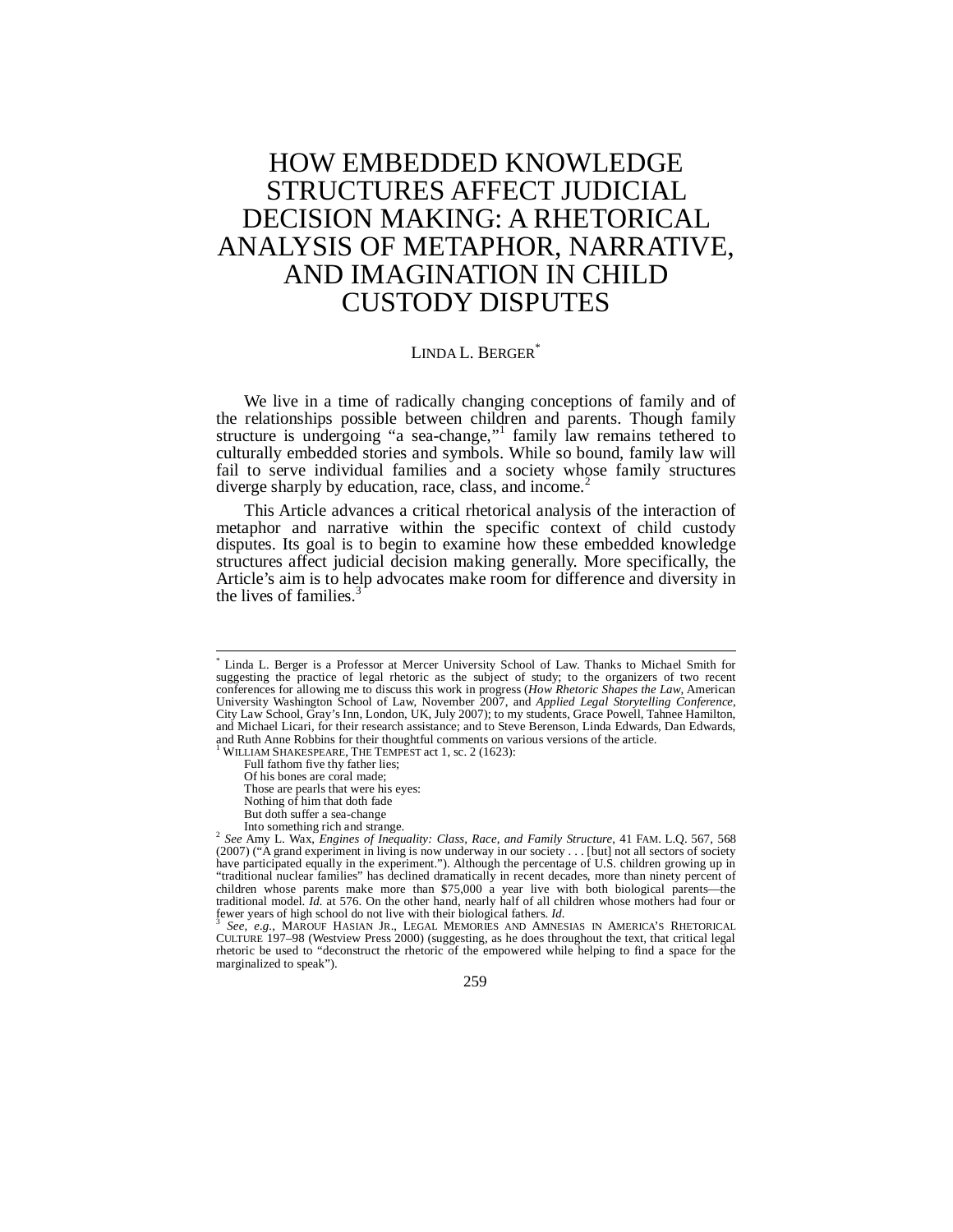The rhetorical analysis indicates that the best interests of the child standard fails to explain child custody outcomes, and the analysis suggests that the cognitive setting for custody disputes—cluttered with outmoded metaphors, simplistic images, and unexamined narratives—interferes with the ability of judges to attend to complex and radical transformations of parent-child relationships. The Article proposes that practicing lawyers and scholars use rhetorical analysis first to uncover the symbols and stories that affect judicial decision making and then to construct arguments that may overcome deeply rooted constraints, help individual clients, and persuade policy makers.

### I. INTRODUCTION: THE META-STORY

To introduce and illustrate my thesis, I'll begin with the Biblical story of Lot's Wife, a narrative that soon became a metaphoric warning of the consequences of the failure to obey. In the Old Testament telling, when God decided to destroy five cities because of the sins of their residents, He sent angels to warn Lot to flee from Sodom. The angels urged Lot to take his family and leave quickly: "Arise, take thy wife, and thy two daughters, which are here; lest thou be consumed in the iniquity of the city. . . . Escape for thy life; look not behind thee, neither stay thou in all the plain; escape to the mountain, lest thou be consumed."<sup>4</sup> As the family fled, despite the warning to "look not behind thee," Lot's wife looked back on Sodom and was turned into a pillar of salt.

By the New Testament, the story of Lot's Wife had been set in stone, her name alone invoking a cautionary image: remember, Jesus said to a follower, what happened to Lot's Wife.<sup>5</sup> Beginning as a narrative account, the story had solidified into symbol. Any re-telling of the story would conjure up settled characters, plot, and moral; any reference to the symbol would impose a set framework for understanding a new situation.

Still, imaginative re-visioning was possible. Remembering what happened to Lot's wife, the Polish poet Wisława Szymborska<sup>6</sup> reshaped the familiar story; in her hands, story and symbol shattered into unexpected images.

*Lot's Wife* 

They say I looked back out of curiosity. But I could have had other reasons. I looked back mourning my silver bowl. Carelessly, while tying my sandal strap. So I wouldn't have to keep staring at the righteous nape of my husband Lot's neck. From the sudden conviction that if I dropped dead

 $\overline{a}$ 

<sup>4</sup> *Genesis* 19:15–17 (King James). 5 *Luke* 17:28–32. 6

Szymborska was born in Poland in 1923, grew up during Hitler's invasion and occupation, remained under the Communist regime, and had her first book banned in 1948. Billy Collins, *Foreword*, *in* WISŁAWA SZYMBORSKA, MONOLOGUE OF A DOG, at x (Clare Cavanagh & Stanisław Barańczak trans., Harcourt, Inc. 2006).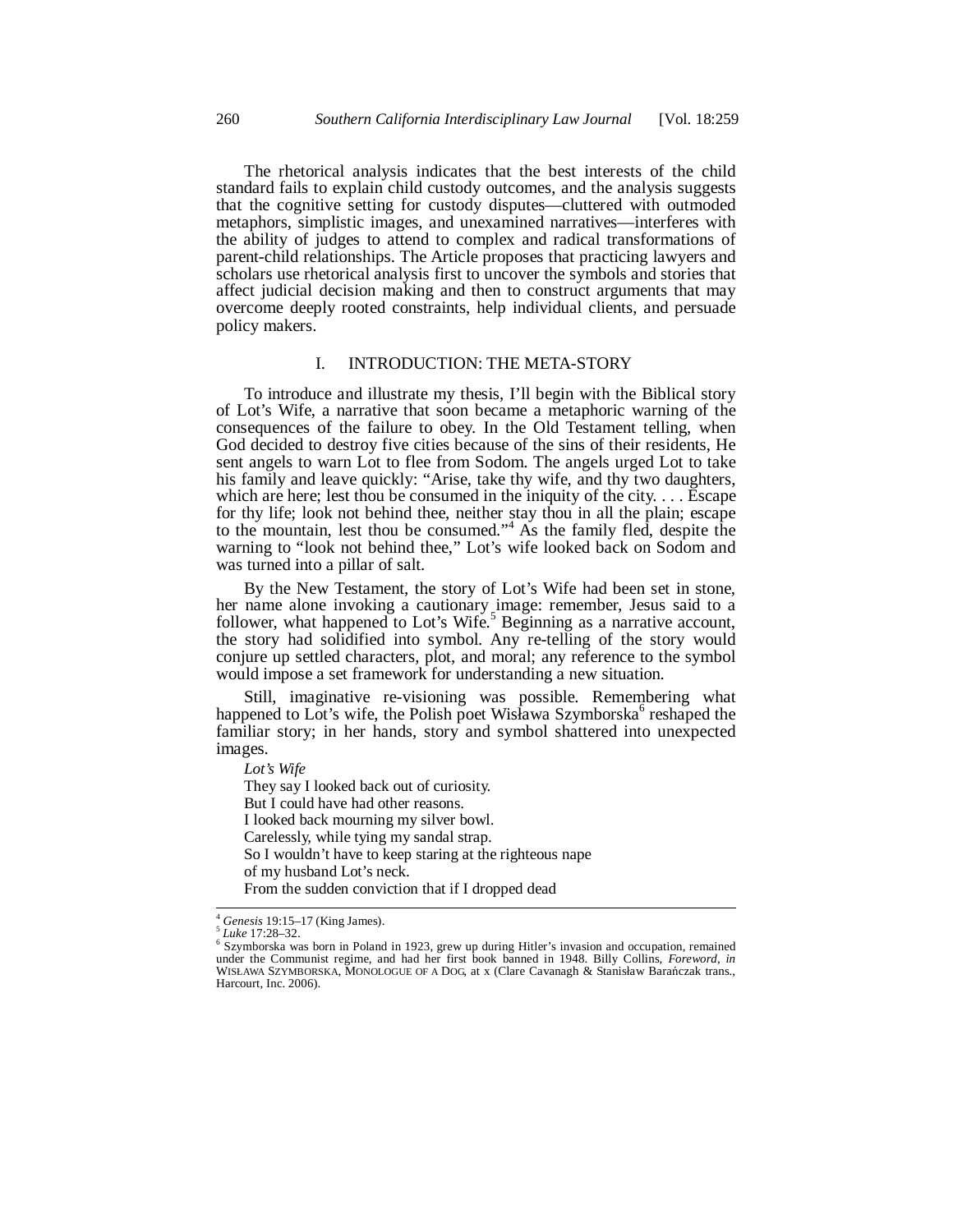. . .

he wouldn't so much as hesitate.

I looked back in desolation. In shame because we had stolen away. Wanting to cry out, to go home. Or only when a sudden gust of wind unbound my hair and lifted up my robe.

. . . I looked back in anger. To savor their terrible fate. I looked back for all the reasons given above. I looked back involuntarily. It was only a rock that turned underfoot, growling at me. It was a sudden crack that stopped me in my tracks. A hamster on its hind paws tottered on the edge. It was then we both glanced back. No, no. I ran on. I crept, I flew upward until darkness fell from the heavens and with it scorching gravel and dead birds. I couldn't breathe and spun around and around. Anyone who saw me must have thought I was dancing. It's not inconceivable that my eyes were open. It's possible I fell facing the city.<sup>7</sup>

Szymborska's poem evokes the imaginative process: imagination breaks open the expected, and the poem "shows us the world from odd perspectives . . . from strange angles . . . an inversion of the usual, the habitual."<sup>8</sup> Imagination questions the settled interpretation that a woman became a pillar of salt when she looked back out of curiosity or disobedience. If instead, she looked back involuntarily, or in anger, shame, or desolation, we must reconsider the moral of the story and the implications of the symbol.

This Article focuses on a similar interaction of narrative, metaphor, and imagination in child custody disputes, a context selected because we are so at home with the canons and icons of family law that we hardly see them at all. The conclusion of this examination will come as no surprise: inherited myths and symbols affect outcomes as much as evidence and reasoning.<sup>5</sup> Among the most intriguing stories to emerge are those in which the decision making process follows plots suggested by two master stories (termed "master" stories because they are so tied to our history and

<sup>&</sup>lt;sup>7</sup> WISŁAWA SZYMBORSKA, POEMS NEW AND COLLECTED 1957–1997 149–50 (Stanisław Barańczak & Colline Cavanagh trans., Harcourt Brace & Co. 1998).

Collins, *supra* note 6, at xiii.

<sup>&</sup>lt;sup>9</sup> Decision makers in child custody cases may turn to myth and symbol to determine which parent is best suited to win custody because there often is no rational basis to prefer one parent over another. For a discussion of why decision makers claim that the results are compelled by the facts, see Jon Elster, *Solomonic Judgments: Against the Best Interest of the Child*, 54 U. CHI. L. REV. 1, 2–3 (1987).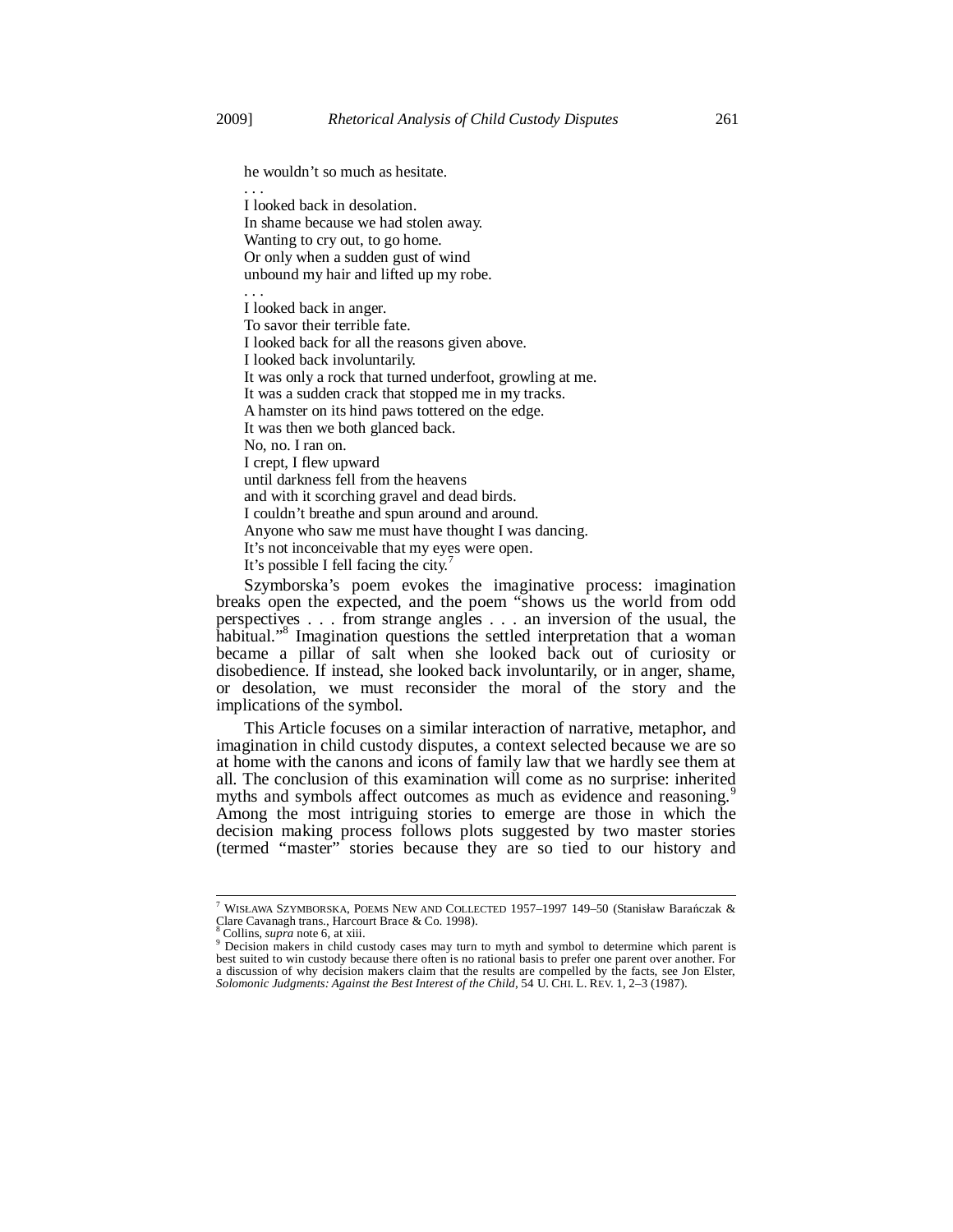culture<sup>10</sup>): King Solomon deciding between two claimants to a child<sup>11</sup> and the "sinner" Mary Magdalen showing repentance and being forgiven.<sup>12</sup>

These master stories mix with cultural models of marital families, sacrificing mothers, and wage-earner fathers. The resulting plots begin with an initial steady state in which one marital parent is the virtuous, primary caregiver, and the other is the hard-working, primary wage earner. Trouble arises when one or both parents fail to perform their assigned roles in the family unit—and the judge must make heroic efforts to fix what has been broken and to restore balance.<sup>1</sup>

Family courts' reliance on these stories and metaphors runs counter to the accepted narrative of progress toward decision making governed by the concepts of gender equality and the best interests of the children. $14$ Changing family relationships require legal concepts flexible and complex enough to escape the narrow bindings of master stories and metaphors.<sup>15</sup> Because meaning is constructed and metaphor and narrative are the frameworks of its construction, metaphor and narrative may act as ideological baggage carriers that transport messages without conscious discussion. Yet, even as these frameworks shape and constrain our understanding, they open the way to channel and enable our imagination.<sup>1</sup>

# II. METAPHOR AND NARRATIVE THEORY

Metaphor and narrative structure experience and expression. They shape our perceptions and reasoning processes, often unconsciously, and

<sup>&</sup>lt;sup>10</sup> *See* Michael Goldberg, *Against Acting "Humanely*," 58 MERCER L. REV. 899, 905–06 (2007). Goldberg uses the term "master story" for stories that "serve as the template for understanding the world and as the tutor for acting in it." He gives as an example "'the Christian master story' and the momentous metaphor to which it gave birth. . . . [B]y revealing 'the-Divine-at-work' through his own life's work, Jesus, God's incarnation, *by definition* displays for Christians *the* metaphor of 'humanity at its best,' thus enabling them to see what it means to act 'humanely.'" *Id.*<br><sup>11</sup> See infra notes 184–207 and ac

<sup>28</sup> *up/u* inviss 104–2007 and accompanying text.<br>
<sup>12</sup> See infra notes 208–222 and accompanying text.<br>
<sup>13</sup> This sketch of narrative elements relies on ANTHONY G. AMSTERDAM & JEROME BRUNER, MINDING<br>
THE LAW 113–14 (Harvar

The *See infra* notes 150–167 and accompanying text.<br><sup>15</sup> *See, e.g.*, Symposium, Developments in the Law—The Law of Marriage and Family, *Introduction*: *Nuclear Nonproliferation*, 116 HARV. L. REV. 1999, 2001 (2003) (noting the change in the common family structure—any American family picked at random is more likely to be a non-traditional family than a nuclear family); Martha Albertson Fineman, *Progress and Progression in Family Law*, 2004 U. CHI. LEGAL F. 1, 1 (2004) [hereinafter Fineman, *Progress*] (noting that this area is undergoing rapid change and that "[t]he trick to comprehending this dynamic area of the law is to try and follow the plot inherent in the ongoing rewriting project by understanding both the scripts and the motivations of all the various characters").<br><sup>16</sup> I have explored these ideas in previous articles focusing on the work of metaphor (and metonymy) in

lawyers' briefs and Supreme Court justices' decisions about corporate participation in the public sphere: Linda L. Berger, *Of Metaphor, Metonymy, and Corporate Money: Rhetorical Choices in Supreme Court Decisions on Campaign Finance Regulation*, 58 MERCER L. REV. 949 (2007); Linda L. Berger, *What Is*  the Sound of a Corporation Speaking? How the Cognitive Theory of Metaphor Can Help Lawyers<br>Shape the Law, 2 J. ASS'N LEGAL WRITING DIRECTORS 169 (2004). The former article was part of a<br>symposium sponsored by Mercer Law Re *Mind, Metaphor, Law*, 58 MERCER L. REV. 845 (2007); David T. Ritchie, *The Centrality of Metaphor in Legal Analysis and Communication: An Introduction*, 58 MERCER L. REV. 839 (2007); Michael R. Smith, *Levels of Metaphor in Persuasive Legal Writing*, 58 MERCER L. REV. 919 (2007); Steven L. Winter, *Re-Embodying Law*, 58 MERCER L. REV. 869 (2007).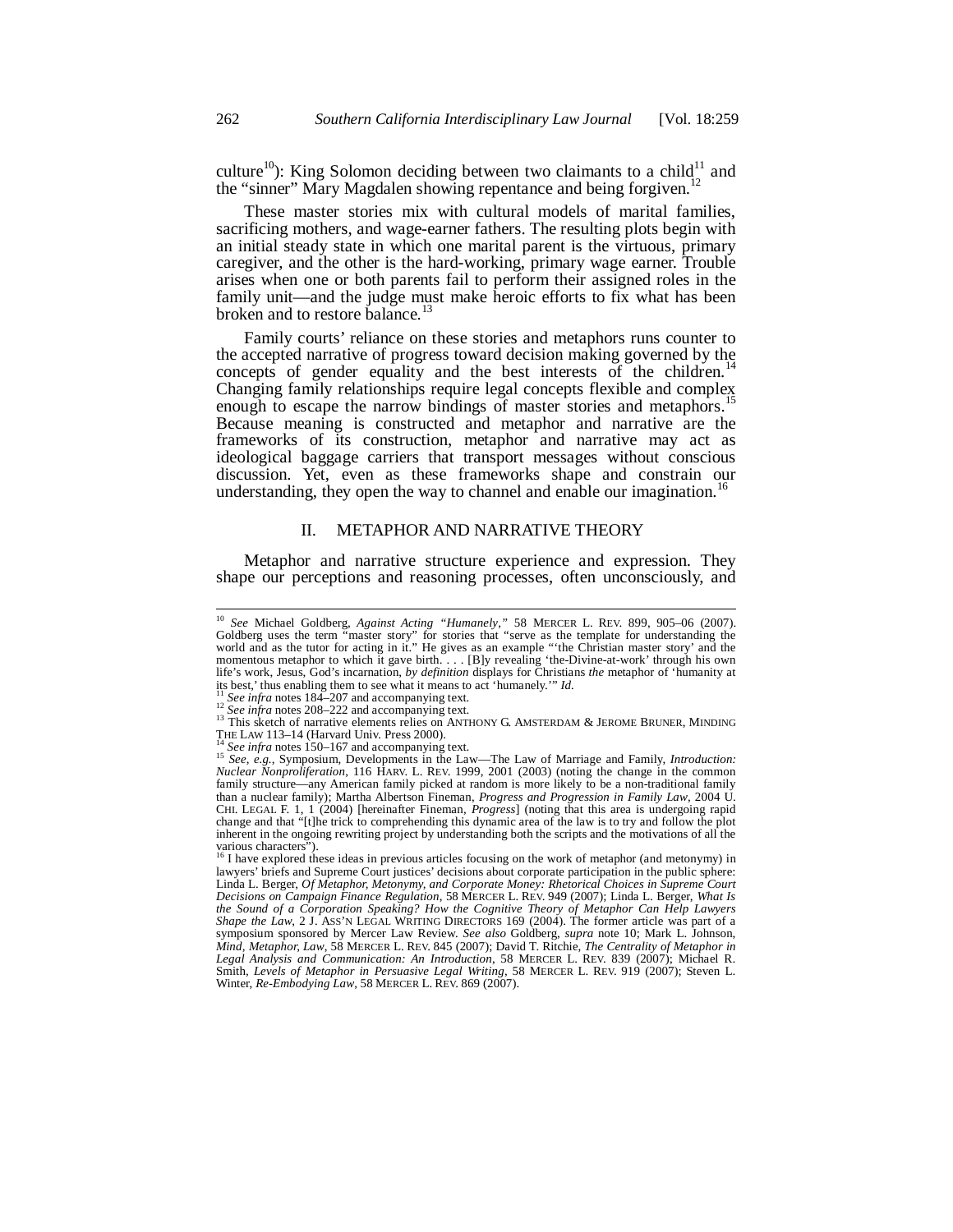we consciously use them to frame arguments and agreements. Because of the way the mind works and the culture is constructed, metaphor and narrative are essential, and unavoidable, for persuasion and understanding.<sup>17</sup>

# A. MAPPING THE WORLD

First, to establish a foundation, following is a brief explanation of the findings reported by the cognitive researchers who study metaphor.<sup>1</sup> According to their research, much of our knowledge is tacit and much of our thinking is unconscious: both information and understanding float beneath the surface, neither consciously acquired nor examined.<sup>19</sup> [The cognitive unconscious] includes not only all our automatic cognitive operations, but also all our implicit knowledge. . . . Our unconscious conceptual system functions like a 'hidden hand' that shapes how we conceptualize all aspects of our experience."20 What we know implicitly is unexamined and thus goes uncontested; because it is at work automatically and always, tacit knowledge has a powerful pull.<sup>21</sup>

Cognitive researchers claim that thought processes themselves are metaphoric, not only in the way that we describe them (because of course we must "see" a thought process "as" something else in order to talk about it) but also in the way that they function. In other words, metaphor is both a

<sup>17</sup> AMSTERDAM & BRUNER, *supra* note 13, at 217–45; GEORGE LAKOFF & MARK JOHNSON, PHILOSOPHY IN THE FLESH: THE EMBODIED MIND AND ITS CHALLENGE TO WESTERN THOUGHT 128<br>(Basic Books 1999) [hereinafter LAKOFF & JOHNSON, PHILOSOPHY IN THE FLESH].

For background on cognitive theory and research about metaphor, see, e.g., GEORGE LAKOFF, WOMEN, FIRE, AND DANGEROUS THINGS: WHAT CATEGORIES REVEAL ABOUT THE MIND (Univ. of Chi. Press 1987); GEORGE LAKOFF & MARK JOHNSON, METAPHORS WE LIVE BY (Univ. of Chi. Press 1980) [hereinafter LAKOFF & JOHNSON, METAPHORS WE LIVE BY]; LAKOFF & JOHNSON, PHILOSOPHY IN THE FLESH, *supra* note 17; STEVEN L. WINTER, ACLEARING IN THE FOREST: LAW, LIFE, AND MIND (Univ. of Chi. Press 2001) [hereinafter WINTER, ACLEARING IN THE FOREST]; Max Black, *More About Metaphor*, *in* METAPHOR AND THOUGHT 19 (Andrew Ortony ed., Cambridge Univ. Press 2d ed. 1993); George Lakoff, *The Contemporary Theory of Metaphor*, *in* METAPHOR AND THOUGHT 202 [hereinafter Lakoff, Contemporary Theory], supra; Steven L. Winter, The Metaphor of Standing and the Problem of Self-<br>Governance, 40 STAN. L. REV. 1371 (1988) [hereinafter Winter, Standing]; Steven L. Winter, Legal *Storytelling: The Cognitive Dimension of the* Agon *Between Legal Power and Narrative Meaning*, 87 MICH. L. REV. 2225 (1989); Steven L. Winter, *Transcendental Nonsense, Metaphoric Reasoning, and* the Cognitive Stakes for Law, 137 U. PA. L. REV. 1105 (1989).

the Cognitive Stakes for Law, 137 U. PA. L. REV. 1105 (1989).<br><sup>19</sup> LAKOFF & JOHNSON, PHILOSOPHY IN THE FLESH, *supra* note 17, at 9–15.<br><sup>20</sup> Id. at 13.<br><sup>21</sup> Minus the empirical tone, similar theories have been expressed by *Life*, 52 U. CHI. L. REV. 684, 695 (1985) [hereinafter White, *Law as Rhetoric*] ("Like law, rhetoric invents; and like law, it invents out of something rather than out of nothing. It always starts in a particular culture and among particular people. There is always one speaker addressing others in a particular situation, about concerns that are real and important to somebody, and speaking a particular language. Rhetoric always takes place with given materials."). *See also* AMSTERDAM & BRUNER, *supra* note 13, at 39 ("[T]here is no mind without culture [and if] culture is anything, it is a network of models of the world, of ways of getting on in it, of tools for thinking and imagining that range from systems of mathematics to genres of storytelling."); John B. Mitchell, *Narrative and Client-Centered Representation: What Is a True Believer to Do When His Two Favorite Theories Collide?*, 6 CLINICAL L. REV. 85, 88–89 (1999) ("It makes complete sense to me that our legal texts float in a sea of varied and often conflicting cultural and historical narratives from which their ultimate meaning is derived. I've long since believed that you can't have meaning outside of context, and that narrative provides the context for our law words.").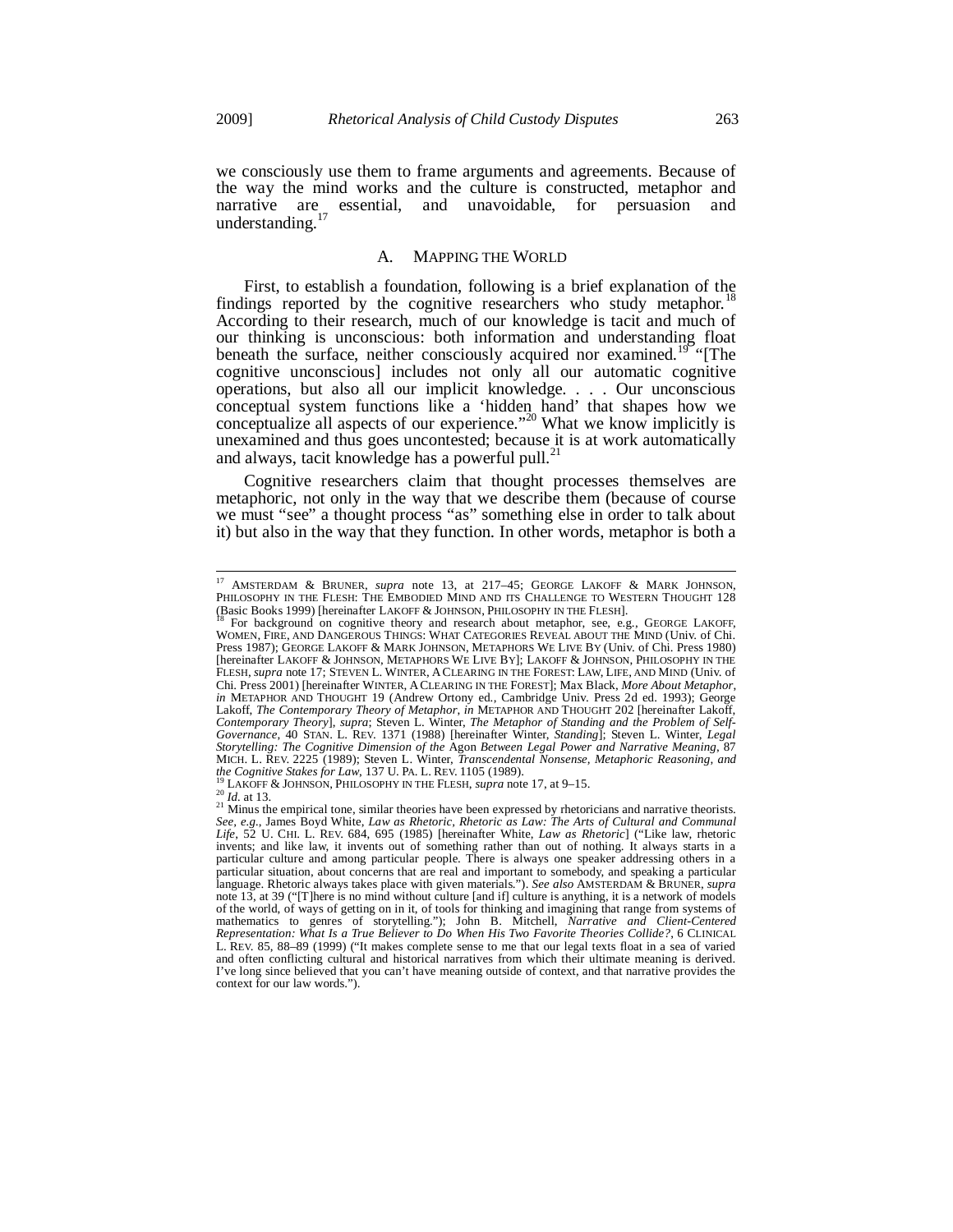figure of thought and a way of thinking.<sup>22</sup> Metaphors emerge from our interaction with the social and physical environment. They are derived from bodily experience ("balance" keeps you upright; "more is up" because when you pile things on top of each other, the stack goes up); $^{23}$  visual images (the "mouth" of the river, the "long arm" of the law); and stories (the Trojan horse, the sword in the stone, the holy grail). Concepts such as "knowing is seeing" and "understanding is grasping" are linked to the way we learn about the world through the senses of sight and touch.<sup>24</sup> Because of the metaphoric process of transferring inferences from one domain to another, we are able to perceive and understand abstract concepts in the same way that we "see" and "grasp" physical ones.

Much logical reasoning appears to be structured imagistically and metaphorically.<sup>25</sup> We make sense out of new experiences by placing them into categories<sup>26</sup> and cognitive frames called schema or scripts that emerge from prior experience.<sup>27</sup> Even the concept of categories is understandable only because we have encountered containers in our interactions with the environment. Because of that experience, we transfer our perceptions and inferences, and we are able to see categories "as" containers, with an interior, an exterior, and a boundary.<sup>28</sup> But for the metaphor of the container, which allows us to gather them up, group them together, and "contain" them, ideas would be marbles thrown at random on the ground.<sup>29</sup>

It follows that categories are made through experience, and not found in nature.<sup>30</sup> The categories that we construct do not fit the formalist model of clearly delineated boxes filled with items that meet necessary and sufficient conditions. Instead, constructed categories are radial structures,

<sup>22</sup> Donald A. Schön, *Generative Metaphor: A Perspective on Problem-Setting in Social Policy*, *in* METAPHOR AND THOUGHT, *supra* note 18, at 137 (describing metaphor as referring "both to a certain kind of product—a perspective or frame, a way of looking at things—and to a certain kind of process a process by which new perspectives on the world come into existence"); Lakoff, *Contemporary Theory*, *supra* note 18, at 203 (noting that the word "metaphor" has come to mean "'a cross-domain mapping in the conceptual system'" while the term "metaphorical expression" means the linguistic expression of the mapping).<br><sup>23</sup> Lakoff, *Contemporary Theory*, *supra* note 18, at 240.

<sup>24</sup> WINTER, A CLEARING IN THE FOREST, *supra* note 18, at 55–56.<br><sup>25</sup> Id. at 56–68.<br><sup>25</sup> Id. at 56–68.<br><sup>26</sup> See generally AMSTERDAM & BRUNER, *supra* note 13, at 19–53, for a more thorough explanation of how categories work, & at 54–109, for a discussion of the use of categorizing at the Supreme Court.

<sup>27</sup> *See generally* Ronald Chen & Jon Hanson, *Categorically Biased: The Influence of Knowledge Structures on Law and Legal Theory*, 77 S. CAL. L. REV. 1106, 1131–1218 (2004) (describing the literature showing the ways in which categories and schemas are "critical building blocks of the human cognitive process"). Chen and Hanson differentiate categorization as referring "only to the classification of elements, experiences, instances, or arguments into groups" while schemas are applied to the elements in categories to "draw inferences and derive predictions." *Id.* at 1132. Schemas are "a mental structure which contains general expectations and knowledge of the world"; they are used "to select and process incoming information from the social environment"; and they "guide what we attend to, what we remember and what we infer." *Id.* at 1133 (internal quotation marks omitted). The authors also discuss scripts, that is, "[an event schema that] help[s] us to understand the different steps of sequence of events involved in a given process."  $Id$  at 1137.

Lakoff, *Contemporary Theory*, *supra* note 18, at 212-13 ("[S]omething can be *in* or *out* of a category, it can be *put into* a category or *removed from* a category. The logic of classical categories is the logic of containers.").

<sup>29</sup> This concept draws on the metaphors that the mind is a container and ideas are objects. *See, e.g.*, LAKOFF & JOHNSON, PHILOSOPHY IN THE FLESH, *supra* note 17, at 338 & 124–25. 30 AMSTERDAM & BRUNER, *supra* note 13, at 8–9, 27–28.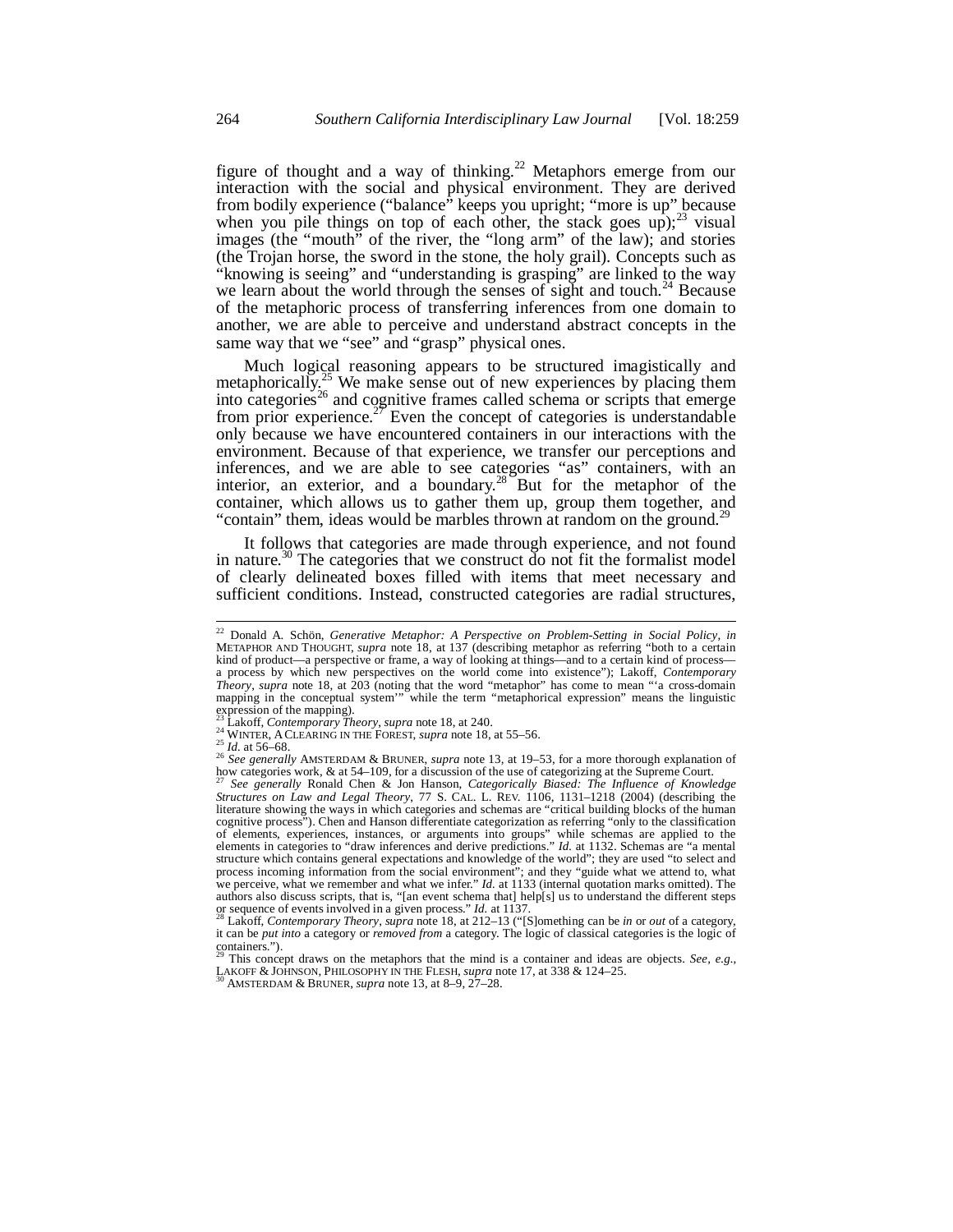radiating outward from a prototype at the center.<sup>31</sup> The closer something is to the prototype, the more it is within the category; the farther away, the less it fits. As a result, when a lawyer or a judge chooses a category within which to classify a legal event or situation, the choice is not a simple matching of what items fit into which boxes, but instead is a "rarely innocent" act of interpretation.<sup>32</sup> Once made, the choice lends an aura of logical inevitability to the legal conclusion that follows the categorization.<sup>33</sup>

Similarly, as we go about our lives, we acquire and construct schema and scripts. For example, we experience movement from a beginning along a path to the end, giving rise to the source-path-goal image schema, which in turn leads to more complex conceptual metaphors such as life as a journey.<sup>34</sup> Mental blueprints like these sort and organize our experiences and acquired knowledge of the world, plugging them into slots in an existing framework and allowing us to assess new situations and ideas without having to interpret and construct a diagram of inferences and relationships for the first time.

At a more complex level, schema and scripts can provide an idealized cognitive model, that is, "a 'folk' theory or cultural understanding that organizes knowledge of events, people, objects, and their characteristic relationships in a single gestalt structure that is experientially meaningful as a whole."<sup>35</sup> The model is not actually found in the world, but is based on what we have come to believe is natural through experience within a particular culture.<sup>36</sup> Providing both shortcuts and stereotypes, these models turn new and unfamiliar situations into the normal and natural course of events.

Cognitive metaphor theory clashes with formalist views of meaning and truth. $37$  While formalist views emphasize objective, literal, and linear thinking and view metaphor as "mere" language use that can lead to imprecision or distortion, cognitive theorists argue that metaphor is fundamental to both thought and expression. Moreover, because it requires us to be able to relate one thing to another, metaphor draws on imagination.<sup>38</sup> And because metaphor imaginatively projects one concept onto another and expands understanding of both, it can accommodate individual complexity far better than binary categories and rigid rule structures.<sup>39</sup> In contrast to formalist views of truth, the perspective of cognitive theorists is that whether metaphor is true or false is beside the point—what matters is how metaphor and narrative work, what perceptions

<sup>&</sup>lt;sup>31</sup> WINTER, A CLEARING IN THE FOREST, *supra* note 18, at 69-103.

<sup>&</sup>lt;sup>32</sup> WINTER, A CLEARING IN THE FOREST, *Supplement 10, m/s/2002*<br>
<sup>33</sup> See, e.g., David F. Chavkin, *Fuzzy Thinking: A Borrowed Paradigm for Crisper Lawyering*, 4<br>
CLINICAL L. REV. 163 (1997).<br>
<sup>34</sup> LAKOFF & JOHNSON, PHILO

<sup>&</sup>lt;sup>35</sup> WINTER, A CLEARING IN THE FOREST, *supra* note 18, at 88.<br><sup>36</sup> Id.<br><sup>37</sup> See, e.g., LAKOFF & JOHNSON, PHILOSOPHY IN THE FLESH, *supra* note 17, at 122–29.<br><sup>38</sup> WINTER, A CLEARING IN THE FOREST, *supra* note 18, at 65–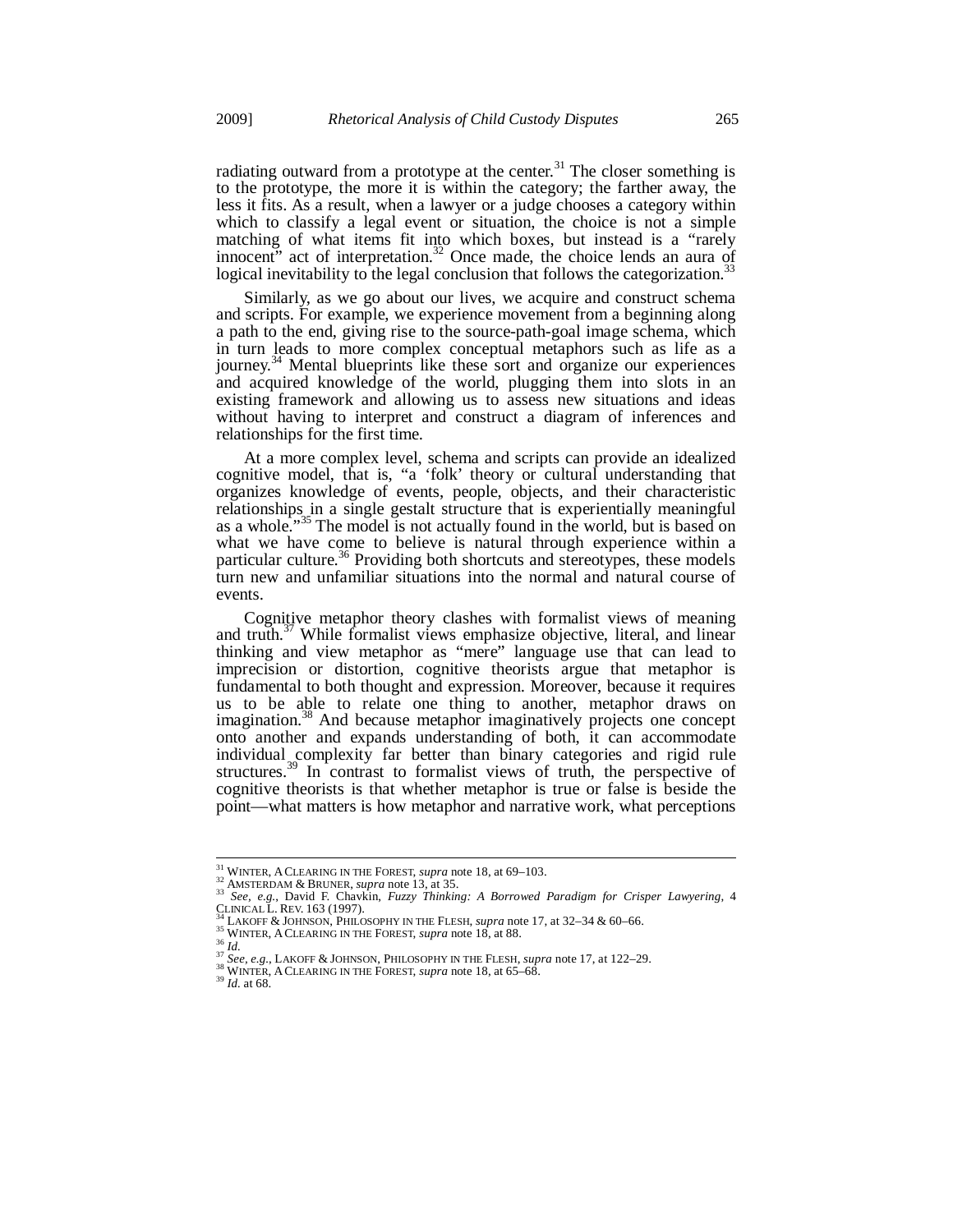and inferences flow from their use, what interpretations they make possible, and what actions and consequences they justify.<sup>40</sup>

# B. TELLING THE TALE

Like metaphor theory, narrative theory reflects a shift away from formalism and toward agreement that interpretive frameworks are always at work to filter and affect what we see and think.<sup>41</sup> Storytelling is said to be central to our ability to make sense out of a series of chronological events otherwise lacking in coherence and consistency:<sup>42</sup> "[w]e seem to have no other way of describing 'lived time' save in the form of a narrative."<sup>4</sup>

Not only do stories make it easier for us to communicate our experiences, they also help us predict what will happen and what we will need to do when we find ourselves entangled in a typical plight.<sup>44</sup> More path than template, narrative forms can become "recipes for structuring experience itself, for laying down routes into memory, for not only guiding the life narrative up to the present but directing it into the future."<sup>4</sup>

*Narrative*]. 44 AMSTERDAM & BRUNER, *supra* note 13, at 117. 45 Bruner, *Life as Narrative*, *supra* note 43, at 708.

<sup>40</sup> LAKOFF & JOHNSON, METAPHORS WE LIVE BY, *supra* note 18, at 157; *see also* LAKOFF & JOHNSON, PHILOSOPHY IN THE FLESH, *supra* note 17, at 118–29; WINTER, A CLEARING IN THE FOREST, *supra* note 18, at 65–69. 41 Richard K. Sherwin, *The Narrative Construction of Legal Reality*, 18 VT. L. REV. 681, 717 (1994).

On narrative theory and analysis, see DAVID RAY PAPKE, NARRATIVE AND THE LEGAL DISCOURSE: A READER IN STORYTELLING AND THE LAW (Deborah Charles Publ'ns 1991); James Boyd White, *Reading Law and Reading Literature: Law as Language*, *in* HERACLES' BOW: ESSAYS ON THE RHETORIC AND POETICS OF THE LAW 77 (Univ. of Wis. Press 1985); Jane B. Baron & Julia Epstein, *Is Law Narrative?*, 45 BUFF. L. REV. 141 (1997) (discussing whether opinions, articles, and other legal texts are best understood as narrative); Sandra Craig McKenzie, Storytelling: A Different Voice for Legal Education, understood as narrative); Sandra Craig McKenzie, *Storytelling: A Different Voice for Legal Education*, 41 U. KAN. L. REV. 251 (1992) (offering "a model of the legal storyteller that may be used in the classroom"); Linda H. Edwards, *The Convergence of Analogical and Dialectic Imaginations in Legal Discourse*, 20 LEGAL STUD. F. 7 (1996) (exploring the relationship between narrative and other forms of legal reasoning); Daniel A. Farber & Suzanna Sherry, *Telling Stories Out of School: An Essay on Legal Narratives*, 45 STAN. L. REV. 807 (1993) (evaluating the appropriate role of storytelling in legal scholarship); Brian J. Foley & Ruth Anne Robbins, *Fiction 101: A Primer for Lawyers on How to Use Fiction Writing Techniques to Write Persuasive Facts Sections*, 32 RUTGERS L.J. 459 (2001) (presenting a primer for lawyers in legal storytelling); Binny Miller, *Telling Stories about Cases and Clients: The Ethics of Narrative*, 14 GEO. J. LEGAL ETHICS 1 (2000) (examining ethical issues that arise in "telling real stories about real clients"); Philip N. Meyer, *Retelling the Darkest Story: Mystery, Suspense, and Detectives in a Brief Written on Behalf of a Condemned Inmate*, 58 MERCER L. REV. 665 (2007) (presenting a narrative analysis and suggesting more teaching of narrative persuasion); Philip N. Meyer, *Making the Narrative Move: Observations Based upon Reading Gerry Spence's Closing Argument in*  The Estate of Karen Silkwood v. Kerr McGee, Inc., 9 CLINICAL L. REV. 229 (2002) (exploring how Gerry Spence used elements of melodrama and myth to transform evidentiary argument into story); Philip N. Meyer, *"Desperate for Love III": Rethinking Closing Arguments as Stories*, 50 S.C. L. REV. 715 (1994) (examining how the closing argument in a criminal trial reflects "a new visual literacy"); J. Christopher Rideout, So What's in a Name: A Rhetorical Reading of Washington's Sexually Violent Predator's Act, 15 U. legal rule); Ruth Anne Robbins, *Harry Potter, Ruby Slippers and Merlin: Telling the Client's Story Using the Characters and Paradigm of the Archetypal Hero's Journey*, 29 SEATTLE U. L. REV. 767  $(2006)$  (discussing the relationship of myths and folk heroes to everyday lawyering decisions).

AMSTERDAM & BRUNER, *supra* note 13, at 30-31 (noting that but for the narrative, which allows us to gather events together, place them into a story line with a beginning and an end, our lives would be constructed of "One Damn Thing After Another").

<sup>43</sup> Jerome Bruner, *Life as Narrative*, 71 SOC. RES. 691, 692 (2004) [hereinafter Bruner, *Life as*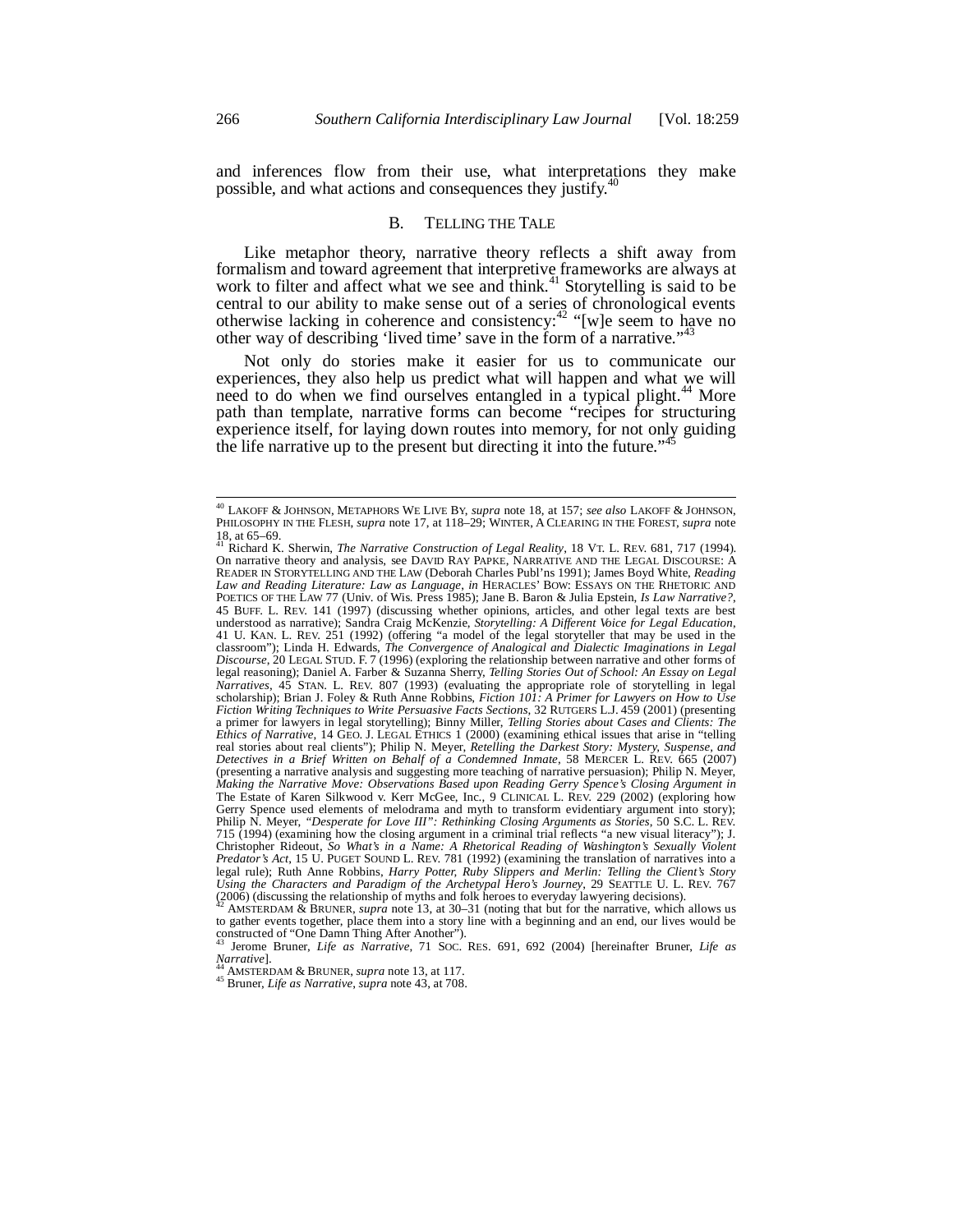Jerome Bruner differentiates the logico-scientific mode of thinking<sup>46</sup> from the narrative mode: "A good story and a well-formed argument are different natural kinds. Both can be used as means for convincing another. Yet what they convince of is fundamentally different: arguments convince one of their truth, stories of their lifelikeness."47 Bruner also differentiates the kind of imagination that is useful in the logico-scientific mode, which is "the ability to see possible formal connections before one is able to prove them in any formal way" and which "leads to good theory, tight analysis, logical proof, sound argument, and empirical discovery guided by reasoned hypothesis," from the kind of imagination that works best in narrative.<sup>48</sup> Narrative imagination works more with human intention and action and "leads instead to good stories, gripping drama, believable (thought not necessarily 'true') historical accounts."

Narrative theorists have distinguished three aspects of narrative: theme, discourse, and genre.<sup>50</sup> Theme (or *fabula*) is the timeless aspect, the overarching, seemingly universal "plight that a story is about: human jealousy, authority and obedience, thwarted ambition" while discourse (or *sjuzet*) carries out the more universal theme through plot and language that evoke a particular time, place, person, and event.<sup>51</sup> According to Bruner, the *fabula*, or underlying theme, incorporates three components—the plight, the characters, and their consciousness of the plight—and yields a structure with a beginning, some development, and an ending. As for the different kinds of story plots (or genre), they include "[r]omance, farce, tragedy, *Bildungsroman*, black comedy, adventure story, fairytale, [and] wonder tale."<sup>52</sup>

Most narratives are structured to begin with a "canonical . . . steady state, which is breached, resulting in a crisis, which is terminated by a redress, with recurrence of the cycle an open possibility."53 Following the pentad of Kenneth Burke, a narrative can be analyzed by assessing the relationships among the elements of Act, Scene, Agent, Agency, and Purpose.<sup>54</sup> The Trouble that drives the drama often emerges from an imbalance among the elements or a breach of cultural expectations.<sup>55</sup>

In the classical folktale, Agents did not drive the plot. Later literary developments "moved steadily toward an empowerment and subjective

<sup>46</sup> JEROME BRUNER, ACTUAL MINDS, POSSIBLE WORLDS 12–13 (Harv. Univ. Press 1986) [hereinafter BRUNER, ACTUAL MINDS]. *See also* AMSTERDAM & BRUNER, *supra* note 13, at 115–17; Bruner, *Life as* 

<sup>&</sup>lt;sup>47</sup> BRUNER, ACTUAL MINDS, *supra* note 46, at 11.<br>
<sup>48</sup> BRUNER, ACTUAL MINDS, *supra* note 46, at 11.<br>
<sup>48</sup> Id. at 13.<br>
<sup>51</sup> d.<br>
<sup>51</sup> d. at 697.<br>
<sup>52</sup> d. at 697.<br>
<sup>53</sup> BRUNER, ACTUAL MINDS, *supra* note 46, at 16.<br>
<sup>53</sup> Co. 1962) (describing dramatism, which treats language and thought as modes of action) [hereinafter,  $\frac{BURKE}{25}$ ,  $\frac{CRT}{25}$ ,  $\frac{CRT}{25}$ ,  $\frac{CRT}{25}$ ,  $\frac{CRT}{25}$ ,  $\frac{CRT}{25}$ ,  $\frac{CRT}{25}$ ,  $\frac{CRT}{25}$ ,  $\frac{CRT}{25}$ ,  $\$ 

Bruner, *Life as Narrative*, *supra* note 43, at 697 (discussing VICTOR TURNER, FROM RITUAL TO THEATER (Perf. Arts J. Publ'ns 1982)).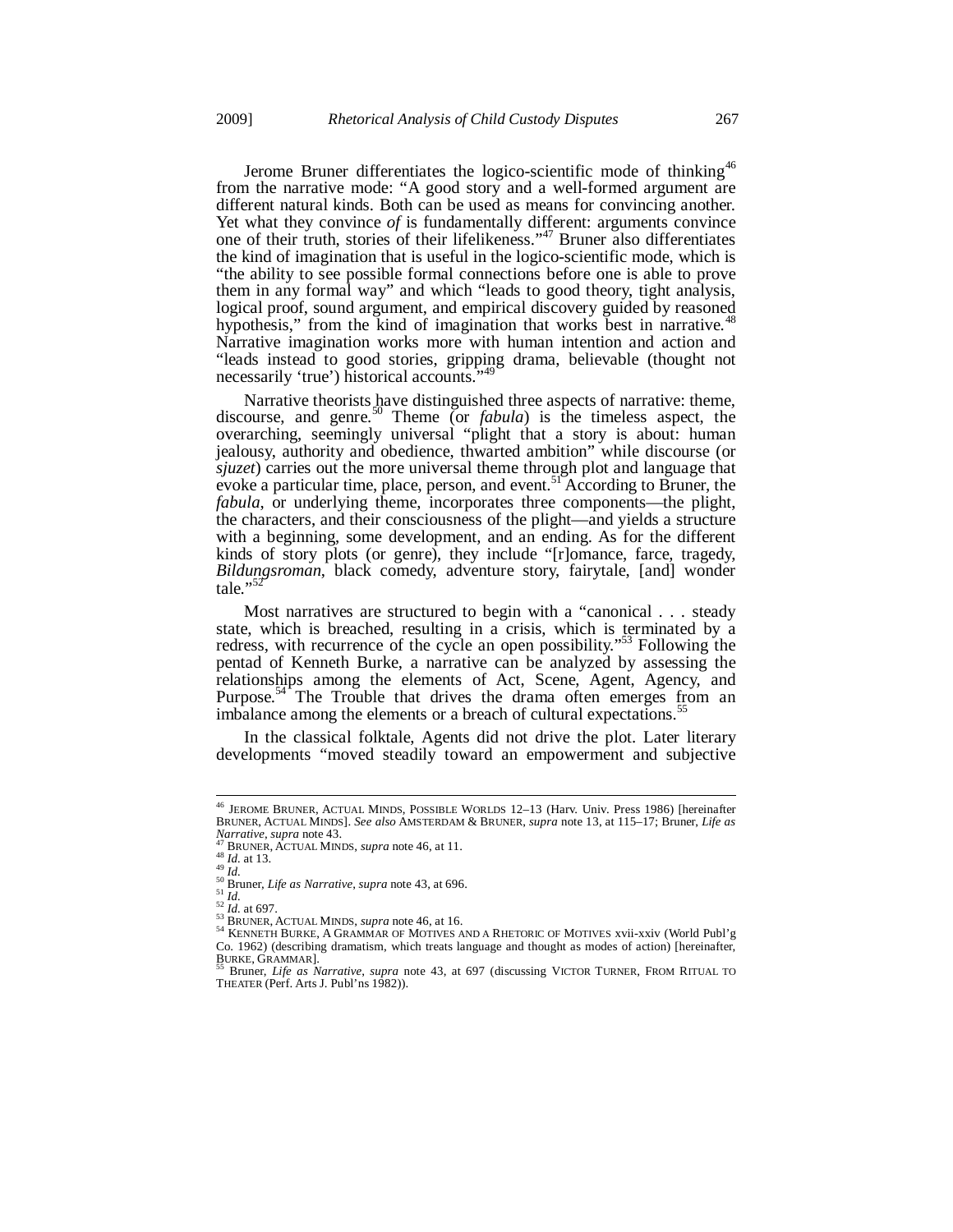enrichment of the Agent protagonist."<sup>56</sup> The importance of the  $\alpha$  characteristics attributed to the Agent can be seen in the stories that lawyers tell, from the account that describes the defendant as compelled by circumstance, to the one that makes the plaintiff the hero.

Like metaphor, stories are entangled in culture. Michael Goldberg uses the phrase "master story" to identify a narrative that embodies the history and traditions of a people.<sup>57</sup> Other authors describe the role of myth in constructing social and cultural norms, not only by shaping them but also by supporting particular ways of interpreting experiences.<sup>58</sup> Although storymyths can create and expand meaning, they often substitute "blissful clarity" for complexity.<sup>59</sup> Like automatically acquired metaphors, myths affect our thinking without our noticing the effect, making "even the most historically contingent ideas seem universal, natural, and inevitable."<sup>60</sup> In this way, they support orthodox views and free us from having to think critically.<sup>61</sup> Myth supports the normative content of legal rules by supplying absolute moral principles and universal rights and wrongs. $62$ 

To explain its persuasive power, some scholars theorize that narrative is inherent in the nature of our minds or language.<sup>63</sup> Others claim that narrative persuades because it structures the characteristic plights of humans, providing mental models of the ordinary course of events. By doing so, narrative makes experiences understandable and allows the observer to roughly predict the result.<sup>64</sup> Steven Winter writes that narrative is understood because of metaphor; that is, we have constructed an idealized cognitive model of a story that includes conceptual schemas that "serve as a kind of genetic material or template for a wide variety of stories in which the plot structure follows a protagonist through an agon to a resolution."<sup>65</sup>

Lawyers use narrative consciously and rhetorically, spinning a tale to persuade somebody to believe or to do something. The rhetorical narrative does more than put logical propositions and legal arguments into narrative form; it allows the storyteller to set the scene, establish a time frame, and tap into the listener's understanding and identification with the characters and their plights.<sup>66</sup> Legal storytelling also takes place beneath the surface.<sup>67</sup>

1

<sup>56</sup> *Id.* at 698 (relying on Amelie Rorty, *A Literary Postscript: Characters, Persons, Selves, Individuals*,

in THE IDENTITY OF PERSONS (A. O. Rorty ed., Univ. of Cal. Press 1976)).<br><sup>57</sup> Goldberg, *supra* note 10, at 905–06.<br><sup>58</sup> Judith Olans Brown et al., *The Mythogenesis of Gender: Judicial Images of Women in Paid and Unpaid L* 

Unpaid Labor, 6 UCLA WOMEN'S L.J. 457, 457–58 (1996).<br><sup>59</sup> Id. at 458.<br>61 Id.<br>61 Id.<br><sup>62</sup> ROLAND BARTHES, MYTHOLOGIES 129 (Annette Lavers trans., Hill & Wang 1990) (explaining that<br><sup>62</sup> ROLAND BARTHES, MYTHOLOGIES 129 (Ann THEORY 117 (Univ. of Minn. Press 2d ed. 1996) (1983) (claiming that "[i]deology seeks to convert culture into Nature"); Lucinda J. Peach, *From Spiritual Descriptions to Legal Prescription: Religious Imagery of Woman as "Fetal Container" in the Law*, 10 J.L. & RELIGION 73, 74 (1994) (describing the relationship between religious symbols and legal views of women).

<sup>&</sup>lt;sup>63</sup> AMSTERDAM & BRUNER, *supra* note 13, at 114–16.<br><sup>64</sup> *Id.* at 117.<br><sup>65</sup> WINTER, A CLEARING IN THE FOREST, *supra* note 18, at 106–13.<br><sup>66</sup> AMSTERDAM & BRUNER, *supra* note 13, at 134–35.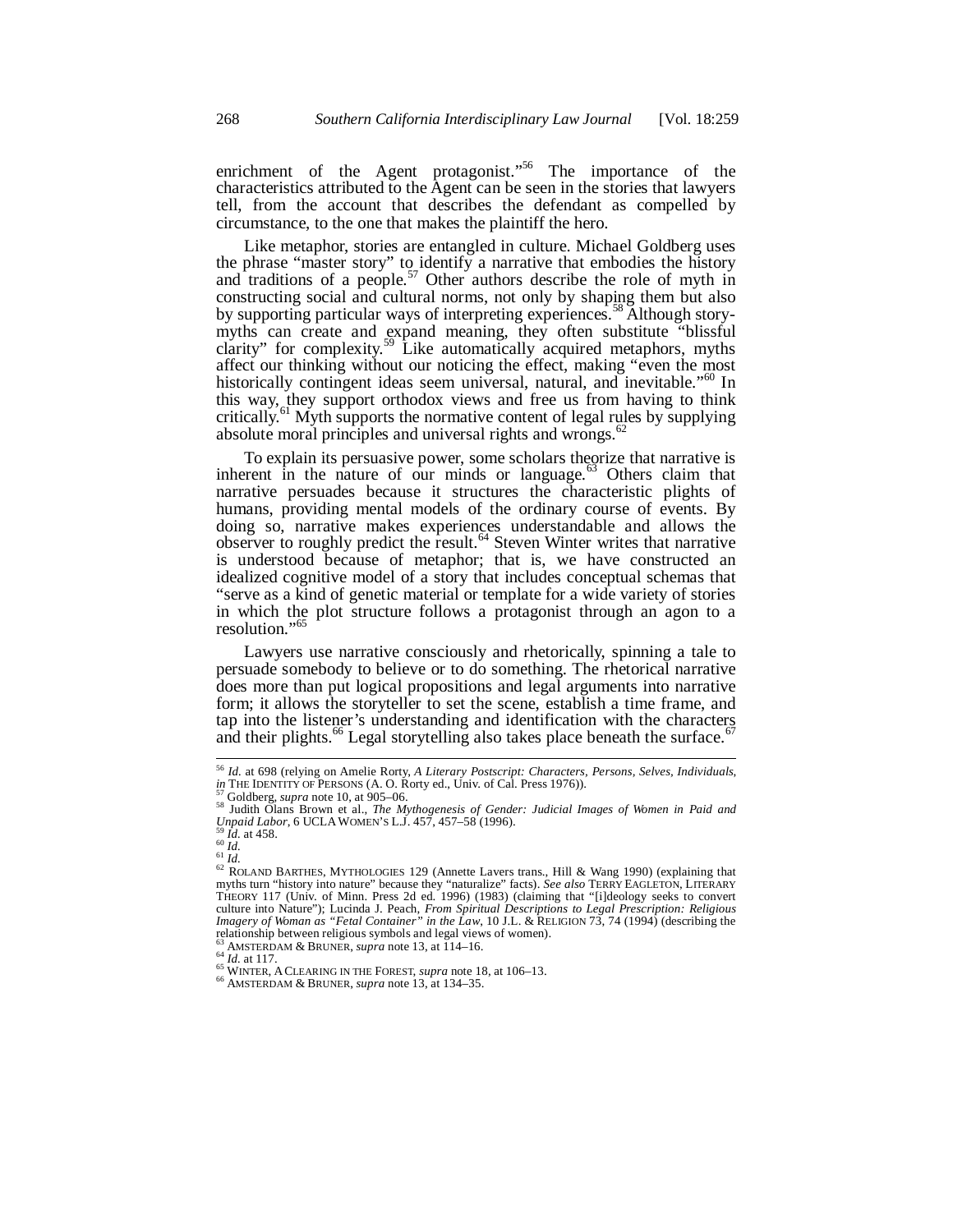Lawyers and judges argue and decide within a context that is limited, but also illuminated, by experiences and preconceptions derived from the culture's models and myths.<sup>68</sup>

## C. CONTEXT AND IDEOLOGY

Metaphor and narrative are linked; one provides background and foundation for the other. In one sense, all narrative is metaphor—when you tell a story, you are asking the listener to see one thing "as" another or, more often, to see a series of things as related events with a narrative arc or a plot. This "seeing [one thing] as [another]" is the essence of metaphor. Narrative also leads to the shorthand use of metaphors: once a story is embedded in tradition and culture, the die is cast and you no longer have to tell the tale, you can simply use the name of the character or the title of the story as a metaphor, and the plot, characters, and moral will follow, appearing to be logical entailments.

Narratives contain and become metaphors, metaphors emerge from and engender stories, and legal concepts and categories are formed by and understood as both, separately and in combination. To take an example, the legal concept of malice aforethought can be structured and expressed as the story of an angry lover watching from a hiding spot with a weapon in hand, or it can be structured and expressed as the image of a mind as a container full of hate.

In constructing cultural models, and in other ways critical to making sense and creating meaning, metaphor and narrative serve as each other's context. Thus, narrative is understandable because of a cognitive background that helps the reader automatically invoke the kind of tacit knowledge necessary to make sense of it.<sup>69</sup> And metaphor is more explanatory and more persuasive when the reader can place it within the context of the narrative in which it is set.

Metaphor and narrative carry information, values, and beliefs. Just as anthropologist Clifford Geertz wrote that religious symbols provide both gloss for understanding and template for shaping social and psychological experiences, $\alpha$  so too do the frameworks for thinking constructed by story and image. In particular, these frameworks for thinking work similarly to religious symbols in serving ideological functions. That is, they serve an integrating or constitutive function by helping to establish meaning and create identity, thus lending legitimacy to groups and organizations and helping construct "perceptions, beliefs and meanings that disguise political interests and distort our understanding of social practices."<sup>71</sup> In this way,

 $^{67}$  *Id.* at 135.

*<sup>68</sup> See, e.g., id.* at 232–39.<br><sup>69</sup> See, e.g., *id.* at 232–39.<br>WINTER, A CLEARING IN THE FOREST, *supra* note 18, at 106. "Both the storyteller and her audience where, A CLEARING IN The TOREST, suppression of the 100. Bout the storytener and net addence<br>  $\frac{1}{70}$  CLIFFORD GEERTZ, THE INTERPRETATION OF CULTURES 123–25 (Basic Books, Inc. 1973).<br>
<sup>71</sup> Philip C. Kissam, *The Ideolo* 

REV. 137, 143 (2001) (discussing the work of Paul Ricoeur, especially LECTURES ON IDEOLOGY AND UTOPIA (1986)).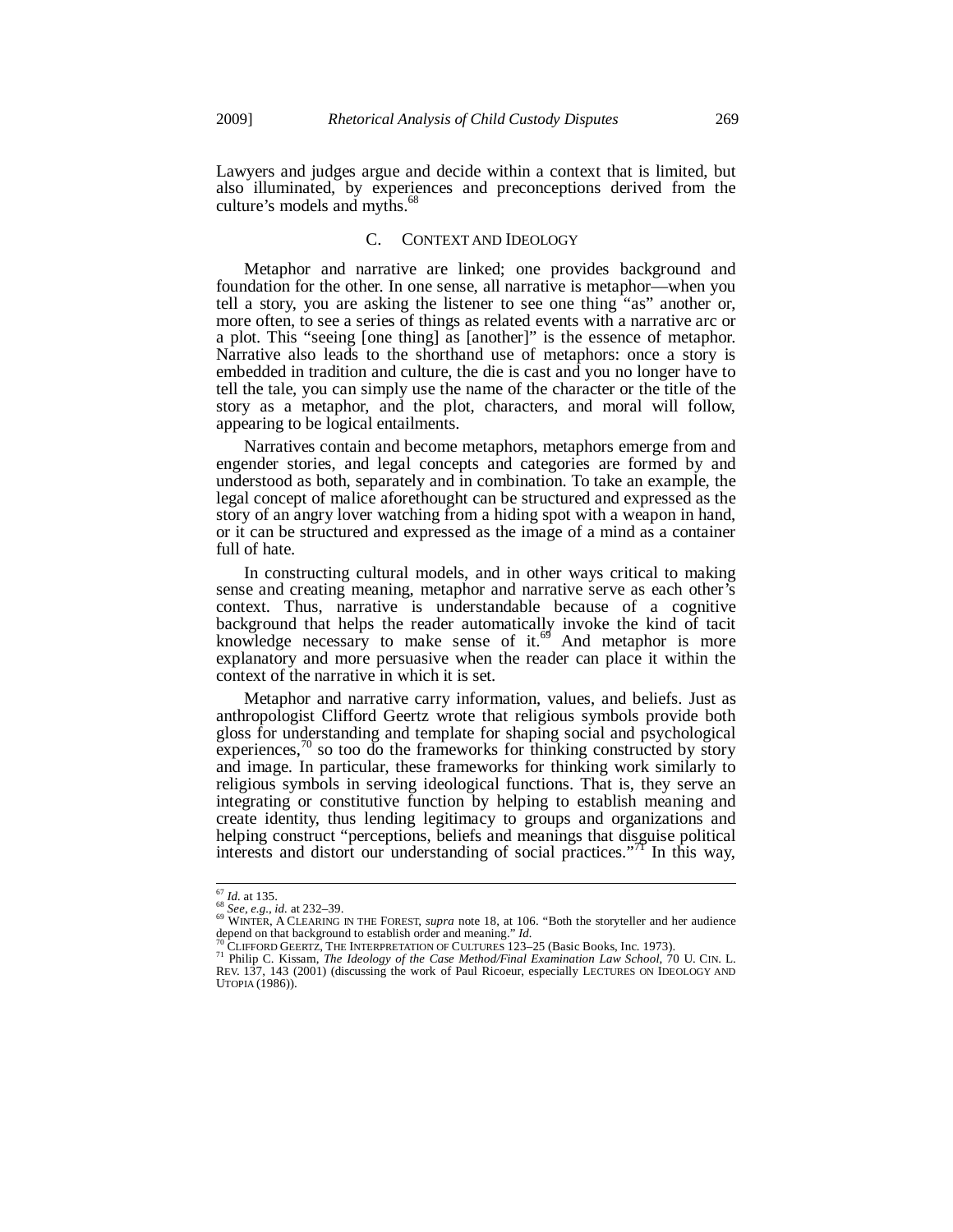metaphor and narrative transmit ideological messages between individuals. Their use as cultural transmission devices helps explain how we unconsciously acquire traditions, values, and ideology.<sup>4</sup>

## III. THE SHAPE OF FAMILY LAW

The historical, social, cultural, and physical forces that shape family law are reflected in and filtered by the myths, narratives, metaphors, models, and images that we use to structure and express our agreements and arguments about families. The accepted story of family law is one of progress toward gender equality and the centrality of children's interests: coverture no longer exists, status no longer determines outcomes, and child custody is decided on the basis of the interests of the child rather than the property rights of the father.<sup>73</sup> Critics tell a different story: the rights of the adult claimants, not the interests of the disputed child, still govern many disputes; $^{74}$  when the dispute is between two people with rights, the biological mother and father, courts often favor those rights over the interests of the children.<sup>75</sup> As for equality, one analysis concluded that courts and legislatures were so protective of the rights of fathers that they restricted the autonomy and authority of mothers to protect the mere possibility of "volunteer fatherhood."<sup>76</sup> In this way, according to the author, "family law still sees mothers as draftees who are expected to do all the necessary parenting, and fathers as volunteers who may contribute some nurturing to their children if they so desire."<sup>77</sup>

#### A. THE MASTER STORIES

The master stories of U.S. family law derive from Biblical traditions translated through the English common law. Foremost among these stories is the Biblically derived image of unity between husband and wife.<sup> $\frac{8}{3}$ </sup> The power of this image of the nuclear family<sup>79</sup> is evident in the claim that the

-

<sup>72</sup> *Id.* at 147–48 (discussing the work of Jack Balkin, especially J.M. BALKIN, CULTURAL SOFTWARE: A THEORY OF IDEOLOGY (Yale Univ. Press 1998)). Balkin recognizes that these tools simultaneously have advantages and disadvantages. BALKIN, *supra*, at 2–3. He discusses "cognitive mechanisms that help produce and fashion beliefs and judgments," including cultural heuristics, *id.* at 173-87, narratives and scripts, *id.* at 188–215, metaphor and metonymy, *id.* at 242–58, and homologies and associations, *id.* at  $216-41.$ 

<sup>73</sup> Jill Elaine Hasday, *The Canon of Family Law*, 57 STAN. L. REV. 825, 834–54 (2004). 74 *Id.* at 849–50 (claiming that the key question in suits in which the state seeks to take permanent

custody from parents and in disputes between biological parents and third parties is not where the child

would be best off, but how do we protect the rights of the parents).<br><sup>75</sup> William E. Nelson, *Patriarchy or Equality: Family Values or Individuality*, 70 ST. JOHN'S L. REV.<br>435, 438 (1996) (arguing that "while the overall remained constant between 1920 and 1980, the legal relationship of parent and child was transformed . . . [from a focus on] the protection of children . . . [to a focus] on protecting the rights of parents"). 76 Karen Czapanskiy, *Volunteers and Draftees: The Struggle for Parental Equality*, 38 UCLA L. REV.

<sup>1415 (1991);</sup> *see also* Barbara Stark, *Divorce Law, Feminism, and Psychoanalysis: In Dreams Begin* Responsibilities, 38 UCLA L. REV. 1483, 1520–26 (1991).<br> *Responsibilities*, 38 UCLA L. REV. 1483, 1520–26 (1991).

<sup>&</sup>lt;sup>77</sup> Czapanskiy, *supra* note 76, at 1458.<br><sup>78</sup> Vivian Hamilton, *Principles of U.S. Family Law*, 75 FORDHAM L. REV. 31, 53 (2006).<br><sup>79</sup> In a study of cross-cultural family organization published in 1949, anthropologist G used the term "nuclear family" to describe a family that consisted of a married man and woman living together with their children. GEORGE PETER MURDOCK, SOCIAL STRUCTURE 1 (The Macmillan Co.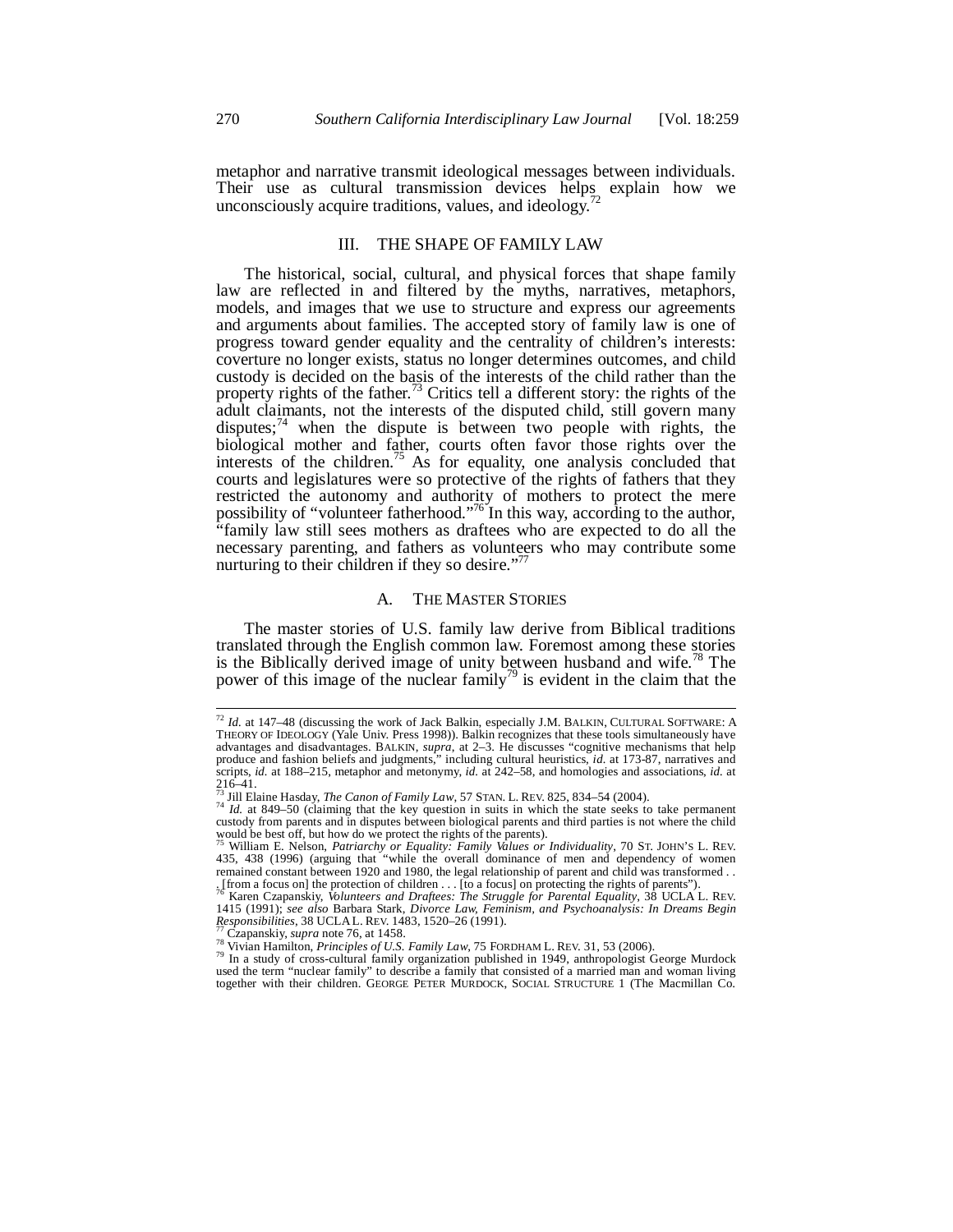marital family is still the natural and preferred family unit,<sup>80</sup> even as the number of such families diminishes.<sup>81</sup>

Many family law concepts, including the principle of patriarchy and the importance of procreation, can be traced from the Hebrew Covenant to the Christian tradition.<sup>82</sup> The early Christian Church elevated the importance of conjugal bliss and the family unit; the New Testament explicitly described the married couple as a unit, led by the husband: Paul's letters instruct that husbands and wives "shall become one flesh," but that "the husband is the head of the wife."<sup>83</sup>

Though control of marriage flowed from the Church to the English and Continental monarchies in the Sixteenth Century, the monarchies continued the essential Biblical understandings of marriage and family law. As a result, English marriage laws were similar to the medieval Catholic tradition, continuing to uphold a model that "helped to substantiate the traditional hierarchies of husband over wife, parent over child, church over household, [and] state over church."<sup>84</sup> This state of the English common law was passed on to and mostly accepted by American authorities.<sup>8</sup>

Biblical traditions shaped early English and American concepts of family law, which declared the marital couple a single unit headed by the husband. This concept was reflected in the legal doctrine of coverture, in which the wife was subsumed into her husband's person.<sup>86</sup> Protection of

Bureau, married couples with children constituted 23.3% of American households in 2003, down from 26.3% in 1990 and 40.3% in 1970. *See* JASON FIELDS, U.S. CENSUS BUREAU, CURRENT POPULATION REPORTS: AMERICA'S FAMILIES AND LIVING ARRANGEMENTS 2003 4 fig. 2 (2004). The number of families headed by single mothers increased from three million in 1970 to ten million in 2003; during the same period, the number of single-father families increased from under 500,000 to two million. *Id.* at 7.<br>  $\frac{1}{82}$  Hamilton, *supra* note 78, at 47–51.<br>  $\frac{1}{83}$  *Id.* at 49.

-

<sup>84</sup> *Id.* at 53 (alteration in original) (internal quotation marks omitted).<br><sup>84</sup> *Id.* at 53 (alteration in original) (internal quotation marks omitted).<br><sup>85</sup> The historical and ideological origins of English community "In his seminal Commentaries on the Laws of England, Sir William Blackstone located coherence in the disparate judicial opinions that constituted English common law through principles of natural law." *Id.*  at 51. American lawmakers also turned to natural law to mediate tensions between "their religious convictions . . . and their commitment to establishing a country that respected religious liberty." *Id.* at

52. <sup>86</sup> *Id.* at 53–54.

<sup>1949).</sup> Although this type of nuclear family was "recognized to the exclusion of all others" by American society, "[a]mong the majority of the peoples of the earth, . . . nuclear families are combined, like atoms in a molecule, into larger aggregates," specifically, polygamous families and extended families. *Id.* at 1– 2. Nonetheless, he found, that the nuclear family "is a universal human social grouping," whether permanent or temporary, whether combined in some other way: "the husband, wife, and immature children constitute a unit apart." *Id.* at 2–3.<br><sup>80</sup> Hamilton, *supra* note 78, at 54–55. For more discussion of the preference, see Martha Albertson

Fineman, *Our Sacred Institution: The Ideal of the Family in American Law and Society*, 1993 UTAH L. REV. 387 (1993) (discussing the "traditional family metanarrative" in American legal and extralegal institutions); Linda Kelly, *Family Planning, American Style*, 52 ALA. L. REV. 943 (2001) (discussing the nuclear family image in immigration law); David D. Meyer, *Self-Definition in the Constitution of Faith and Family*, 86 MINN. L. REV. 791 (2002) (arguing that constitutional doctrines embody traditional models of family); Richard F. Storrow, *The Policy of Family Privacy: Uncovering the Bias in Favor of Nuclear Families in American Constitutional Law and Policy Reform*, 66 MO. L. REV. 527 (2001) (arguing that the constitutional law of family privacy favors nuclear families). Similarly, marriage formation was a goal of the 1996 Welfare Act. Proposals to restrict marriage to opposite-sex couples are based on "upholding" the marital family unit. <sup>81</sup> *Introduction: Nuclear Nonproliferation*, *supra* note 15, at 1999–2000. According to the Census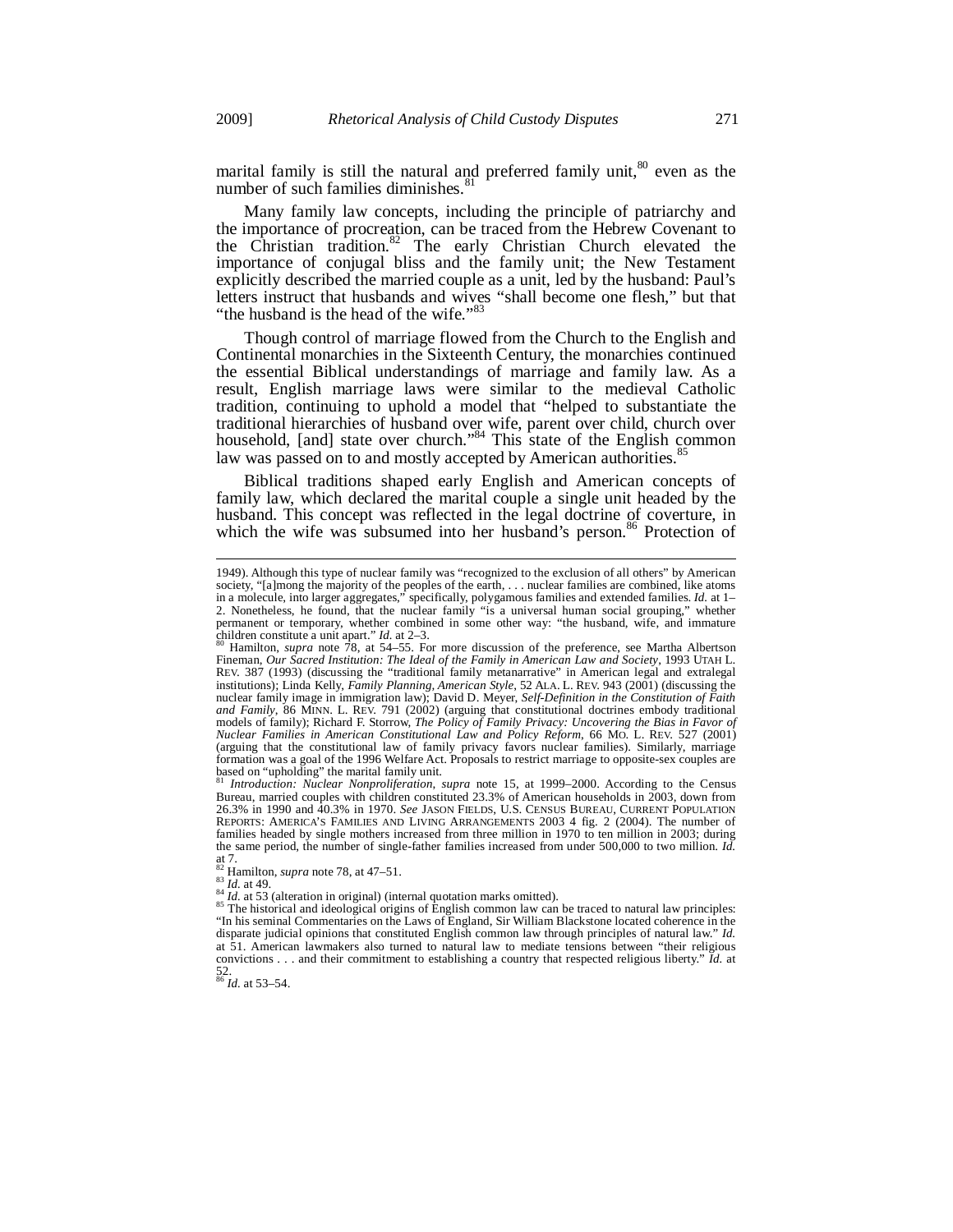family privacy further supported the view of the conjugal couple as an impenetrable and indivisible unit.<sup>87</sup> This metaphorical view of the family as a unit, combined with the idea that the male was the head of the unit, historically protected the family from state interference.

## 1. *The Story of King Solomon: Images of Wise Judges and Sacrificing Mothers*

The story of King Solomon's wisdom is so much a part of the cultural canon that it has been the subject of episodes on *The Simpsons* and Seinfeld.<sup>88</sup> A cultural exemplar for mothers who would be good mothers,<sup>89</sup> the story begins when two women, harlots who live together with their babies, come to the king to resolve a custody dispute:

16 Then came there two women, that were harlots, unto the king, and stood before him.

17 And the one woman said, O my lord, I and this woman dwell in one house; and I was delivered of a child with her in the house.

18 And it came to pass the third day after that I was delivered, that this woman was delivered also: and we were together; there was no stranger with us in the house, save we two in the house.

19 And this woman's child died in the night; because she overlaid it.

20 And she arose at midnight, and took my son from beside me, while thine handmaid slept, and laid it in her bosom, and laid her dead child in my bosom.

21 And when I rose in the morning to give my child suck, behold, it was dead: but when I had considered it in the morning, behold, it was not my son, which I did bear.

22 And the other woman said, Nay; but the living is my son, and the dead is thy son. And this said, No; but the dead is thy son, and the living is my son. Thus they spake before the king.

23 Then said the king, The one saith, This is my son that liveth, and thy son is the dead: and the other saith, Nay; but thy son is the dead, and my son is the living.

24 And the king said, Bring me a sword. And they brought a sword before the king.

25 And the king said, Divide the living child in two, and give half to the one, and half to the other.

26 Then spake the woman whose the living child was unto the king, for her bowels yearned upon her son, and she said, O my lord, give her the living child, and in no wise slay it. But the other said, Let it be neither mine nor thine, but divide it.

 $87$  *Id.* at 55–56.

<sup>88</sup> On *The Simpsons*, Homer dreams he is King Solomon and is asked to decide between two claimants<br>88 On *The Simpsons*, Homer dreams he is King Solomon and is asked to decide between two claimants to a pie; he orders the pie to be cut in half, each man to receive death, and "I'll eat the pie." *The Simpsons: Simpsons Bible Stories* (FOX television broadcast Apr. 4, 1999). On *Seinfeld*, Newman suggests cutting a bicycle in half to settle a dispute between Kramer and Elaine. *Seinfeld: The Seven* (NBC television broadcast Feb. 1, 1996).

<sup>89</sup> Odeana R. Neal, *Myths and Moms: Images of Women and Termination of Parental Rights*, 5 KAN. J.L. & PUB. POL'Y 61, 64 (1995).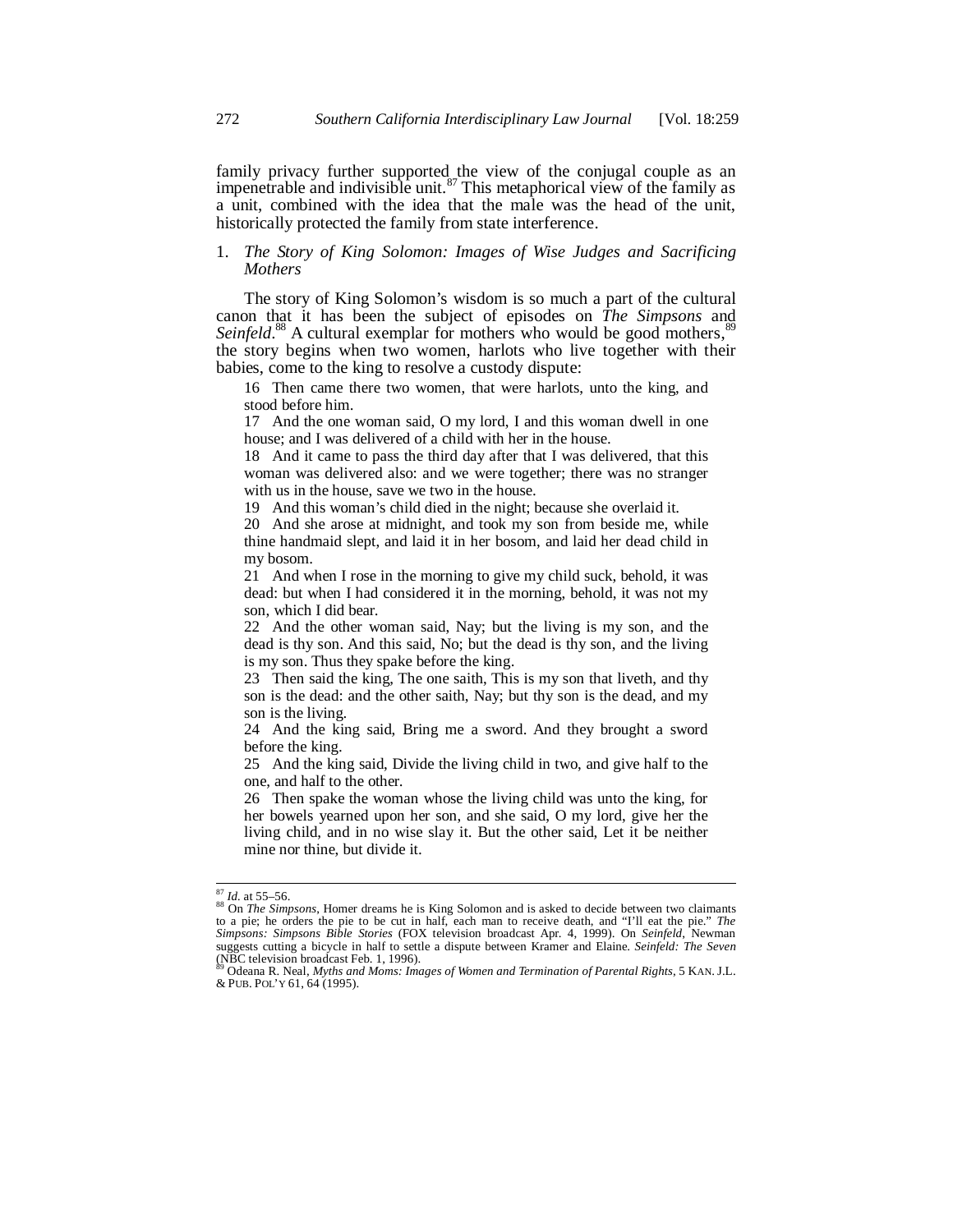27 Then the king answered and said, Give her the living child, and in no wise slay it: she is the mother thereof.

28 And all Israel heard of the judgment which the king had judged; and they feared the king: for they saw that the wisdom of God was in him, to  $d$ o judgment. $90$ 

According to the usual reading of this tale, Solomon proposes a solution that allows him to discern the "true" mother of the child, the one who is willing to sacrifice being a mother to protect her child. The true mother yields when Solomon proposes to divide the child in two; the nonmother is willing to live with a part of the child rather than give the child up entirely. The story thus establishes that only a sacrificing mother is a good mother.<sup>91</sup> The sacrificing mother is set in opposition to a woman "so dangerous that she causes the death of her own child and is willing to see a child murdered rather than give up the irrational struggle for possession."<sup>92</sup>

More than an ideal mother, the story gives us an ideal judge. In its focus on the decision making and good judgment of King Solomon, the story builds a framework for judging. The unemotional and intelligent judge creates a fiction that is designed to and does uncover the truth; the judge's conclusion must be true ("the wisdom of God was in him") because nothing other than the truth would justify his threat. In the usual reading of the story, there is no question that the king outwitted the bad mother to unveil the truth, reunited the good mother with her child, and did justice.

In a feminist reading, the story of King Solomon has little to do with justice: its point "is patriarchal wisdom in its starkest, purest form, founded on the construction of self-sacrificial motherhood and control over women whose maternity could otherwise manifest independent sexual and reproductive activity."93 In this reading, the story has little connection with truth: Solomon does not recognize that the woman he believes is the true mother may only be the better liar who understands more quickly what Solomon wants to hear.<sup>9</sup>

As will later be discussed,<sup>95</sup> the Solomon story provides child custody disputes with a model for the wise judge, an exemplar of the good mother, and a precedent for making decisions based on the willingness of the disputants to do what the judge asks.

-

<sup>&</sup>lt;sup>90</sup>*I Kings* 3:16–28 (King James).<br><sup>91</sup> ELAINE TUTTLE HANSEN, MOTHER WITHOUT CHILD: CONTEMPORARY FICTION AND THE CRISIS OF

MOTHERHOOD 23 (Univ. of Cal. Press 1997).<br><sup>92</sup> *Id.* 93 *Id.* at 23–24.<br><sup>94</sup> From the language of the story, it is not even clear which of the women wins custody of the child. The text of the King James Version does not precisely identify the king's intended reference when he directed "Give *her* the living child." *I Kings* 3:27 (King James) (emphasis added). The language is as follows:

<sup>26</sup> Then spake the woman whose the living child was unto the king, for her bowels yearned upon her son, and she said, O my lord, give her the living child, and in no wise slay

it. But the other said, Let it be neither mine nor thine, but divide it.

<sup>27</sup> Then the king answered and said, Give her the living child, and in no wise slay it: she is the mother thereof.<br> $\frac{Id}{25}$  at 3:26–27.

*See infra* notes 184–207 and accompanying text.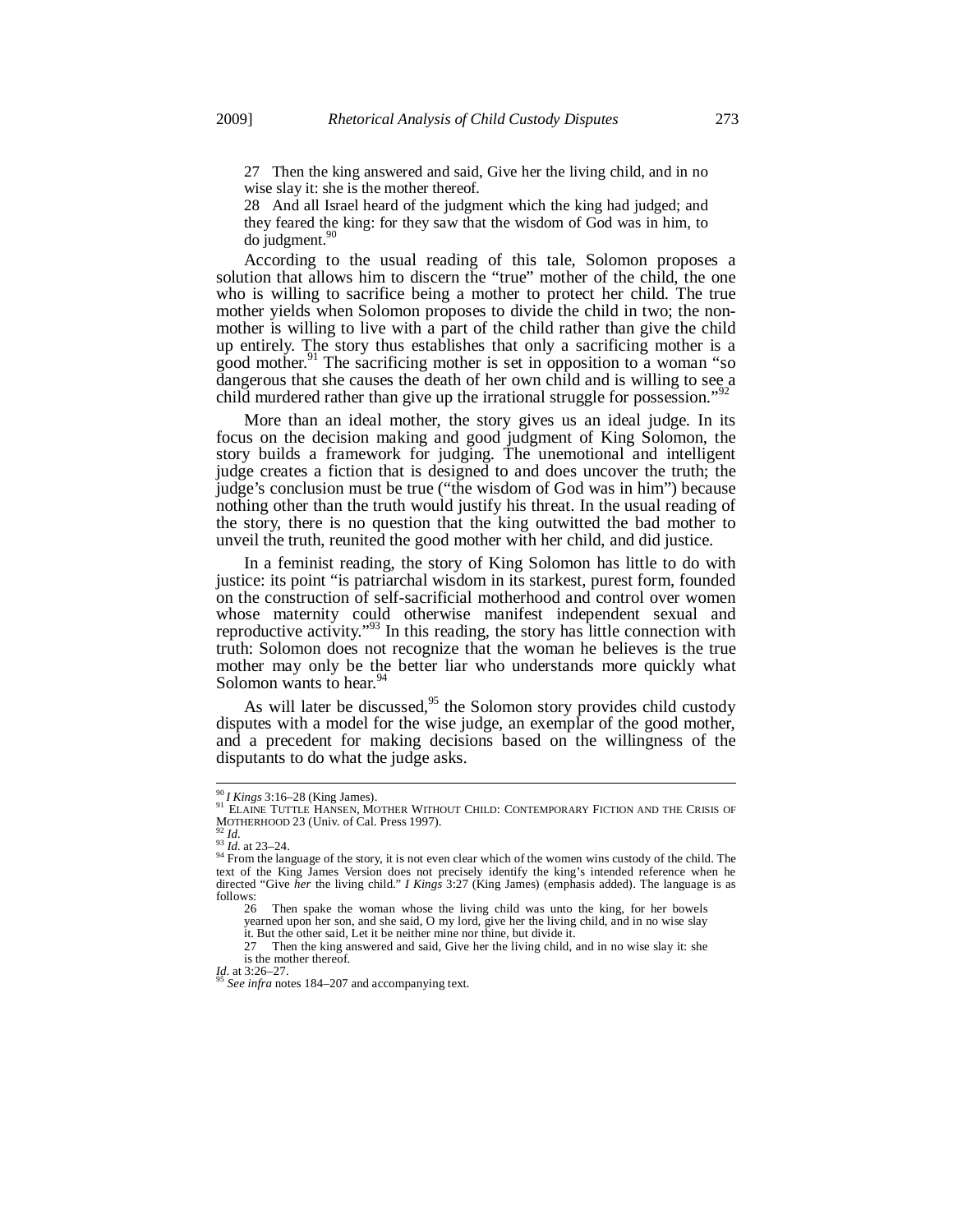## 2. *The Story of Mary Magdalen: Symbol of the Repentant Sinner*

Mary Magdalen's is another master story whose traces can be glimpsed in child custody decisions. But the embedded image is a mistaken impression, based on a misreading of the narrative from which it arose. The name conjures a portrait of a woman with flowing red hair<sup>96</sup> who sinned, repented, and was forgiven. This image remains though scholars have insisted for centuries that the "sinner," the woman with flowing red hair mentioned in the gospels, is not Mary Magdalen.

The image of the sinner comes from a passage in the Gospel of Luke, an account in which the sinner's name is never given:

36 And one of the Pharisees desired him that he would eat with him. And he went into the Pharisee's house, and sat down to meat.

37 And, behold, a woman in the city, which was a sinner, when she knew that Jesus sat at meat in the Pharisee's house, brought an alabaster box of ointment,

38 And stood at his feet behind him weeping, and began to wash his feet with tears, and did wipe them with the hairs of her head, and kissed his feet, and anointed them with the ointment.

39 Now when the Pharisee which had bidden him saw it, he spake within himself, saying, This man, if he were a prophet, would have known who and what manner of woman this is that toucheth him: for she is a sinner.

40 And Jesus answering said unto him, Simon, I have somewhat to say unto thee. And he saith, Master, say on.

44 And he turned to the woman, and said unto Simon, Seest thou this woman? I entered into thine house, thou gavest me no water for my feet: but she hath washed my feet with tears, and wiped them with the hairs of her head.

45 Thou gavest me no kiss: but this woman since the time I came in hath not ceased to kiss my feet.

46 My head with oil thou didst not anoint: but this woman hath anointed my feet with ointment.

47 Wherefore I say unto thee, Her sins, which are many, are forgiven; for she loved much: but to whom little is forgiven, the same loveth little. 48 And he said unto her, Thy sins are forgiven.<sup>9</sup>

Not until the following chapter is Mary Magdalen introduced in a passage describing Jesus's travels and his followers:

1 And it came to pass afterward, that he went throughout every city and village, preaching and shewing the glad tidings of the kingdom of God: and the twelve were with him,

2 And certain women, which had been healed of evil spirits and infirmities, Mary called Magdalene, out of whom went seven devils,

. . .

l

<sup>96</sup> S*ee, e.g.*, Titian, *The Penitent Magdalene* (Galleria Palatina, Palazzo Pitti, Florence, Italy) (1531). 97 *Luke* 7:36–40, 7:44–48 (King James).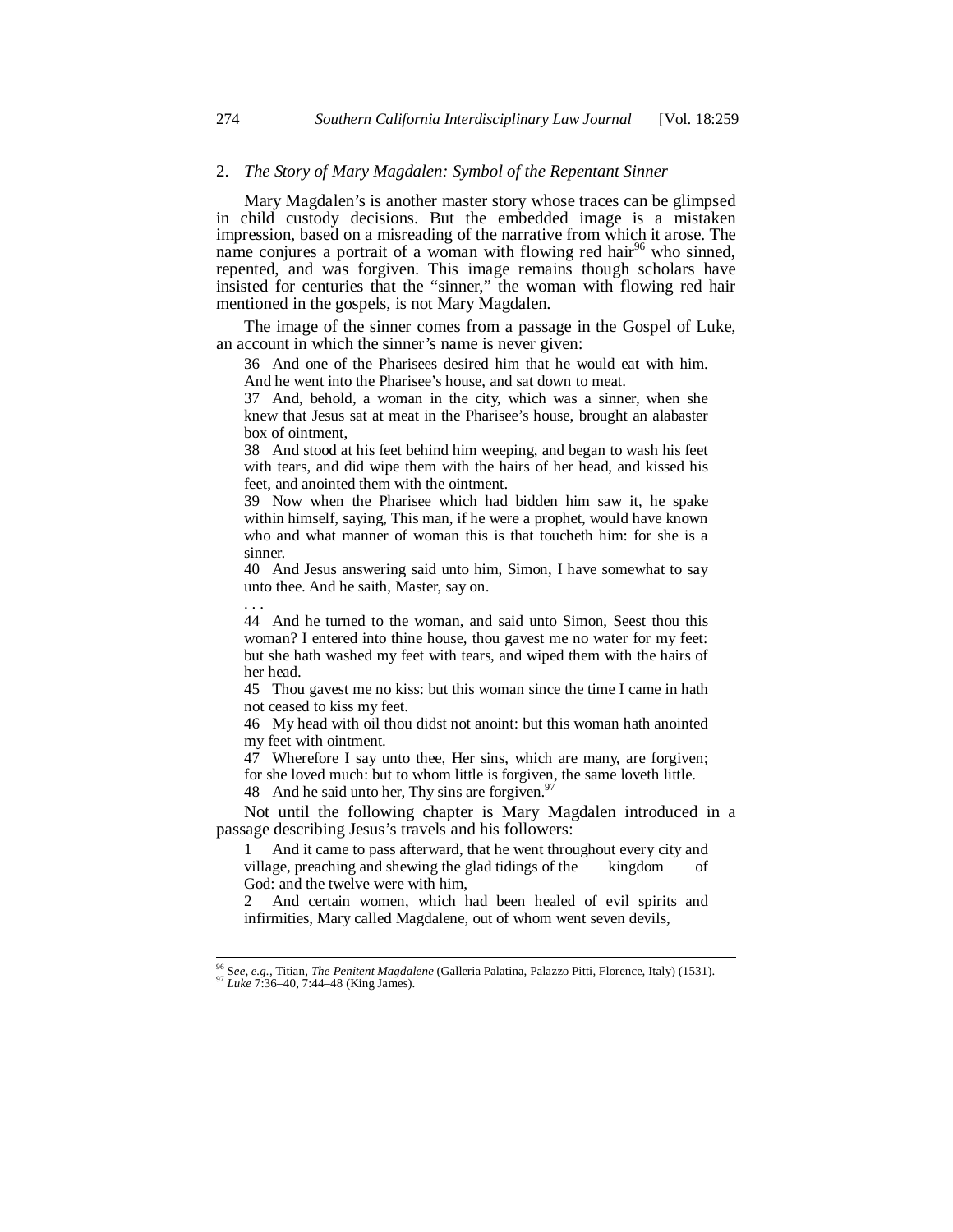3 And Joanna the wife of Chuza Herod's steward, and Susanna, and many others, which ministered unto him of their substance.<sup>98</sup>

Although these narratives do not conflate the sinner of one chapter with the Mary Magdalen of the next, the mistaken image that they were one and the same was cast in the Sixth Century when Pope Gregory delivered a homily that included this description: "She whom Luke calls the sinful woman, whom John calls Mary [of Bethany], we believe to be the Mary from whom seven devils were ejected according to Mark."99 In describing this Mary, Pope Gregory said that she had "previously used the unguent to perfume her flesh in forbidden acts" and that what she had previously "displayed more scandalously, she was now offering to God in a more praiseworthy manner."<sup>100</sup> Before, "[s]he had coveted with earthly eyes, but now through penitence these are consumed with tears. She displayed her hair to set off her face, but now her hair dries her tears. . . . She turned the mass of her crimes to virtues, in order to serve God entirely in penance."<sup>10</sup>

In the 1960s and 1970s, re-evaluations of the gospels finally brought about a change in the official view of Mary Magdalen.<sup>102</sup> In the words of a modern sermon: "[C]ertainly [there] is no biblical basis for identifying her as the reformed prostitute or that she had long red hair. The sole characteristic that stands out about Mary [Magdalen] is the fact that she is not identified as the mother or the wife of some man."103 Still, the embedded myth persists, $104$  and as discussed below, the symbol still has power in child custody decision making.<sup>105</sup>

#### B. THE FAMILY

Biblical traditions shaped the ideal family in the image of the marital unit. Until the Nineteenth Century, however, the reality of the American family was not the marital unit, but an entire household, with the father as head. In this household, no breadwinner parent left the house to work for money while the other parent stayed home to care for the children. Both parents stayed home, but neither parent focused on child care. Instead,

 $^{98}$  *Id.* at 8:1-3.

<sup>&</sup>lt;sup>99</sup> SUSAN HASKINS, MARY MAGDALEN: MYTH AND METAPHOR 96 (Harcourt Brace & Co. 2003)<br>(quoting Gregory the Great, *Hom. XXXIII*).

<sup>(</sup>quoting Gregory the Great, *Hom. XXXIII*).<br><sup>101</sup> *Id.*<br><sup>101</sup> *Id.*<br><sup>102</sup> The contrary view that Mary Magdalen was a devoted follower of Jesus and a chosen witness of the resurrection had been espoused by some scholars si religious authorities officially remove the terms "Maria poenitens" (penitent Mary) and "magna perceatrix" (great sinner) from their association with Mary Magdalen. *Id.* at 388.<br>peccatrix" (great sinner) from their association with Mary Magdalen. *Id.* at 388.<br><sup>103</sup> *Id.* at 399 (quoting John S. Damm, Sermon at St.

<sup>(</sup>July 22, 1990)).<br><sup>104</sup> It has been given credit for creating a compassionate attitude toward prostitution; because the story<br>portrays the belief that prostitutes, or "fallen women," are capable of repentance and salvation led to the formation of Magdalen Societies. A closely allied narrative is the story of Hester Prynne, in NATHANIEL HAWTHORNE, THE SCARLET LETTER (Rinehart & Co. 1949). There, Hester gives birth after committing adultery; she refuses to name the father and struggles to care for the child by herself.<br> $\frac{105 \text{ } \text{C} \text{sec} \text{ intra}}{105 \text{ } \text{C} \text{sec} \text{ intra}}$ 

See infra notes 208–222 and accompanying text.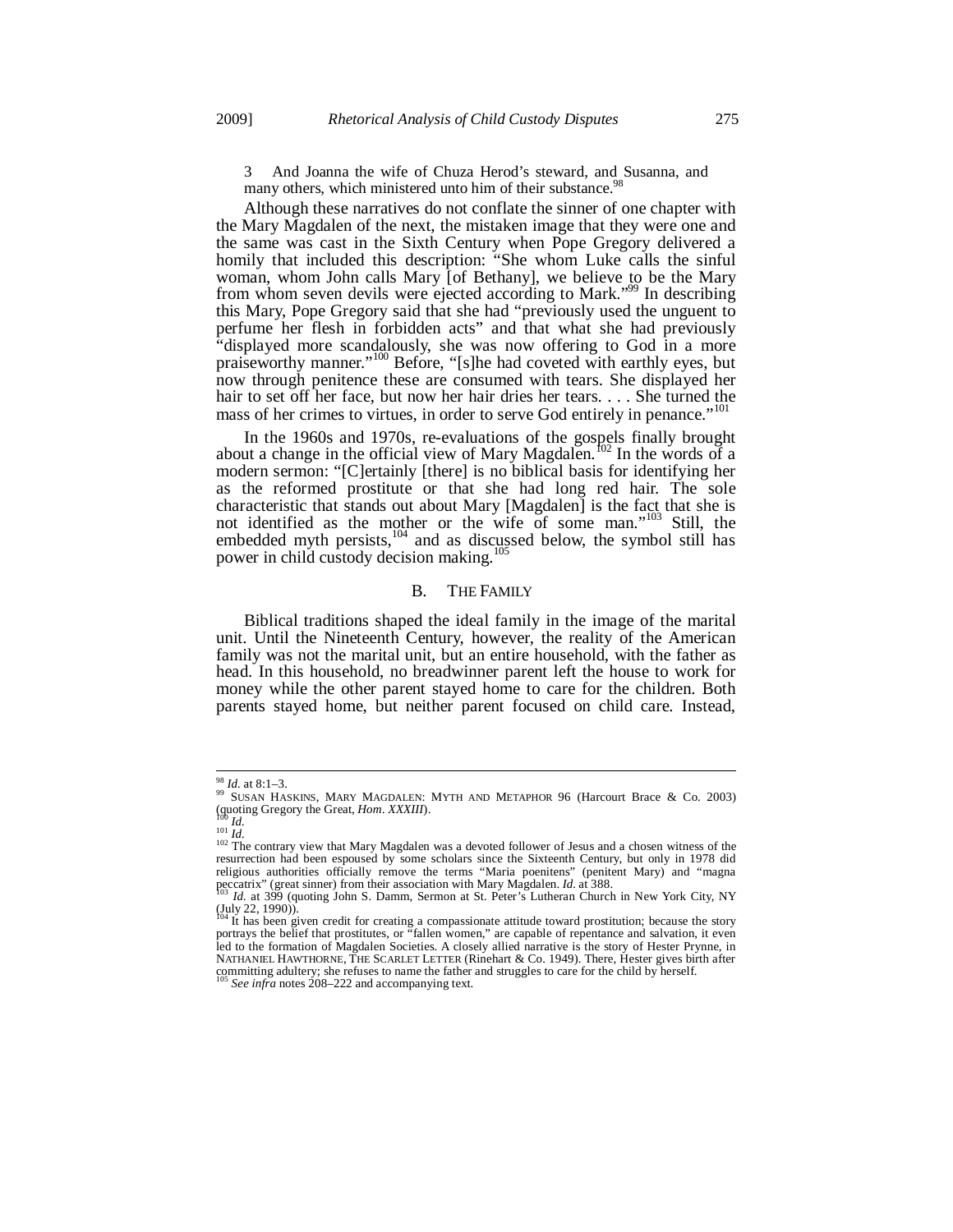everyone had to work, including the children and household members who were not related to the parents.<sup>106</sup>

Parental roles began to diverge at the beginning of the Nineteenth Century, with one parent working outside the home for money (performing market work) and the other working inside the home to care for children (performing family work).<sup>107</sup> This distinction between market work and family work, the new "domesticity," shaped a new concept of family: men left home to work in factories and offices while women stayed home to rear the children and take care of the house. Nature was called upon to support this division: "men 'naturally' belong in the market because they are competitive and aggressive; women belong in the home because of their 'natural' focus on relationships, children, and an ethic of care."<sup>108</sup> The new ideal family carried ideological baggage; it became a signal of class for a mother to stay home. Not only did "ladies" not go to work, mothers who stayed home could be devoted to their children's needs and could help their children become successful and productive.<sup>109</sup>

The concept of the marital family as the ideal family was critical in *Michael H. v. Gerald D.*,<sup>110</sup> when a biological father sought visitation rights with his child. Justice Scalia, writing for the plurality, stated that "California law, like nature itself, makes no provision for dual fatherhood."<sup>111</sup> Justice Scalia's image of the ideal family allowed him to depict the plaintiff—the natural father—as an outsider without rights because historical tradition protects the traditional marital family unit as opposed to the biological one.<sup>1</sup>

Like the biological father in *Michael H.*, single mothers with children do not fit the marital family ideal. Linked to images of and beliefs about normal, natural families, the label of "single mother" isolates women based on their marital status and further supports the myth and model of a family as having two parents with the male as the primary breadwinner.<sup>113</sup> The

<sup>106</sup> Joan Williams, *Toward a Reconstructive Feminism: Reconstructing the Relationship of Market Work*  and Family Work, 19 N. ILL. U. L. REV. 89, 108 (1998).<br><sup>107</sup> *Id.* at 89 ("Domesticity is a gender system comprised most centrally of the organization of market

work and family work that arose around 1780, and the gender norms that justify, sustain, and reproduce that organization.").<br>
<sup>108</sup> *Id.* at 130–31.<br>
<sup>110</sup> *491* U.S. 110 (1989).<br>
<sup>111</sup> *Id.* at 118.<br>
<sup>112</sup> *Id.* at 123–24. In Justice Scalia's words:

 $\frac{7}{112}$  *Id.* at 123–24. In Justice Scalia's words:<br>The family unit accorded traditional respect in our society, which we have referred to as the "unitary family," is typified, of course, by the marital family, but also includes the household of unmarried parents and their children. Perhaps the concept can be expanded even beyond this, but it will bear no resemblance to traditionally respected relationships—and will thus cease to have any constitutional significance—if it is stretched so far as to include the relationship established between a married woman, her lover, and their child, during a 3 month sojourn in St. Thomas, or during a subsequent 8-month period when, if he happened to be in Los Angeles, he stayed with her and the child.

*Id.* at 123 n.3. **113** "Society may now be grudgingly forced to accept single-mother households as an unfortunate byproduct of the social and economic dislocations that characterize the latter part of this century, but they are seldom treated as an acceptable, let alone a desirable family form. . . . The societal aspiration . .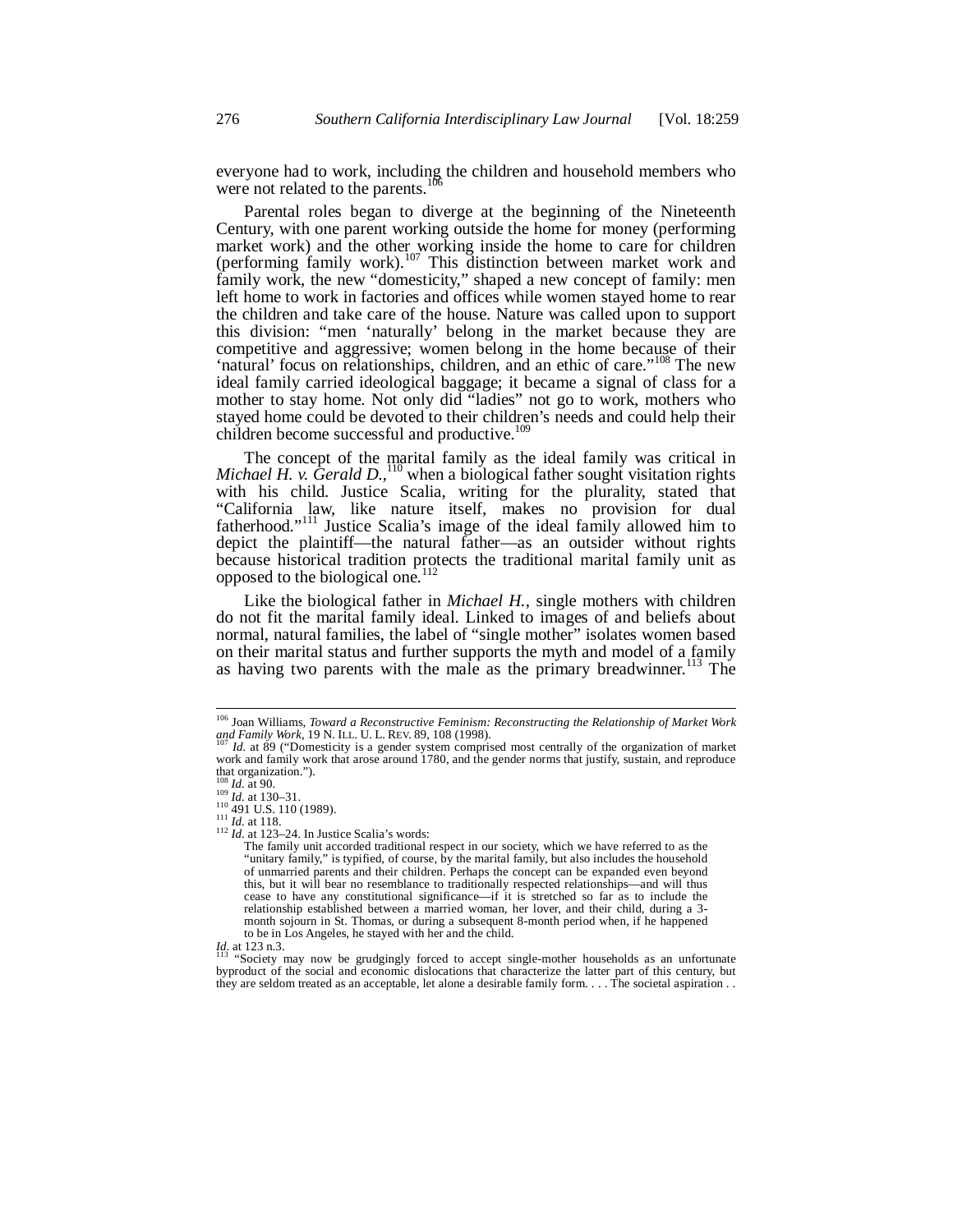-

predominance of the marital family ideal is evident when families are characterized as being "broken" by divorce and when single mother families are characterized as undermining family life.<sup>114</sup> Also suspect are families larger or otherwise differently constructed than the marital family ideal.<sup>115</sup> Despite the image, the reality seems at first glance radically different: "[T]he traditional nuclear family model represents less than a quarter of the family units described in the most recent census data . . . [and it] seems that we are surrounded by new, different types of families, and many of them are raising children."<sup>116</sup> As already noted, though, the traditional nuclear family is still the norm in some segments of American society, particularly when the parents are well off, well educated, and white.<sup>117</sup>

## C. MOTHERHOOD

The traditional image of the good mother is the Madonna, virtuous, nurturing, and asexual.<sup>118</sup> In modern form, the good mother<sup>119</sup> is warm and giving, prosperous and middle class, and closely attached to a male sexual partner (preferably her husband).<sup>120</sup> Professor Steven Winter refers to the prototypical mother as an idealized cognitive model: "An example is the stereotypical conceptualization of 'mother' by means of an idealized cognitive model that assumes natural childbirth by a woman who is married

remains to complete the 'family' by the addition of a man." Martha Fineman, *Images of Mothers in*<br>Poverty Discourses, 1991 DUKE L. J. 274, 295 (1991) [hereinafter Fineman, *Images*].<br><sup>114</sup> Martha Albertson Fineman, *The N* 

<sup>[</sup>hereinafter Fineman, *The Neutered Mother*]. 115 Families that fit a different model, including the matrifocal extended family, are failed versions of

the male-headed nuclear family. Elizabeth M. Iglesias, *Rape, Race, and Representation: The Power of Discourse, Discourses of Power, and the Reconstruction of Heterosexuality*, 49 VAND. L. REV. 869, 904–05 (1996). *See also* Annette R. Appell, *"Bad" Mothers and Spanish Speaking Caregivers*, 7 NEV. L.J. 759, 765 (2007): "[T]he definitions of good mothers and fathers are constructed according to dominant cultural norms: married; White; Christian (preferably Protestant); Anglo, and, relatedly, English-speaking; and middle class. In addition, families should be independent and not too deeply embedded in or reliant on extended family, fictive kin, and community or tribal members. In other words, nuclear families are the norm and define the minimum and maximum limits of the appropriate family."<br><sup>116</sup> Fineman, *Progress*, *supra* note 15, at 3.<br><sup>117</sup> Wax, *supra* note 2, at 576.

<sup>116</sup> Fineman, *Progress*, *supra* note 15, at 3. 117 Wax, *supra* note 2, at 576. 118 *See* Peach, *supra* note 62, at 74–76 (discussing Eve and the Virgin Mary, the two dominant women in Christian tradition, as being defined by their sexuality and maternity). 119 "Mother" has many negative versions. For example, "Neo-Freudians seem more concerned with the

ability of the child to extradite himself (and I do mean *himself*) from the clutches of Mother, while liberal feminists are concerned with the ability of women to avoid the psychological and material burdens Mother has placed on them through the generations." Fineman, *The Neutered Mother*, *supra* note 114, at 654. Other versions of "bad" mothers are passive and subordinate, well meaning but weak, overbearing and invasive, humiliating and overpowering. *See* Iglesias, *supra* note 115, at 909; *see also*  Marie Ashe, *The "Bad Mother" in Law and Literature: A Problem of Representation*, 43 HASTINGS L.J. 1017, 1029–30 (1992).<br> $\frac{1017}{20}$  Sec. 1-1

<sup>120</sup> *See* Iglesias, *supra* note 115, at 914–15. *See also* Jane C. Murphy, *Legal Images of Motherhood: Conflicting Definitions from Welfare "Reform," Family, and Criminal Law*, 83 CORNELL L. REV. 688, 690 (1998) [hereinafter Murphy, *Motherhood*] (laws embody a stereotype of "a self-sacrificing, nurturing, married, and stay-at-home mother" but assume that "mothers are equal and autonomous wage earners when the law considers mothers' economic rights and responsibilities").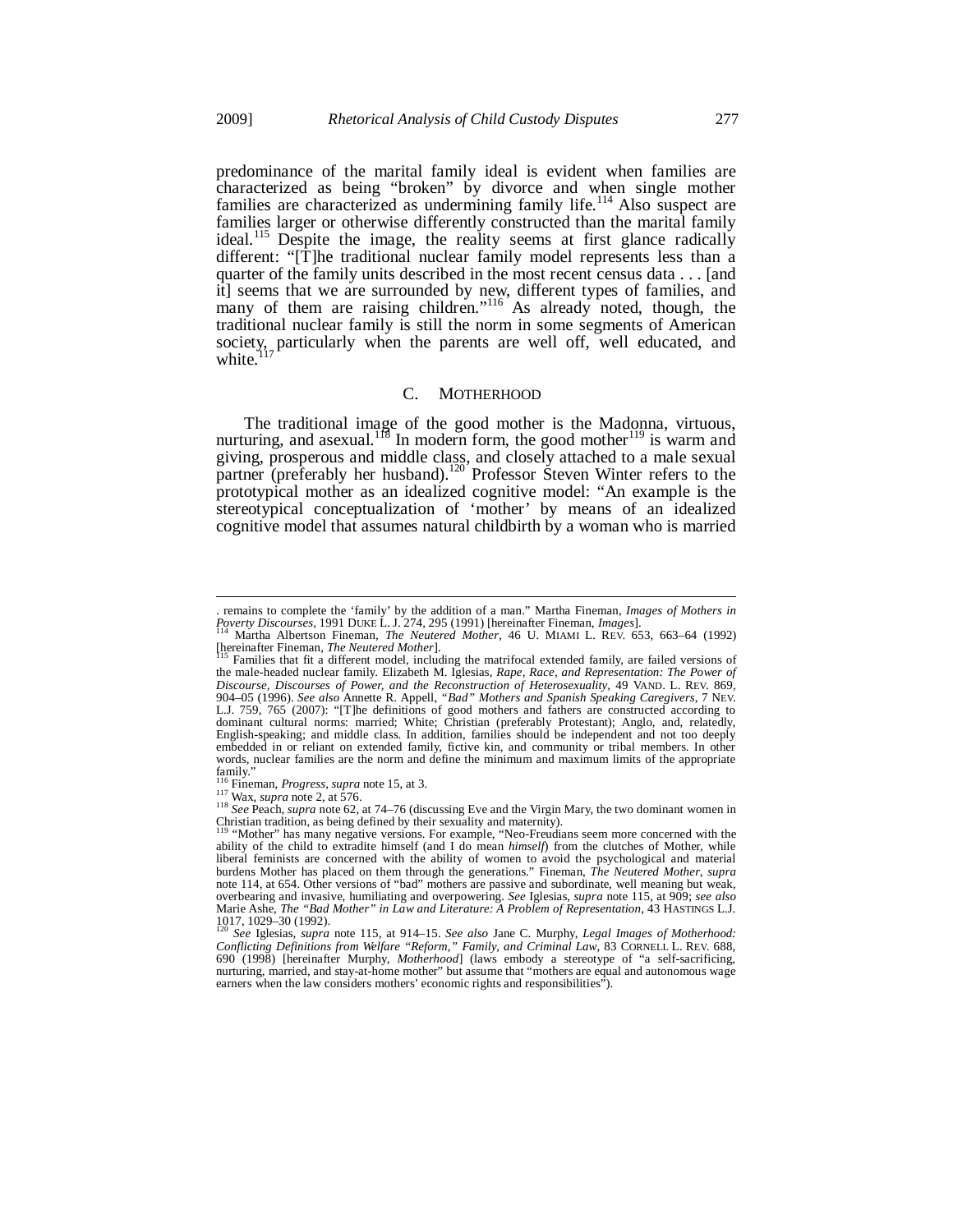to the biological father, and who is also the primary nurturer and full-time caretaker of the child."<sup>121</sup>

Historical and cultural precedents add details. The Biblical story of Solomon<sup>122</sup> sets an example of good mothers: women who are willing to give up everything for their children. Other Biblical stories proclaim that only women who have obeyed God will receive the special blessing of motherhood, providing another role model for women who are willing to give up advantages and privileges to be mothers.<sup>123</sup> Professor Martha Fineman points out that custody disputes may turn on a definition of a "good parent" as a parent who cooperates to get through the divorce and custody dispute; parents who refuse to cooperate may be considered pathological.<sup>124</sup>

Motherhood ideology depicts mothers as naturally better at being the primary caregiver, physically, psychologically, emotionally, and mentally. And it demands more from mothers: while a father who provides financial support for his family is thought to be a good father, a mother who provides only financial support is seen as having deprived her children.<sup>125</sup> The institution of motherhood has become "a prerequisite for all socially acceptable female adult roles" and for women to lead fulfilling lives.<sup>126</sup> Adrienne Rich writes that the institution has been shaped by unexamined assumptions: "[A] 'natural' mother is a person without further identity, one who can find her chief gratification in being all day with small children, living at a pace tuned to theirs; . . . maternal love is, and should be, quite literally selfless."<sup>127</sup> Motherhood has been further shaped by "[t]he gendered division of labor in which men's labor is viewed as productive and women's labor is viewed as nonproductive and the resulting economic dominance of men in families."128 This division encourages women to focus on motherhood, reinforcing the institution of motherhood and the economic dependence of women.<sup>129</sup>

The existing ideology generates further myths that influence our views of women. In one study, sociologists found that married mothers were viewed as having the most positive personality traits: they were perceived

<sup>121</sup> *See, e.g.*, Winter, *Standing*, *supra* note 18, at 1385. *See also* WINTER, A CLEARING IN THE FOREST,

supra note 18, at 89–92.<br><sup>122</sup> See supra notes 90–94 and accompanying text.<br><sup>123</sup> Neal, *supra* note 89, at 64.<br><sup>124</sup> Martha Fineman, *Dominant Discourse, Professional Language, and Legal Change in Child Custody*<br>*Decision* 

 $125$  Neal, supra note 89, at 64.<br> $126$  April L. Cherry, *Nurturing in the Service of White Culture: Racial Subordination, Gestational Surrogacy, and the Ideology of Motherhood*, 10 TEX. J. WOMEN & L. 83, 93 (2001).<br><sup>127</sup> ADRIENNE RICH, OF WOMAN BORN: MOTHERHOOD AS EXPERIENCE AND INSTITUTION 22–23

 $\sum_{13}^{13}$  Chantam Books 1976).<br><sup>128</sup> Cherry, *supra* note 126, at 95.

<sup>&</sup>lt;sup>129</sup> Some feminists of color rejected this conclusion:

Had black women voiced their views on motherhood, it would have not been named a serious obstacle to our freedom as women. Racism, availability of jobs, lack of skills or education and a number of other issues would have been at the top of the list—but not motherhood.

BELL HOOKS, FEMINIST THEORY: FROM MARGIN TO CENTER 133 (South End Press 1984) (quoted in Cherry, *supra* note 126, at 95–96).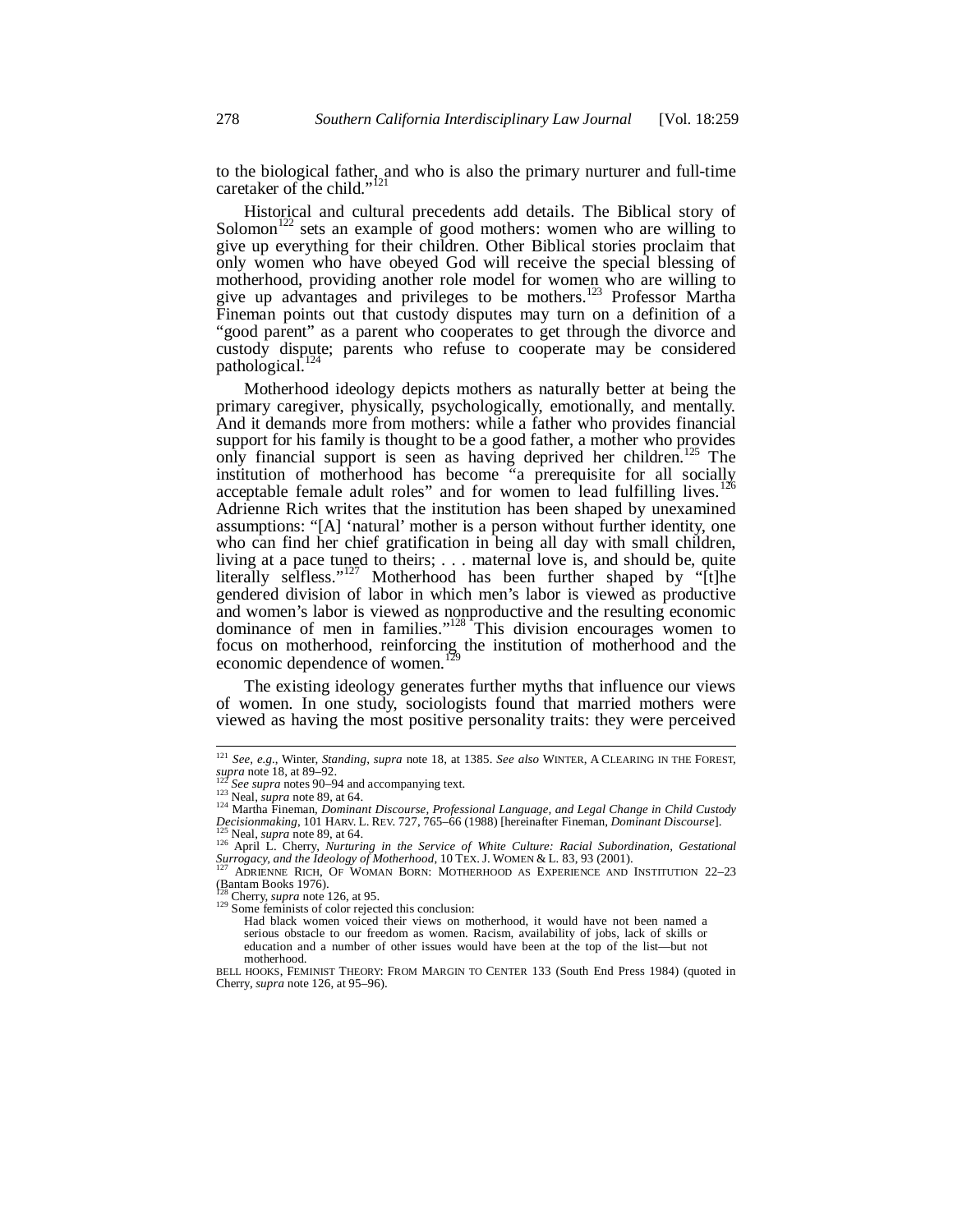as better parents, just as they were more forgiving, caring, warm, generous, and protective.<sup>130</sup> In contrast, never-married mothers were characterized as poor parents and as having less positive personality traits: they were viewed as unpleasant, unhappy, deviant, and more likely to be irresponsible, unintelligent, or drug abusers.<sup>1</sup>

Women who fail to fit the idealized cognitive model of motherhood unmarried mothers, working mothers, stepmothers, surrogate mothers, adoptive mothers, foster mothers, unfaithful mothers—are not just different, they are failures. If a single mother is not single as a result of death (or an occasional well-justified divorce), she is a bad mother. These mothers are blamed for the problems of their families and, in some cases, of their country or cultural or ethnic group; if single women are poor, it is because immorality has made them poor.<sup>13</sup>

As for working mothers, a working mother is a good mother only if she would rather be at home raising her children, but instead is forced to work for financial reasons.<sup>133</sup> The ideal thus excludes a majority of American mothers. Yet, the image is consistently drawn by the popular media<sup>134</sup> as well as in child custody disputes where working mothers are disadvantaged, especially when they seek financial security or independence by pursuing a demanding career.

Single working mothers face special risks in disputes with fathers who have reconstituted the ideal family by remarrying a woman who stays home and raises the children.<sup>135</sup> In disputes where a mother with custody seeks to relocate for professional or personal reasons, courts may require the mother to choose between relocation and custody.<sup>136</sup> While a father's decision to relocate is viewed as understandable, courts assume "'that the mother alone would sacrifice her economic and social interests to maintain her relationship with her [child]."<sup>137</sup> Moreover, even though mothers who work for wages often are viewed unfavorably, mothers who are economically dependent also are at risk of losing custody. State law may require or allow the court to consider the economic circumstances of the parents, but even without such authority, judges may still grant custody to

į

<sup>130</sup> Cherry, *supra* note 126, at 103 (relying on Lawrence H. Ganong & Marilyn Coleman, *The Content of* 

Mother Stereotypes, 32 SEX ROLES 495, 496 (1995)).<br>
131 Id.<br>
133 Neal, *supra* note 89, at 69.<br>
133 Id. at 65; Murphy, *Motherhood, supra* note 120, at 696–97.<br>
134 E.J. Graff, *The Opt-Out Myth*, COLUM. JOURNALISM REV. M WILLIAMS ET AL., CTR. FOR WORKLIFE LAW, UNIV. OF CAL. HASTINGS COLL. OF LAW, "OPT OUT" OR PUSHED OUT?: HOW THE PRESS COVERS WORK/FAMILY CONFLICT—THE UNTOLD STORY OF WHY WOMEN LEAVE THE WORKPLACE (2006) (recounting a series of stories in The New York Times addressing this trend, beginning in 1953).

<sup>135</sup> Murphy, *Motherhood*, *supra* note 120, at 697.<br><sup>136</sup> Adverse relocation decisions fall most heavily on mothers because most of the parents who seek court approval for relocation are mothers. Courts may view the economic consequences as one of the "natural sacrifices of motherhood rather than shared costs of coparenting." Theresa Glennon, *Still*<br>Partners? Examining the Consequences of Post-Dissolution Parenting, 41 FAM. L.Q. 105, 138 (2007).<br><sup>137</sup> Murphy, *Motherho* 

*Separating from Children*, 96 COLUM. L. REV. 375, 418 (1996)).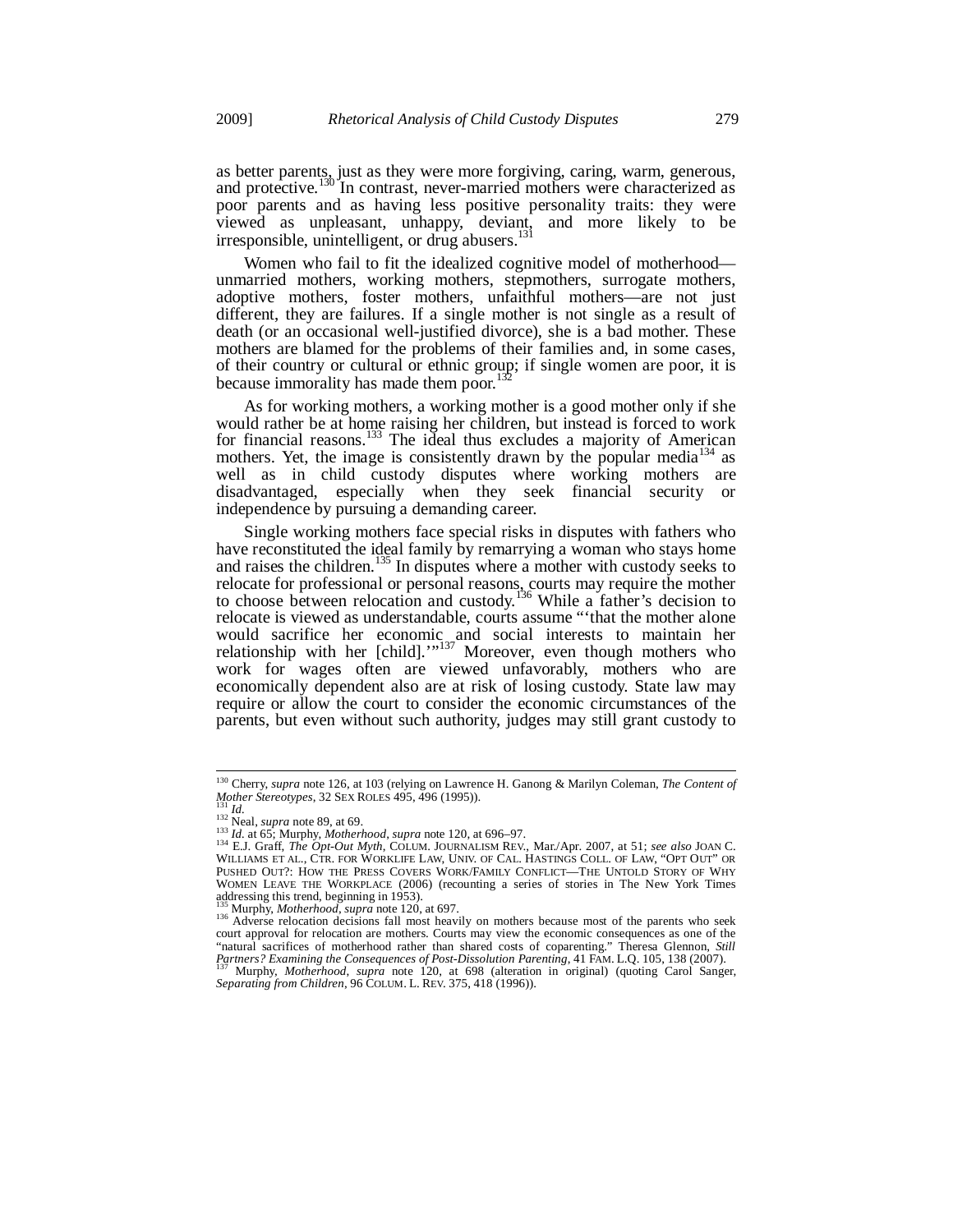the parent who appears to be more stable, more financially secure, or more able to provide advantages.<sup>138</sup>

Finally, although middle-class women are bad mothers if they work, r single mothers are bad mothers whether they work or not.<sup>139</sup> The early poor single mothers are bad mothers whether they work or not.<sup>139</sup> federal programs that supported families with dependent children distributed payments to single mothers as compensation for child care, work that was viewed as beneficial to society.<sup>140</sup> However, by the early 1960s, the focus shifted away from child care, and public benefits began to be linked to the mother's willingness to work outside the home.<sup>141</sup> The political rhetoric reflects (or has created) an apparent consensus that poor women should spend their time working rather than caring for their children.<sup>142</sup> This policy shift mirrors the view that welfare mothers cause social problems: "[L]acking a job means degeneracy; having a child without the ongoing presence of a father means moral deviance; being a mother in these circumstances means nurturing a next generation of pathology; and receiving welfare means being a debit to society."<sup>143</sup>

#### D. FATHERHOOD

The stories and symbols of fatherhood are less developed than those of motherhood. As a result, "Father" often is defined by qualities that are "not-Mother." Where mother is nurturing, father can be distant; where mother stays home to care for the home and the children, father can spend most of his time elsewhere; where mother is sacrificing, father can be focused on his work and ambition. While seen primarily as a moral overseer in the Eighteenth and early Nineteenth Centuries, fathers were viewed as mostly absent breadwinners from the early Nineteenth through the middle of the Twentieth Centuries. Since then, the ideal father has been depicted as a modern, sharing parent and a role model for his male children.<sup>14</sup>

Despite these new demands, fathers are most often referred to in legal rhetoric as the primary wage earners or as the source of funds for family support. Under the law, the primary obligation of fathers, based on biology, is to provide financially for their children. The network of statutes

http://www.contemporaryfamilies.org/subtemplate.php?t=briefingPapers&ext=menshousework (prepared for 11th Annual Conference of the Council on Contemporary Families).

<sup>&</sup>lt;sup>138</sup> *Id.* at 698–99.<br><sup>139</sup> *See* Brown et al., *supra* note 58, at 462 n.20 & 464–65.<br><sup>140</sup> Murphy, *Motherhood*, *supra* note 120, at 733.

Murphy, *Moinerhood*, *supra* note 120, at 133.<br>
<sup>141</sup> *Id.*<br>
<sup>142</sup> *Id.* at 733–34. This consensus culminated in the Personal Responsibility and Work Opportunity Reconciliation Act of 1996.

<sup>143</sup> Martha Minow, *The Welfare of Single Mothers and Their Children*, 26 CONN. L. REV. 817, 837 (1994) (quoted in Murphy, *Motherhood*, *supra* note 120, at 736).<br><sup>144</sup> According to a report prepared for the Council on Contemporary Families, the new image has some

support: "[M]en's absolute and proportionate contributions to household tasks increased substantially over the past three decades," with a doubling of their contribution to housework (from fifteen to over thirty percent of the total) and a tripling of the time they spent engaged in child care. However, women doubled their time spent in childcare and interaction during the same time period, from 1965 to 2003. Oriel Sullivan & Scott Coltrane, *Men's Changing Contribution to Housework and Child Care: A Discussion Paper on Changing Family Roles* (Apr. 2008),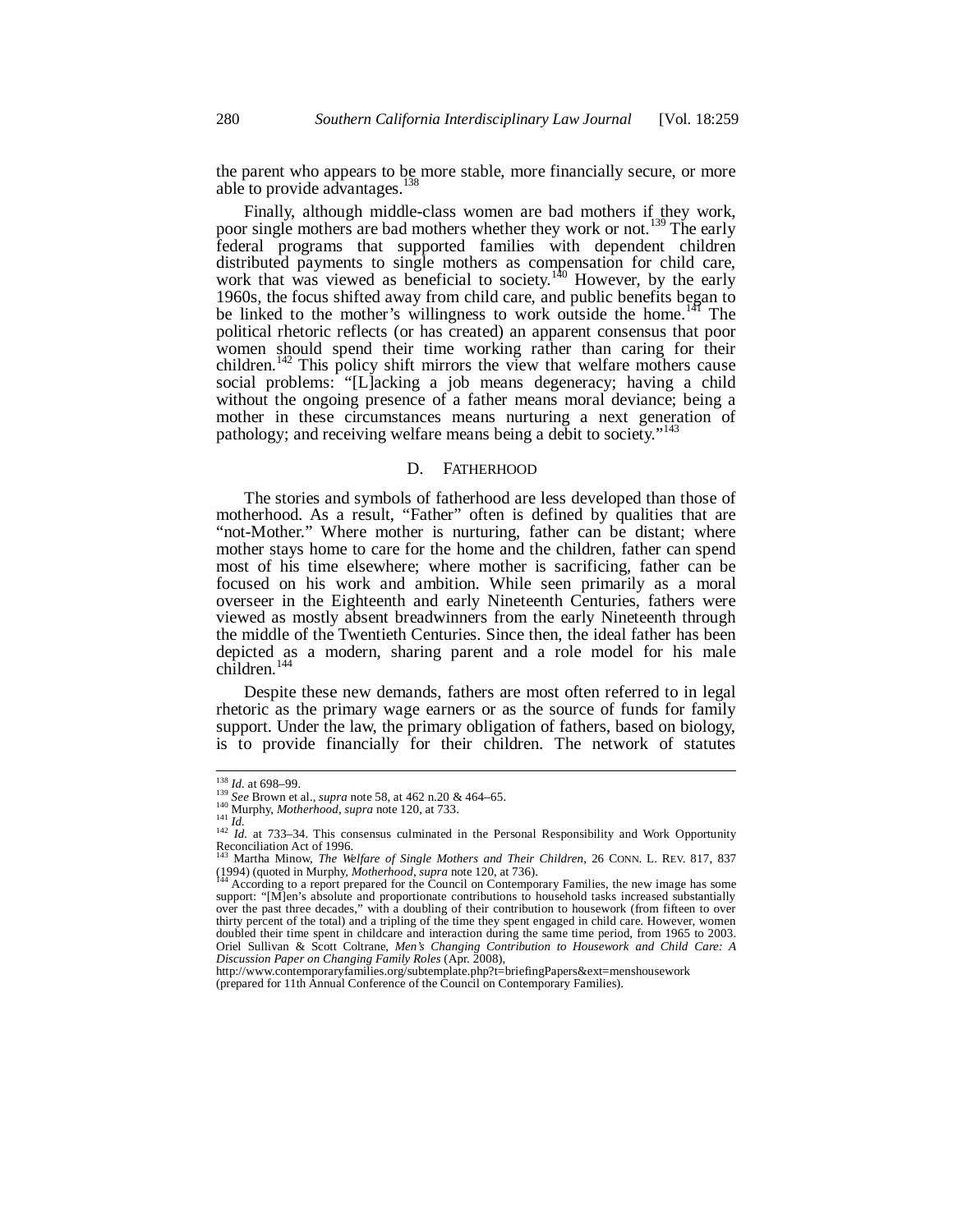imposing this obligation supports recurring images of the good father as the one who pays the bills, and the bad father as a "deadbeat."

For many years, the legal definition of fatherhood was not derived from biology, but from marriage: the father was the mother's husband at the time of birth. This marital presumption assumed that the mother's husband was both functionally and biologically the child's father. This presumption served its purpose because it was often true and because it shielded children from the adverse consequences of illegitimacy.<sup>1</sup>

The continued relevancy and adequacy of the marital presumption is questionable. Only one-quarter of American households fit the marital family ideal of married parents with children; the number of single mothers has increased because of higher divorce rates and higher numbers of births to unmarried parents.<sup>146</sup> In addition, new reproductive techniques and new means of genetic testing have complicated the determination of parenthood generally, and fatherhood more specifically.<sup>147</sup> Defining fatherhood based solely on biology, however, seems unsatisfactory. Because it allows "fathers" to set aside their paternal obligations when genetic testing proves they are not the biological fathers,<sup>148</sup> a definition of fatherhood based on biology would fail to protect children or to preserve families.<sup>149</sup>

#### E. THE BEST INTERESTS OF THE CHILD

Throughout U.S. history, marital fathers won custody of their children when divorced or separated from their wives. Mothers did not have the legal right or the economic means to raise children unless they were married to the father.<sup>150</sup> By the 1920s, the courts spoke of equal rights for both husbands and wives when deciding child custody, but often held that the primary right was the father's. Later, to protect the moral upbringing of the children, courts began to examine moral fault to determine which parent was more fit to obtain custody. That too changed after World War II and growing family instability; judges began to excuse "minor" moral faults such as gambling or isolated adultery.

Without fathers' rights or moral fault as a guide, judges turned to the maternal or "tender years" preference: mothers won custody because of their natural inclination to nurture.<sup>151</sup> This presumption helped women who fit the model, but women who became wage earners were sometimes found to have no greater claims to custody.<sup>152</sup> From the 1940s to the 1960s, the focus of family law shifted from preserving families to protecting

<sup>145</sup> Jane C. Murphy, *Legal Images of Fatherhood: Welfare Reform, Child Support Enforcement, and* 

Fig. 14. at 326–27.<br>
145 *Id.* at 329.<br>
149 *Id.* at 329.<br>
149 *Id.* at 329.<br>
149 *Id.* at 329–30 (noting that this standard appears to be an unintended consequence of federal and state welfare reform).<br><sup>150</sup> Murphy, *Motherhood*, *supra* note 120, at 693.

<sup>150</sup> Murphy, *Motherhood*, *supra* note 120, at 693. 151 *Id.* at 694. 152 *Id.* at 695 (citing *Watson v. Watson*, 15 So. 2d 446, 447 (Fla. 1943)).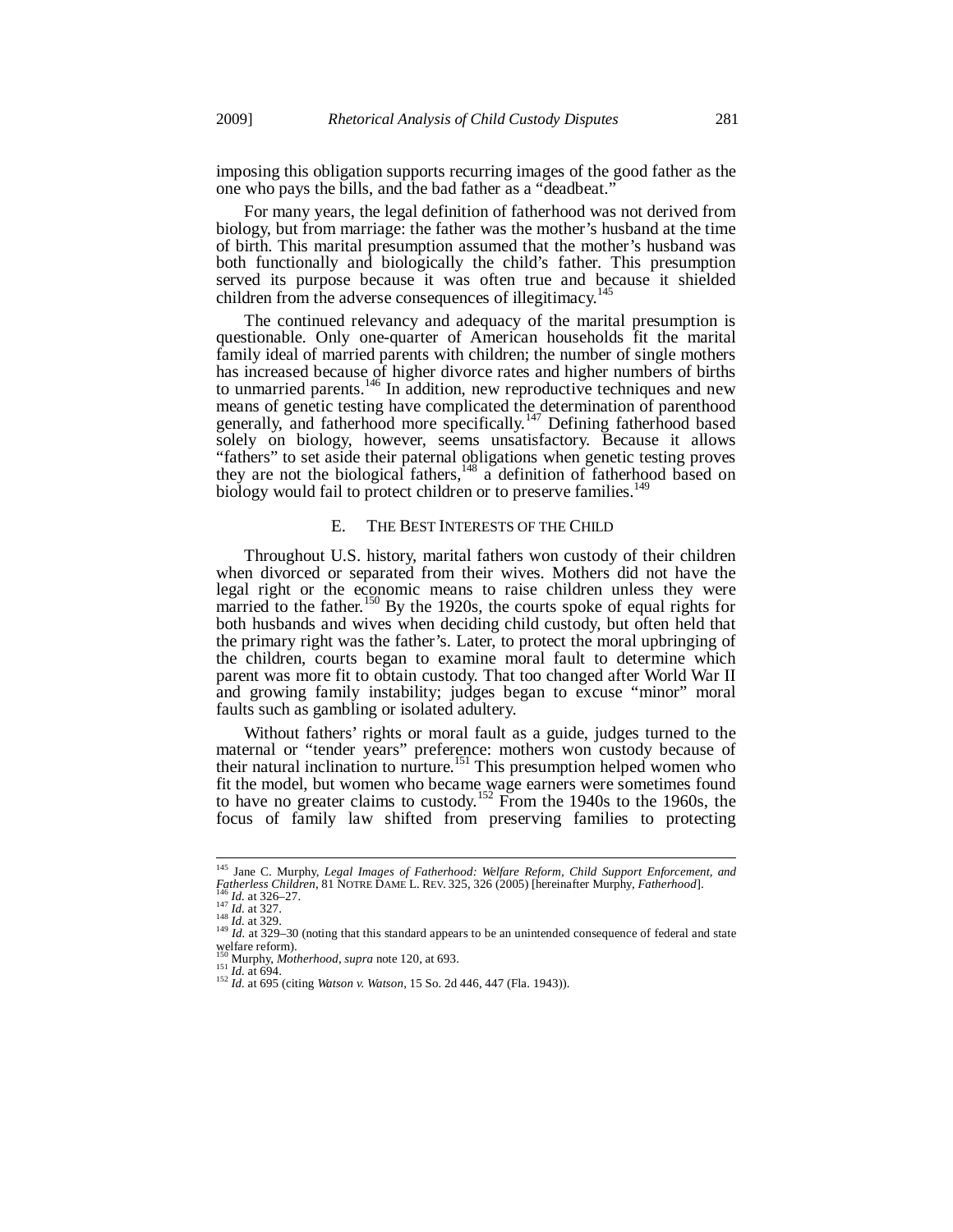individual happiness.<sup>153</sup> But while judges in paternity cases rarely criticized men who had fathered children out of wedlock, the mothers and their children were condemned.<sup>154</sup>

Meanwhile, the maternal preference came under attack as the women's movement emerged in the 1960s and 1970s. By the 1980s, the best interests of the child standard had prevailed in most jurisdictions. It was joined by the ideal of gender equality in child custody decision making, a concept favored not only by fathers' rights groups, but also by legal feminists. Other statutory and case law changes during this period brought a substantial increase in child advocacy.<sup>156</sup>

Early application of the best interests of the child standards was heavily influenced by Joseph Goldstein, Anna Freud, and Albert J. Solnit, whose interpretations were based on psychological theories of child development. Between 1973 and 1986, these authors published three volumes exploring the meaning and application of the best interests standard.<sup>157</sup> To assure the least detrimental outcome—conceding that such a limited result was the best the decision making process could achieve—they recommended that custody "should be decided swiftly, irreversibly, and without court-imposed visiting rights to the noncustodial parent, thus enabling the child to have a stable, undisturbed relationship with one adult person."<sup>158</sup>

Partly in response, Robert Mnookin argued that the best interests of the child standard was largely indeterminate in child custody disputes.<sup>159</sup> Although recommending that serious consideration be given to such alternatives as informal adjudication (using a party-selected "judge") or a random process (for example, a coin toss), Mnookin believed that reform efforts should have a modest aim: helping courts "better fulfill their

<sup>&</sup>lt;sup>153</sup> See, e.g., Nelson, *supra* note 75, at 479–509.

<sup>&</sup>lt;sup>155</sup> As Professor Fineman wrote, "Gender neutrality is the paradigmatic expression of the values and norms of the dominant legal concept of equality which . . . precludes the consideration of Mother as something different or distinct from father." Fineman, *The Neutered Mother*, *supra* note 114, at 660. But "Mother has only disappeared rhetorically. In social and extra-legal institutions that embody cultural expectations—idealized and practical—Mother continues to exist and to function. It is the legal discourse, not society, that is now formally Mother-purged."  $Id$ .<br><sup>156</sup> During the second half of the Twentieth Century, the

standard for child welfare advocates as well as for decision making in child custody proceedings. The Supreme Court's ruling that children who might lose their liberty in delinquency proceedings were entitled to counsel, *In re Gault*, 387 U.S. 1 (1967), and the federal requirement that some form of representation be provided in child protection proceedings, Child Abuse Prevention and Treatment Act of 1974, Pub. L. No. 93-247, 88 Stat. 4 (codified as amended at 42 U.S.C. §§ 5101–5107), contributed to the increase. Some states allow or require representation for children in private custody disputes. Jane Spinak, When Did Lawyers for Children Stop Reading Goldstein, Freud and Solnit?: Lessons from the<br>Twentieth Century on Best Interests and the Role of the Child Advocate, 41 FAM. L.Q. 393, 395 (2007).<br><sup>157</sup> JOSEPH GOLDSTEIN

<sup>(</sup>The Free Press 1973); JOSEPH GOLDSTEIN, ANNA FREUD & ALBERT J, SOLNIT, BEFORE THE BEST INTERESTS OF THE CHILD (The Free Press 1979); JOSEPH GOLDSTEIN, ANNA FREUD, ALBERT J. SOLNIT

<sup>&</sup>amp; SONJA GOLDSTEIN, IN THE BEST INTERESTS OF THE CHILD (The Free Press 1986). 158 Elster, *supra* note 9, at 4. 159 Robert H. Mnookin, *Child-Custody Adjudication: Judicial Functions in the Face of Indeterminacy*, 39 LAW & CONTEMP. PROBS. 226, 291 (1975). Mnookin also recommended that courts recognize the different functions served in private disputes and in child protection cases. *Id.* at 269–70.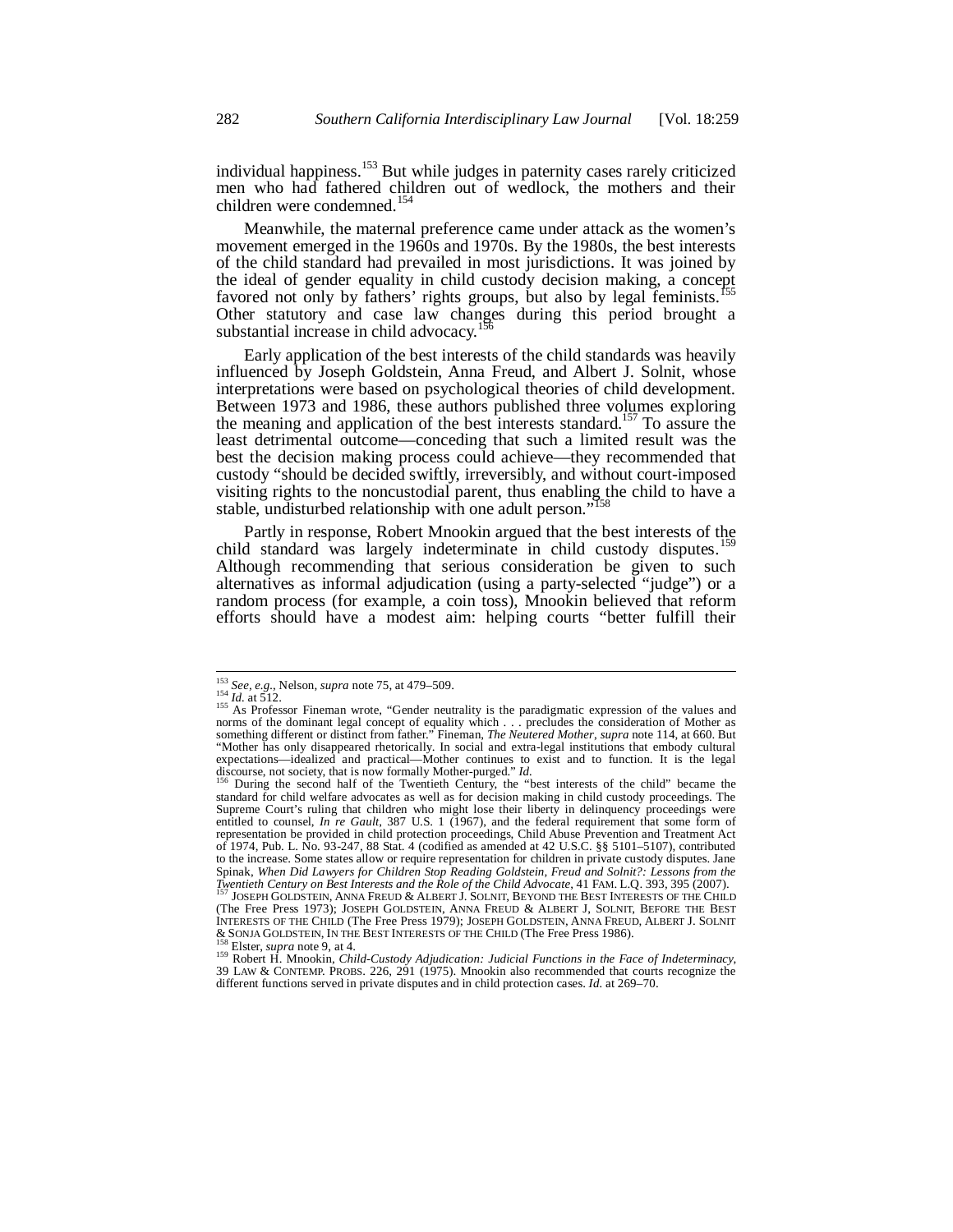primary obligation, which is to decide, decide promptly, and decide once and for all."<sup>160</sup>

Assuring gender equality and protecting individual rights were the stated aims, but many legislative changes made during this period failed to further these goals.<sup>161</sup> After examining hundreds of child custody disputes, Phyllis Chesler wrote that judges favor fathers for custody in many situations: when the challenged mother has less money than the father; when she has a career or career demands; when she has remarried or engaged in other sexual practices; when the father has remarried and the mother has not; and when the children are over a certain age or are boys.<sup>162</sup> Other commentators have concluded that mothers are disadvantaged in child custody disputes in the following circumstances: when they are poor, are persons of color, or fail to abide by "hierarchical precepts of parenting";<sup>163</sup> when a judge perceives that they have placed their own needs or desires before those of their children;<sup>164</sup> when they work;<sup>165</sup> and when they engage in some sexual practices.<sup>166</sup> Finally, while courts often look with suspicion upon a lesbian relationship or view a mother's new boyfriend as a possible danger or distraction, a father's new girlfriend may be seen as a source of stability and child care.<sup>167</sup>

# IV. METAPHOR AND NARRATIVE AT WORK IN CHILD CUSTODY DISPUTES

Once courts and legislatures decided that maternal superiority should not influence custody determinations, judges were required to determine what custody decision would be in the best interests of the child. As recounted by Robert Mnookin in 1975, judicial decision making under the best interests principle is markedly different from the usual model of judicial adjudication.

First, judges in child custody disputes are required to make determinations that are "person-oriented," rather than "act-oriented."<sup>168</sup>

<sup>&</sup>lt;sup>160</sup> *Id.* at 292.<br><sup>161</sup> For example, a study of California outcomes showed that despite changes designed to encourage gender equity, the characteristic roles of mothers and father remained different. Moreover, in at least one sense, there was less gender equity after divorce than before, "since mothers continue to carry the major responsibilities for child care and also take over from fathers some of the responsibility for economic support." ELEANOR E. MACCOBY & ROBERT H. MNOOKIN, DIVIDING THE CHILD: SOCIAL AND LEGAL DILEMMAS OF CUSTODY 271 (Harv. Univ. Press 1992).<br><sup>162</sup> PHYLLIS CHESLER, MOTHERS ON TRIAL: THE BATTLE FOR CHILDREN AND CUSTODY 266 (McGraw-

Hill Book Co. 1986). Judges favor maternal custody, Chesler writes, "when the challenged mother is the Virgin Mary." *Id.* For more on the decline in sole custody awards to mothers, see Maria Cancian & Daniel R. Meyer, *Who Gets Custody?*, 35 DEMOGRAPHY 147, 147–57 (1998); Robert F. Kelly, Laura Redenbach & William C. Rinaman, *Determinants of Sole and Joint Physical Custody Arrangements in a National Sample of Divorce Cases*, 19 AM. J. FAM. L. 25, 25 (2005); Mary Ann Mason & Ann Quirk, Are Mothers Losing Custody? Read My Lips: Trends in Judicial Decision-Making in Custody<br>Disputes—1920, 1960, 1990, and 1995, 31 FAM. L.Q. 215, 227 (1997).

<sup>&</sup>lt;sup>163</sup> Neal, *supra* note 89, at 69.<br>
<sup>164</sup> *See infra* notes 237–245 and accompanying text.<br>
<sup>165</sup> *Nurphy, Motherhood, supra* note 120, at 696–97.<br>
<sup>167</sup> *Id.* at 699–700.<br>
<sup>167</sup> *Id.* at 699.<br>
<sup>168</sup> Mnookin, *supra* not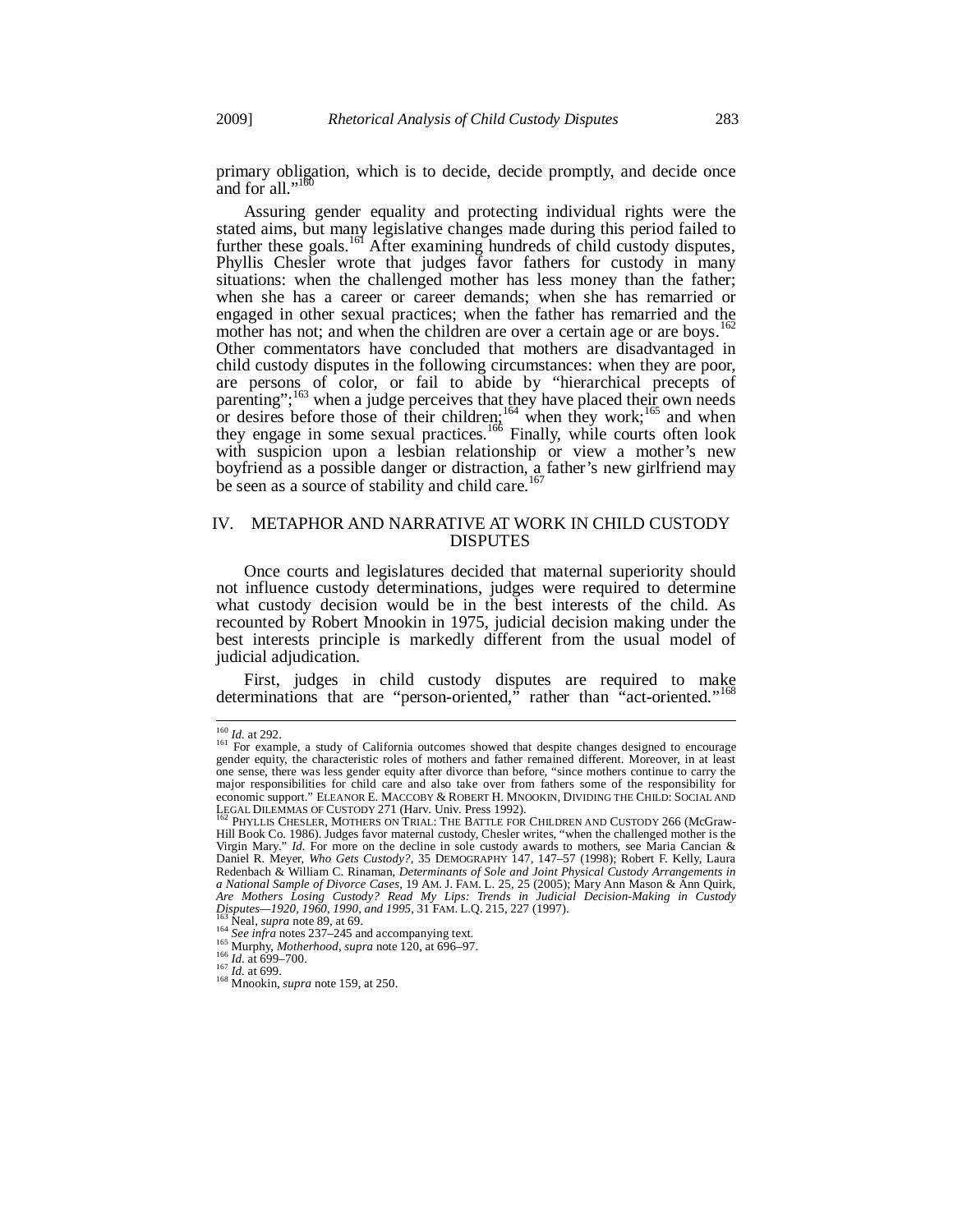While "act-oriented" rules do not judge litigants as persons, custody disputes based on the best interests standard specifically focus "on what kind of person each parent is."<sup>169</sup> Unlike the usual adjudication process, custody decisions require predictions of the future, not determinations of past events.<sup>170</sup> Moreover, in typical adjudications, the loser is out of the picture after the decision and cannot affect resulting relationships; this outcome does not occur in child custody decisions.<sup>171</sup> In child custody disputes, unlike the usual adjudication process, the trial court's discretion is relatively unconstrained by precedent or appellate review.<sup>172</sup> Finally, in contrast to typical adjudication proceedings, the centrally involved party, the child, is often not a full participant.<sup>173</sup> Given these differences, the role of the judge in child custody cases has been characterized as more like that of an administrative overseer,  $174$  an insight that suggests that different processes and standards should apply.

# A. COGNITIVE BACKGROUND

What is the cognitive setting within which the family court judge decides a child custody dispute?<sup>175</sup> Although few child custody disputes end in formal proceedings, the proceedings in which legal rules are imposed by judges build the framework for private decision making.176 In those proceedings, the judge must choose among different interpretations of the facts and competing legal precedents. Like the rest of us, judges draw on embedded knowledge structures, and they tend to turn first to whatever "commonsense background theory [is] prevalent in the legal culture of their era."<sup>177</sup>

Most judges thus see themselves making decisions within a framework that is conventional and appropriate: $178$ 

Decisions typically are presented as the inevitable consequence of a careful analysis of the facts and the applicable law . . . . The correct decision and the governing principles are described as discovered, not created, by the judge . . . and are expressed with great certainty, as though there were no room for doubt. . . . '[T]his neo-formalist form of jurisprudence—typified by a self-reported experience of constraint, high confidence and singular correctness, all couched in the rhetoric of

disputes over child custody ended in formal judicial processes. *Id.* at 271–72. <sup>177</sup> Phoebe C. Ellsworth, *Legal Reasoning*, *in* THE CAMBRIDGE HANDBOOK OF THINKING AND

REASONING 685, 686 (Keith J. Holyoak & Robert G. Morrison eds., Cambridge Univ. Press 2005).<br><sup>178</sup> *Id.* at 689.

 $\frac{169}{170}$  *Id.* at 251.<br><sup>170</sup> *Id.* at 251–52.<br><sup>171</sup> *Id.* at 252–53.

*Id.* at 252–53.<br>
<sup>172</sup> *Id.* at 253–54.<br>
<sup>173</sup> *Id.* at 254–55.<br>
<sup>174</sup> Mnookin, *supra* note 159, at 255. For more discussion of a similar concept, see Andrew Schepard, The Evolving Judicial Role in Child Custody Disputes: From Fault Finder to Conflict Manager to<br>Differential Case Management, 22 U. ARK. LITTLE ROCK L. REV. 395 (2000).<br><sup>175</sup> An examination of the inherited set of cultural

assumptions into which a legal argument falls is the first step in any rhetorical analysis. *See, e.g.*, White, *Law as Rhetoric*, *supra* note 21, at 688–91.<br><sup>176</sup> MACCOBY & MNOOKIN, *supra* note 161, at 289–90. In a California study, fewer than two percent of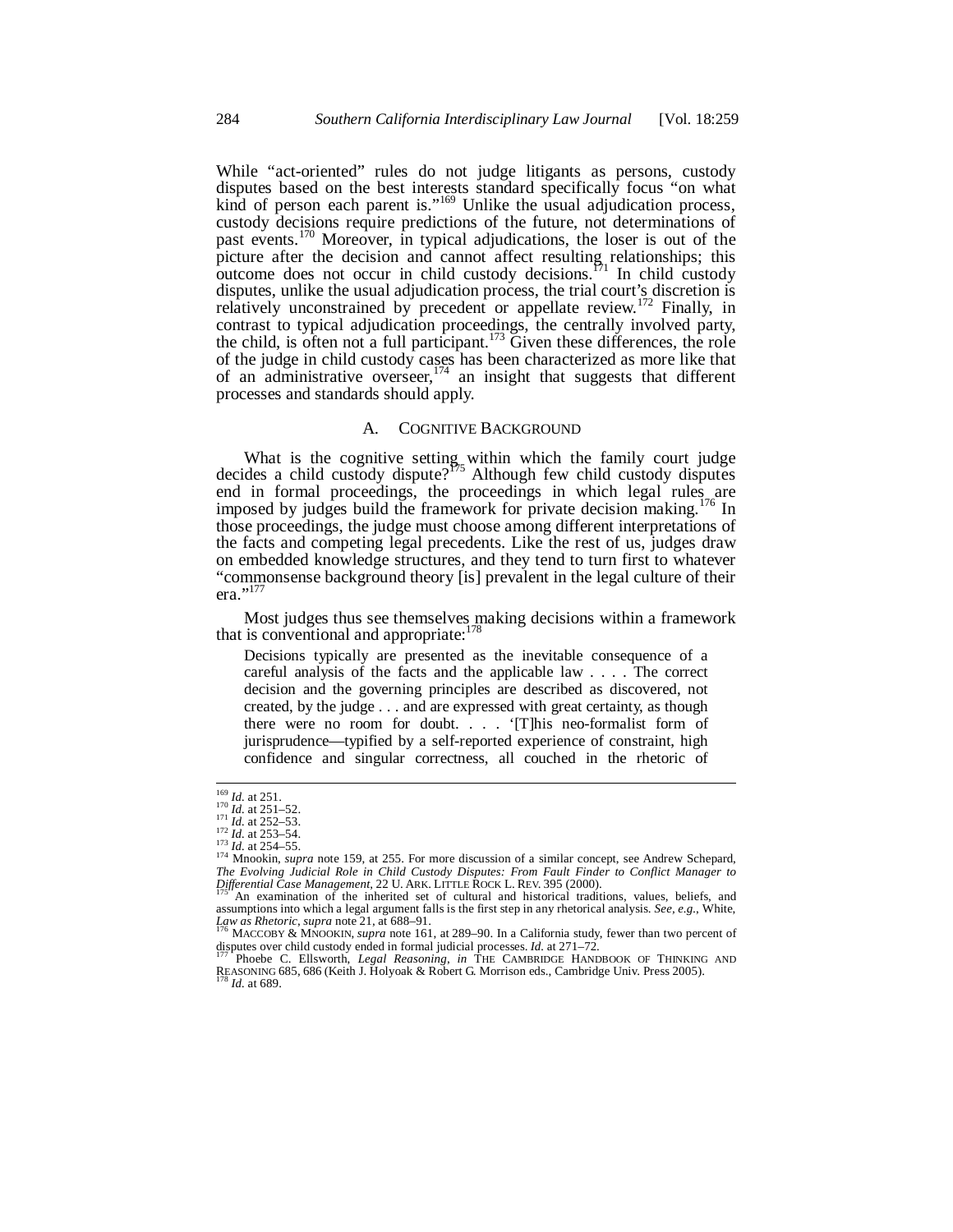closure—is the predominant, albeit unofficial, mode of judicial reasoning in current American legal culture.'<sup>179</sup>

Unquestionably, part of the cognitive setting constitutes the canons of family law,<sup>180</sup> including authoritative texts as well as the "characteristic forms of legal argument, characteristic approaches to problems, underlying narrative structures, unconscious forms of categorization, and the use of canonical examples."181 The statutory and case law foundation tells the judge that she has broad discretion because she is the fact-finder in the best position to evaluate credibility and weigh evidence, guided by the broad parameters set by the relevant factors and criteria.<sup>182</sup> This is reinforced by the legal culture's story of how the law generally works and how lawyers and litigants generally behave, reassuring the family court judge that she is the appropriate person and that the judicial process is the appropriate way to decide child custody. Moreover, because some kind of presentation must be made of the facts on both sides, the judge must serve as the impartial and best judge of the truth, and a decision must be made in favor of one or the other version of the best interests of the child.<sup>183</sup>

Narrative will have other tacit effects. Each person will tell his or her story, through a lawyer or otherwise; this telling will allow each side to buy into the process. The stories will take a familiar form, assuring the judges, the lawyers, and the litigators that the outcome follows as night follows day. Because of the discretion allowed, the judge will be able to

For example, section 402 of the Uniform Marriage and Divorce Act states as follows:

The court shall determine custody in accordance with the best interest of the child. The court

shall consider all relevant factors including:

(1) the wishes of the child's parent or parents as to his custody;

 $(2)$  the wishes of the child as to his custodian;

(3) the interaction and interrelationship of the child with his parent or parents, his siblings,

and any other person who may significantly affect the child's best interest;

(4) the child's adjustment to his home, school and community; and

(5) the mental and physical health of all individuals involved. The court shall not consider conduct of a proposed custodian that does not affect his relationship to the child.<br>UNIF. MARRIAGE & DIVORCE ACT § 402.

This requirement that the judge decide in favor of one side or another is one of the factors that differentiates legal from scientific reasoning. Other differences include the need to make a decision and the finality of that decision, no matter how ambiguous or incomplete the data. Ellsworth, *supra* note 177, at 696. These constraints on the judicial role "encourage categorical thinking and a corresponding distrust of probabilistic reasoning, overconfidence, and a strong dispositional bias in which situational factors and attributional biases are overlooked, and the idea of free will is preserved." *Id.*

 $179$  *Id.* 

<sup>&</sup>lt;sup>180</sup> For discussion of legal canons, see generally LEGAL CANONS (J.M. Balkin & Sanford Levinson eds., N.Y. Univ. Press 2000); Judith Resnik, *Constructing the Canon*, 2 YALE J.L. & HUMAN. 221 (1990); Symposium, *Multiple Cultures and the Law: Do We Have a Legal Canon?*, 43 J. LEGAL EDUC. 1

<sup>(1993).</sup>  181 J.M. Balkin & Sanford Levinson, *The Canons of Constitutional Law*, 111 HARV. L. REV. 963, 970 (1998). *See also* Fran Ansley, *Recognizing Race in the American Legal Canon*, *in* LEGAL CANONS, *supra* note 180, at 238, 242 (the legal canon "cuts across various kinds of materials and audiences, focusing on its role as a source of cultural literacy, a collection of core narratives . . . that Americans tell themselves about the nation's history and its system of law"); Mark Tushnet, *The Canon(s) of Constitutional Law: An Introduction*, 17 CONST. COMMENT. 187, 187 (2000) ("Any discipline has a canon, a set of themes that organize the way in which people think about the discipline."); *see also*  AMSTERDAM & BRUNER, *supra* note 13, at 287–88 (results are influenced "by how people think, categorize, tell stories, deploy rhetorics, and make cultural sense as they go about interpreting and applying rules, requirements, and theories").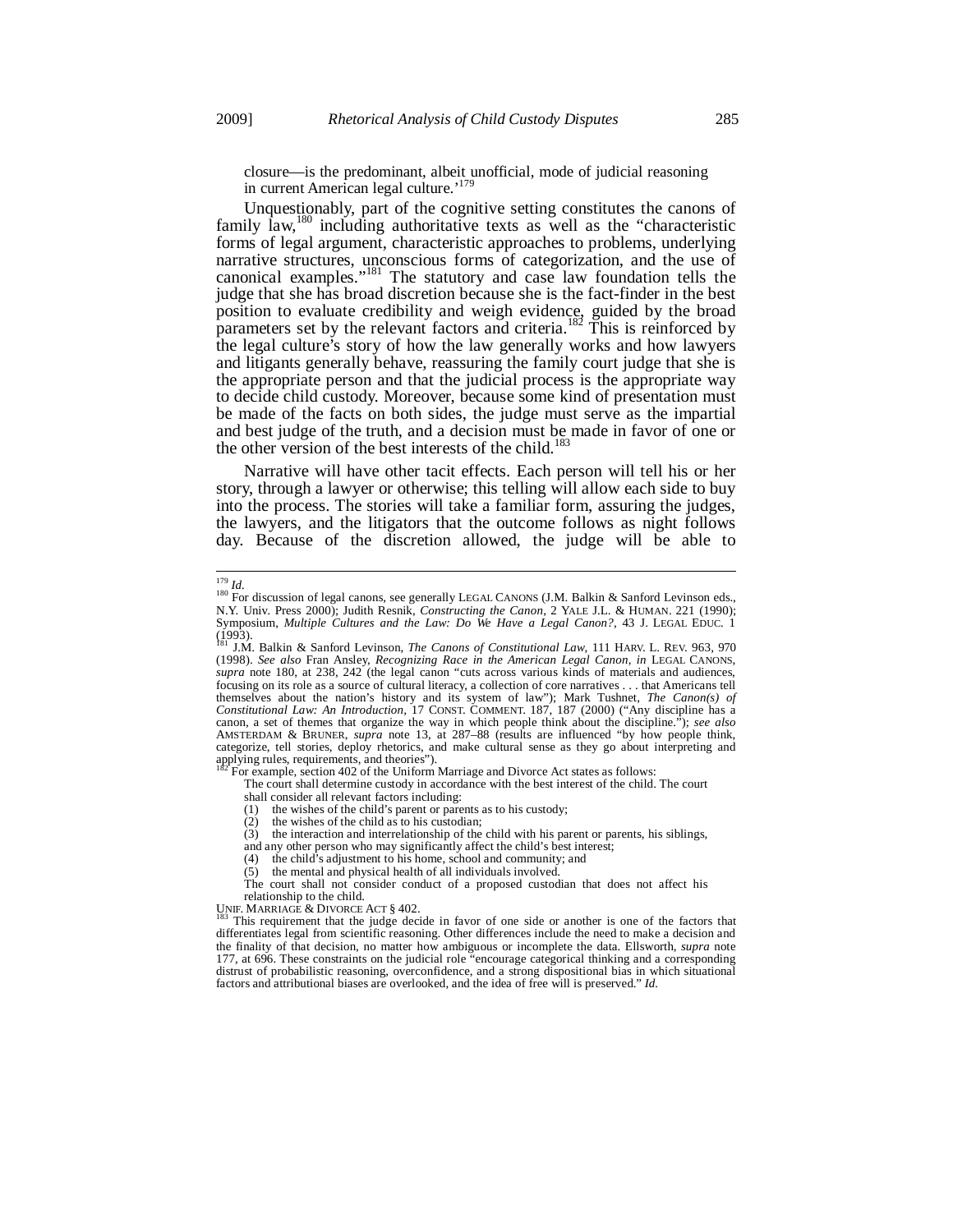demonstrate wisdom (as did King Solomon), gaining respect and approval for the judge, the process, and the results. Narrative supports the trial court judge in her role as the Agent addressing the Trouble of a "broken" family by fixing it, in the form of a "re-unified," albeit smaller, family unit. In the appellate court opinion, the trial court judge will be the chief protagonist, and she will be praised for playing the appropriate role of resolving questions of fact.

Symbols and setting further support the character of the trial judge in the custody narrative. The judge's elevated bench, the robe, and the gavel match the role of listening, questioning, and making authoritative, objective statements. The physical location of the lawyers and litigants, on the stage but below the judge, situates them to present a contest. The courtroom itself may physically appear to be a setting of authority, reason, and truth finding.

The judge's character, and the broad discretion assigned to that character, encourage the yes-or-no decisions characteristic of the judicial process. Should the judge depart from this role, the lawyers, and perhaps even the litigants, would be disturbed; following the usual narrative path to the natural results allows everyone to understand and perform their roles.

Finally, the individual stories being told by the lawyers and litigants as they compete for the judge's approval find their way among governing metaphors and models: the family unit as a container to be isolated from and protected against outside encroachment; the bifurcation of home work and world work; the mother as virtuous, nurturing caregiver; the father as primary wage earner; and the wisdom of the judge.

## B. STORIES OF JUDGES AND JUDGING

First among the canons and icons uncovered by rhetorical analysis of child custody decision making is the story and image of King Solomon. For example, in a case from Idaho, the magistrate posed the Solomonic question to parents contending for custody of their three children. The magistrate had been asked to determine the best interests of the three children of Rudy Silva and his ex-wife, Nancy Ann Brown, after their family split in two.<sup>184</sup> When Rudy and Nancy first divorced in 2000, they agreed to equally share physical custody of their children, who were eight, four, and one.<sup>185</sup> At first, the arrangement worked well because the parents worked different nights on the night shift. After Nancy changed jobs, she worked the same nights as Rudy. As a result, Rudy was the primary caregiver, Nancy had little contact with the children, and a daycare provider cared for the children while Rudy worked. Later, the children stayed primarily with Nancy for a time, then went back to an even split. At that point, Rudy had the children on his days off, while Nancy had the children on the days she worked. Nancy's new husband provided child care as did Nancy's parents and friends. $<sup>18</sup>$ </sup>

<sup>184</sup> Silva v. Silva, 136 P.3d 371 (Idaho Ct. App. 2006). 185 *Id.* at 373. 186 *Id.* at 373–74.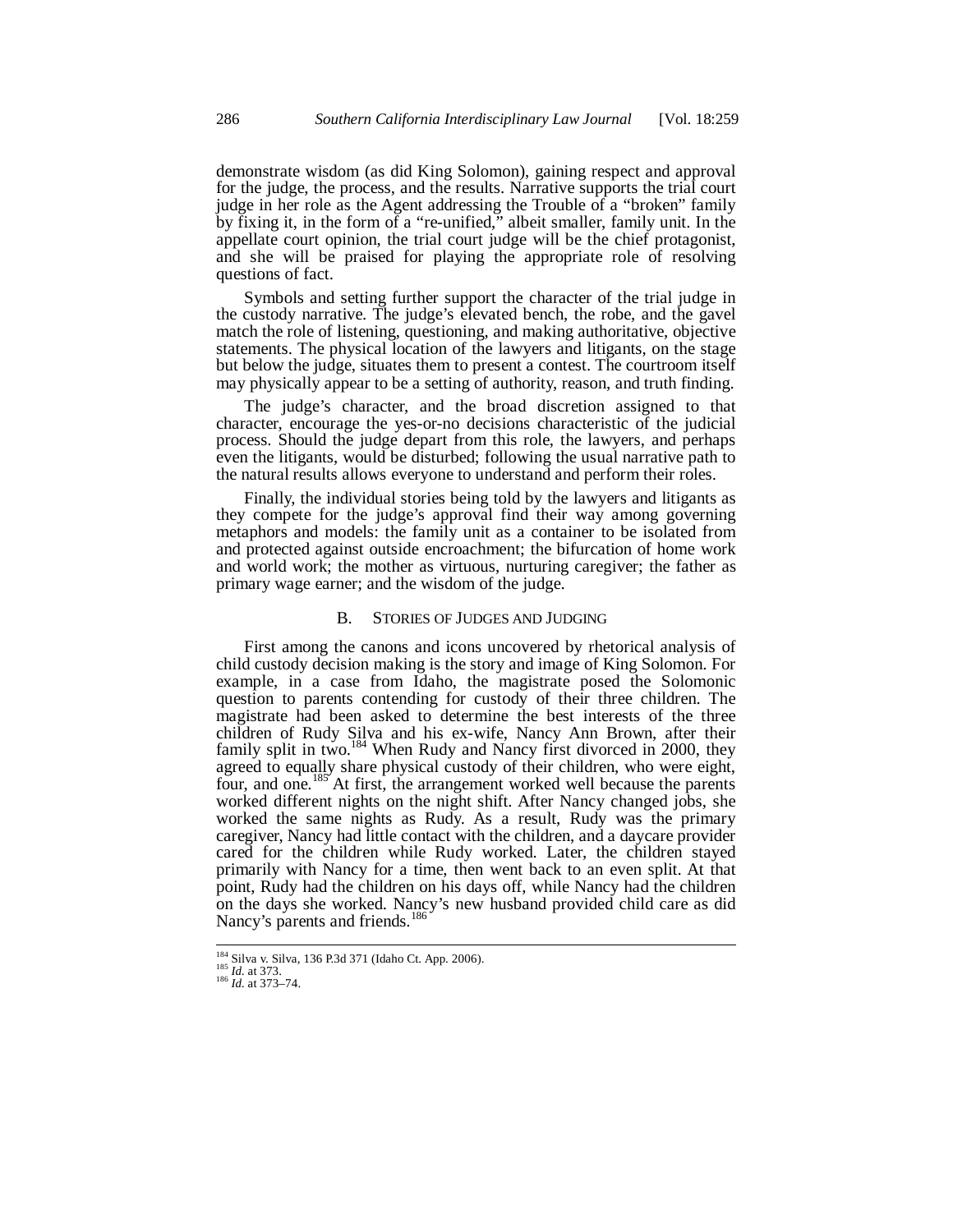When Nancy sought primary custody, the magistrate listened to a day's worth of testimony and then expressed his frustration:

I would encourage both of you to seek changes to your either [sic] employment schedule or the status of your employment. The evidence I've heard so far, I'm gonna be up front with you about, indicates to me that these children don't have two primary parental figures in their lives. You're only available a couple of nights a week. You're available during the one times [sic] of the day that they don't need parents, which is when they're at school, and you're not available at any other time. Your kids have been raised by a step-dad, daycare providers, friends and grandparents. That's who has raised your children so far.

 Now you're in front of me asking to be awarded primary custody. And you know what? **It's gonna be probably the first among you who steps up, who wants to be there, available to them when they get out of school, when they're in bed, when they need help with their homework, when they need dinner and when they need breakfast.**  You don't want to do that, then this is gonna be a real toss-up, I can tell you right now. It's gonna be very difficult for me to decide. It will be easier for me to decide if one of you has made those changes to your schedule. And if both of you have made those changes, I'll be back to be making a difficult decision, but at least I will know that your children are going to be raised by one of you because right now, no matter what you say and what I've learned from the witnesses, so far, you have close relationships with your children but you're not the one doing the raising. $18$ 

When the hearing resumed, Nancy told the judge that she was changing her schedule but Rudy said he could not do so.<sup>188</sup> Finding that Nancy's efforts to change her schedule weighed significantly in her favor, the court awarded primary physical custody to Nancy. This decision came despite Rudy's

role as the children's primary caregiver after the divorce; the children's preference to live with him; the fact that he lived in the marital home, enabling the children to attend their original schools when in his custody; his good character, including his civility and control in dealing with outbursts from Nancy; his general habit of consulting with Nancy regarding the children; and his positive influence on his children's manners and demeanor.<sup>189</sup>

Visible traces of the Solomon narrative—the images of a wise judge and a sacrificing parent—appear here as the judge asks for evidence to help him make a difficult decision: Who's going to step up? Which one of you is willing to say that you will sacrifice the most for the children? Despite indications that Rudy was unable to change his schedule if he wished to keep his job, and other evidence that tilted in his favor, the judge awarded custody to the sacrificing parent, the one "who step[ped] up" to say she

<sup>&</sup>lt;sup>187</sup> *Id.* at 374 (emphasis added) (internal quotation marks omitted).<br><sup>188</sup> *Id.* at 378.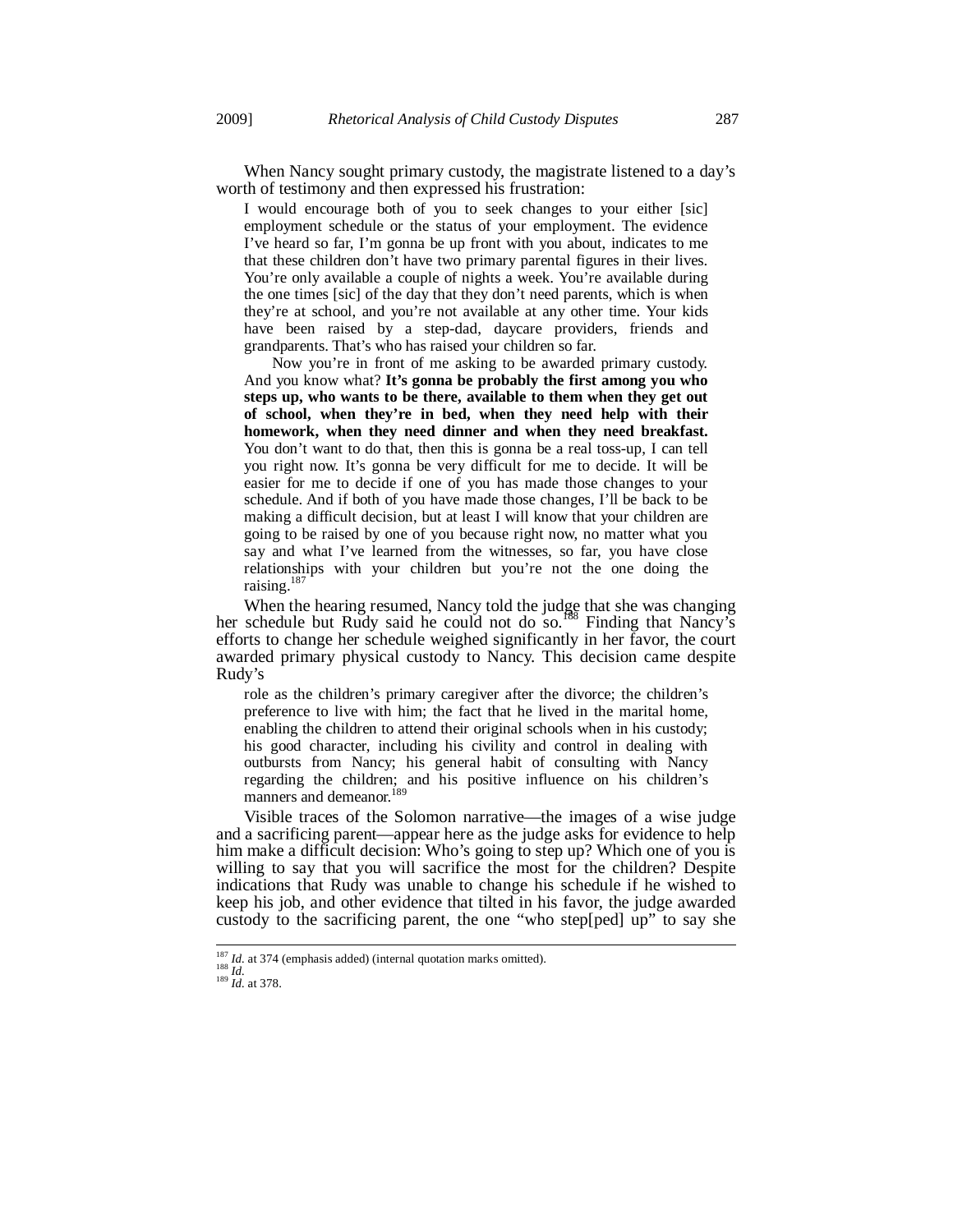would make sacrifices to win custody of her children.<sup>190</sup> As in the Solomon story, the judge gets credit for weighing the evidence and finding the truth when the only evidence introduced is the willingness of one of the contending parties to say that she will make a sacrifice in the future.

Another visible trace of the Solomon story, the assumption that the decisions of the judge are based on a rational process of weighing the evidence, can be found in opinions supporting the trial judge's use of discretion. Reviewing a trial court decision, the South Carolina Supreme Court<sup>191</sup> explained why the judge's decision should be considered neutral, reasonable, and wise despite his use of language that "seemed" to show bias and prejudice: "In making custody decisions the totality of the circumstances peculiar to each case constitutes the only scale upon which the ultimate decision can be weighed . . . [and] [t]he trial judge, who observes the witnesses and is in a better position to judge their demeanor and veracity, is given broad discretion."<sup>192</sup>

In *Parris v. Parris*, both the family court and the South Carolina Supreme Court expressed concern about the priorities of the mother, Ruth, while appearing to sympathize with the father, Donald. As the Supreme Court put it:

They lived on Hilton Head where Mother, over the years, became one of Hilton Head's leading realtors. Father worked on various real estate projects and commercial ventures but, in recent years, was less financially successful than Mother. In 1990, due primarily to the parties' financial problems, Mother told Father she wanted a divorce.<sup>193</sup>

Although Ruth initially won temporary custody, the trial court granted permanent custody to Donald after a hearing.<sup>194</sup> Ruth appealed, claiming that the trial court's order "reflects a gender bias against working women and a predisposition on the part of the Family Court to award custody to

<sup>&</sup>lt;sup>190</sup> The Idaho statute provides that the court

shall consider all relevant factors which may include:

<sup>(</sup>a) The wishes of the child's parent or parents as to his or her custody;

 $(b)$  The wishes of the child as to his or her custodian;

<sup>(</sup>c) The interaction and interrelationship of the child with his or her parent or parents, and his or her siblings;<br>(d) The child's a

The child's adjustment to his or her home, school, and community;

<sup>(</sup>e) The character and circumstances of all individuals involved;

<sup>(</sup>f) The need to promote continuity and stability in the life of the child; and

<sup>(</sup>g) Domestic violence.

IDAHO CODE ANN. § 32-717. In affirming, the Idaho Court of Appeals held that

consideration of a parent's work schedule and need for third-party child care is appropriate in a child custody determination to the extent that these circumstances are shown to affect the well-being of the children. This factor may be irrelevant to the custody decision in many cases, but it cannot be said that it will be irrelevant in all custody disputes. This is not to say that a working parent or a parent with a non-traditional work schedule is a presumptively inferior choice. We merely hold that a parent's work schedule may be one factor among many that can assist a magistrate court in tailoring a custody order that will best promote the welfare of the children.<br>Silva, 136 P.3d at 377.

<sup>&</sup>lt;sup>191</sup> Parris v. Parris, 460 S.E.2d 571 (S.C. 1995).<br><sup>192</sup> *Id.* at 572.<br><sup>193</sup> *Id.* at 571.<br>*194 Id.*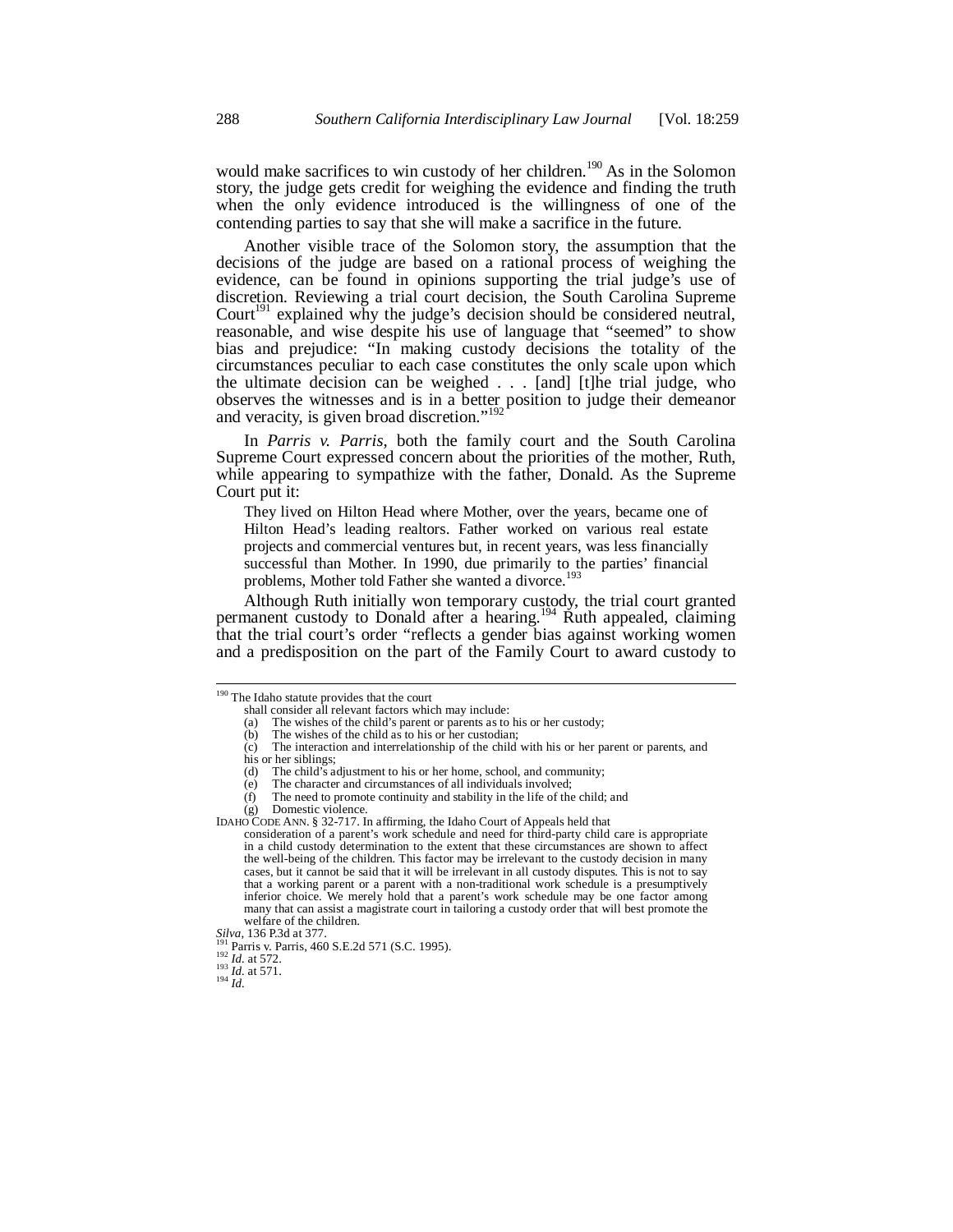Father due to her full-time career."<sup>195</sup> The appellate court disagreed, saying that the record revealed that Donald had played "a more active role in the day to day activities of the child. Although Mother assumed some of the parental responsibilities, Father was more actively involved in Maxfield's daily life."<sup>1</sup>

As for the claim of bias, the appellate court found that "[t]he preponderance of the evidence clearly supports the Family Court's ruling."<sup>197</sup> Having found a logical basis for the ruling, the court dismissed Ruth's assertion

that certain language in the Family Court's order reflects a gender bias against women. Specifically, Mother contends language characterizing her as a "very determined, easily angered career woman" who is "perceived in the business community as an aggressive competitive individual" demonstrates the Family Court's bias against awarding custody to working mothers. We disagree. The adjectives describing Mother's work ethic are gender neutral and would apply equally to a male parent.

 We agree with Mother that the fact she is "aggressive" and "career oriented" is not, standing alone, relevant to a determination of custody. However, when considered in the context of the amount of time Mother spent with Maxfield on a daily basis, her work habits are highly relevant. Although not the sole factor, the amount of time a parent spends with the child has traditionally been a relevant consideration in determining which of two fit parents receives custody. Work habits necessarily impact upon this consideration. Where, as here, the record reveals a pattern of one parent as primary caretaker and the other parent as the primary wage earner, it would be incomprehensible for a court to disregard this fact in awarding custody.<sup>198</sup>

As for the language used by the trial court judge, it had been taken out of context, the appellate justices held, and they "caution[ed] the Family Courts to use the utmost circumspection in phrasing orders to ensure that the language is not susceptible of connotations such as those imputed by Mother here."<sup>199</sup> The family court judge was presumed to have judged wisely based on the "facts" before him, though he may have spoken rashly.

A different consequence of Solomon-inspired deference to trial judges' use of discretion is illustrated in a well-known California Supreme Court case finding a mother's work responsibilities to be irrelevant to custody decisions. In *Burchard v. Garay*, 200 the trial court judge had awarded custody of two-and-one-half-year-old William Garay, Jr., to his father. The California Supreme Court reversed the award four years later.<sup>201</sup> According to the California Supreme Court opinion, William was born after "a brief liaison" between his mother and father. William, the father, refused to

<sup>&</sup>lt;sup>195</sup> *Id.* at 572.<br><sup>197</sup> *Parris*, 460 S.E.2d at 572.<br><sup>198</sup> *Id.* at 572–73.<br><sup>199</sup> *Id.* at 573.<br><sup>200</sup> *T2*4 P.2d 486 (Cal. 1986).<br><sup>201</sup> *Id.* at 493.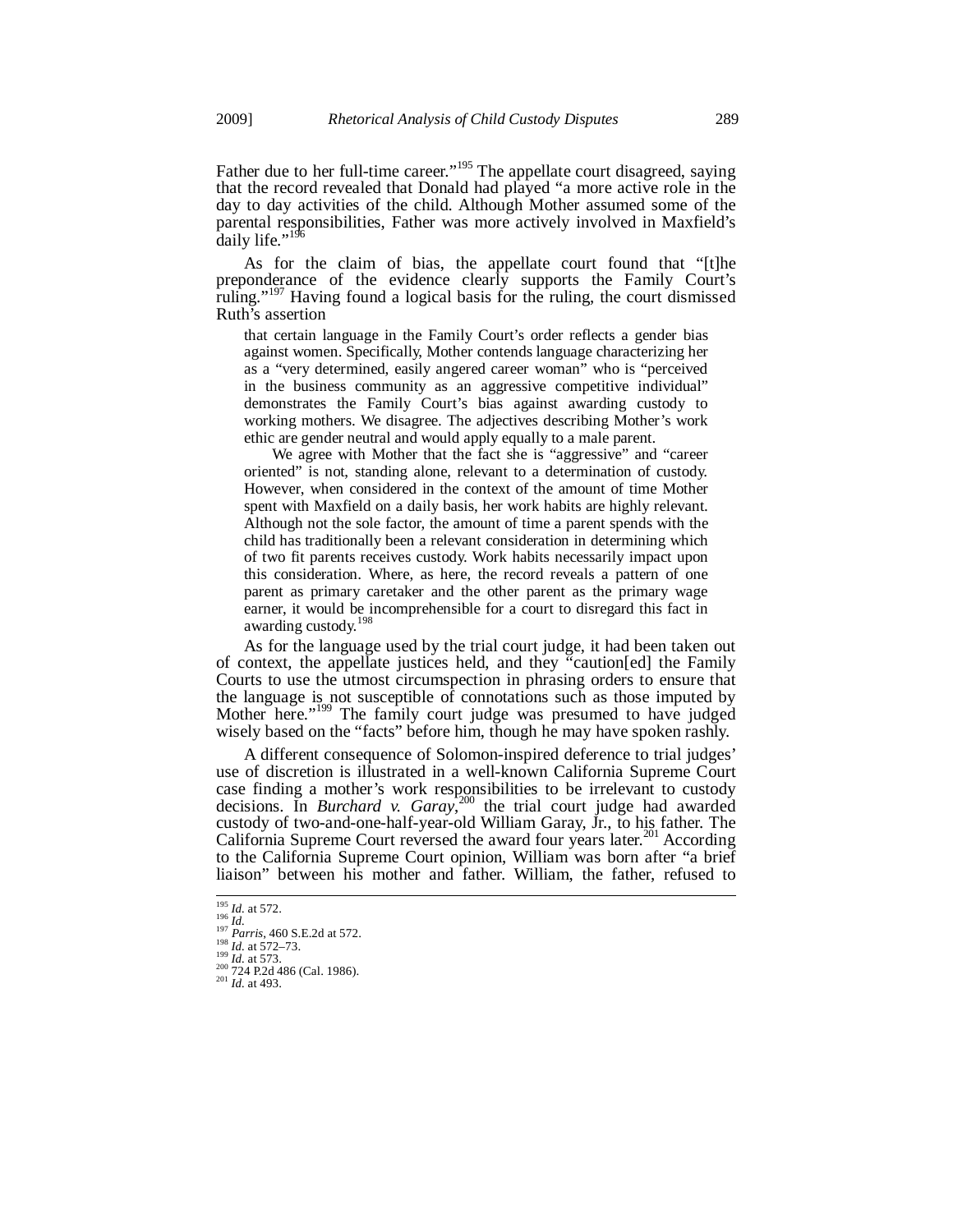believe that he was the father when Ana, the mother, told him she was pregnant. After the birth, Ana took on child care, worked two jobs, and continued with nursing training. She brought a paternity and child support suit when William, Jr., was about six months old. William was found to be the father, and William and Ana briefly tried to live together as a family. After Ana refused William's request for visitation rights, both sought exclusive custody.<sup>202</sup>

According to the Supreme Court opinion, the evidence showed that both parents would be able to provide adequate care, yet the trial court had awarded custody to the father, apparently on the basis of three considerations:

The first is that William is financially better off—he has greater job stability, owns his own home, and is "better equipped economically . . . to give constant care to the minor child and cope with his continuing needs." The second is that William has remarried, and he "and the stepmother can provide constant care for the minor child and keep him on a regular schedule without resorting to other caretakers"; Ana, on the other hand, must rely upon babysitters and day care centers while she works and studies. Finally, the court referred to William providing the mother with visitation, an indirect reference to Ana's unwillingness to permit William visitation.<sup>203</sup>

The Supreme Court criticized the lower court's "reliance upon the asserted superiority of William's child care arrangement," suggesting that the rationale showed "insensitivity to the role of working parents."<sup>20</sup> Moreover, the court noted that Ana had been the primary caretaker from birth to the date of the trial court hearing: "We have frequently stressed, in this opinion and others, the importance of stability and continuity in the life of a child, and the harm that may result from disruption of established patterns of care and emotional bonds."<sup>205</sup>

The *Burchard* decision is often cited as showing the courts' increasing awareness, at least in some jurisdictions, of changing circumstances in family life; the court reversed a decision that appeared to discriminate against a single working mother.<sup>206</sup> Nonetheless, by the time of the Supreme Court decision, William, Jr., had been in his father's custody for four years, meaning that a change in custody might bring about the kind of disruption the Supreme Court feared.<sup>207</sup> Moreover, even though the California Supreme Court decision reversed the lower court, the lower court decision—and its rationale that single working mothers were inferior to stay-at-home second wives—was for at least four years part of the background context within which other working mothers were negotiating and litigating child custody disputes.

 $\frac{202}{203}$  *Id.* at 487.<br>  $\frac{203}{204}$  *Id.* at 488.

<sup>205</sup> *Id.* at 493.<br><sup>205</sup> *Id.* at 493. 206 The court noted that fifty percent of mothers and almost eighty percent of divorced mothers were working mothers at the time of the decision. *Burchard*, 724 P.2d at 492. 207 *Id.* at 493.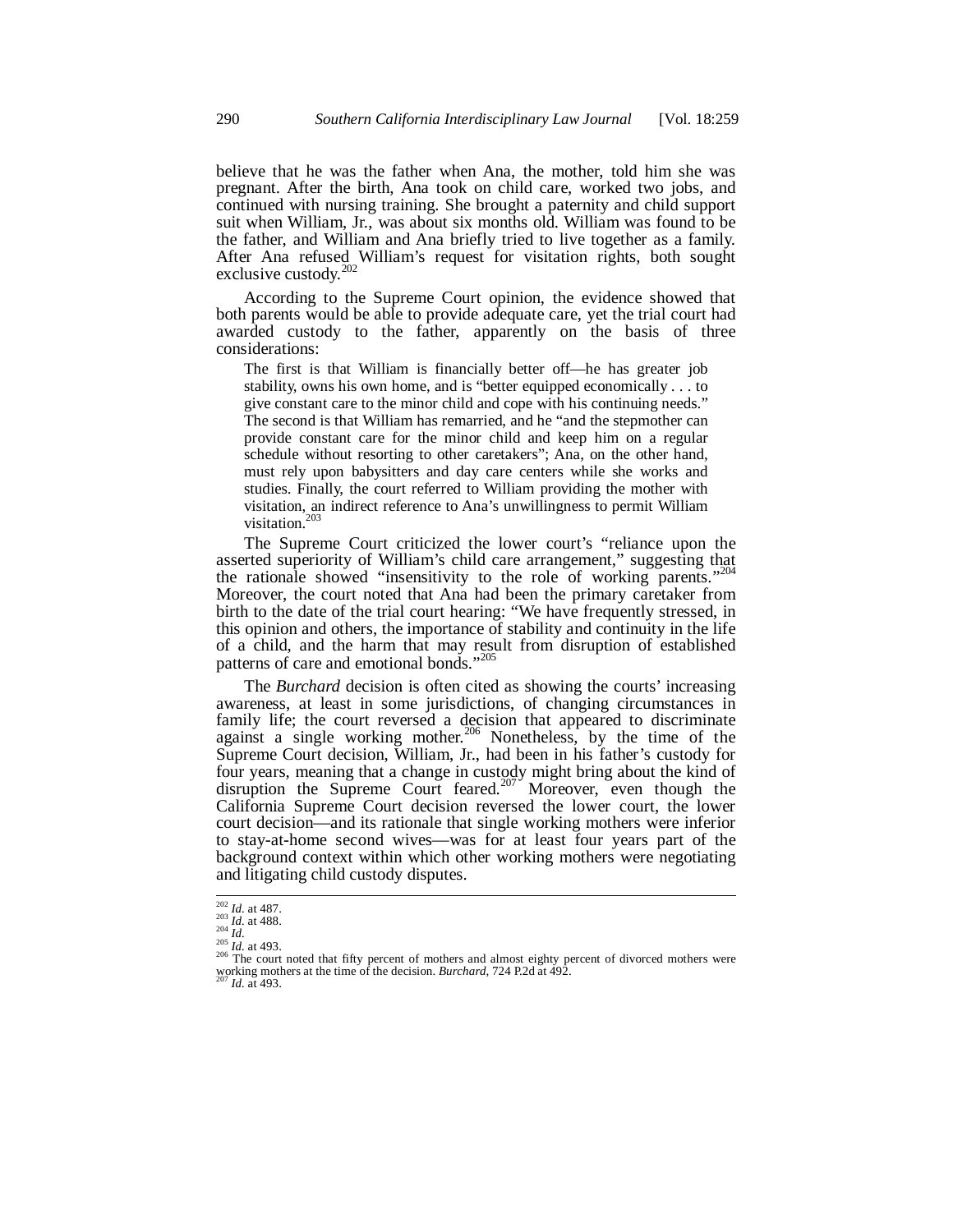## C. IMAGES OF MOTHERS, FATHERS, AND FAMILIES

Child custody decisions metaphorically turn on images of families and the individuals within the family. Narratives of sacrificing mothers and female sinners, echoes of the Solomon and Magdalen stories, can be uncovered in many child custody disputes. A rare example that explicitly acknowledges the embedded stories is the 1946 decision in *Clair v. Clair*, <sup>208</sup> a New York case.

From the beginning, the court has a story to tell: "This motion . . . illustrates vividly that the tragedies, the sorrows, the griefs and casualties of war occur not alone on the battlefield, the oceans or in the air."<sup>209</sup> All the evidence shows that "society as a whole, and particularly innocent children, pay and pay bitterly for the stark brutality, the sheer madness, the insanity and inhumanity of man to man characterized by the word war."<sup>210</sup> The young mother was married at fourteen and became a mother at fifteen; her husband was inducted into the service, she was left alone, and

[t]he inevitable happened, a usual concomitant of conflict, defendant, a mere slip of a girl, longed for companionship. She met pretended, flattering friends. She was beguiled by false allurements of tinsel, glitter, lights and the glamour and fanfare of war. She left her home in a village in the mountains and strayed into a large city, where she misbehaved, and disregarded the usual peacetime social conventions, with the tragic result that she was obliged to bare her body to the scalpel of the surgeon, removing forever the possibility of bearing a child again. $^{211}$ 

Although the father was absent, he was awarded permanent custody of the child, an award that would take effect when the war was over or he was discharged; meanwhile, the maternal grandmother took temporary custody. $^{2}$ 

At the time of the hearing, the young mother had a new life and a new marital family unit: "She likewise has remarried and to a man fully conversant with her past. He is a young man in love with defendant and her little child, Christine . . . . His character is excellent. He earns good wages working for a doctor and supports defendant in a modest home, ample for both."<sup>213</sup> And she had repented:

The testimony reveals defendant has repented of her follies and mistakes and has conducted herself for the past two years in an upright, respectable manner. Her minister, mother, family physician and others so testify. Christine . . . is a healthy, normal, happy and contented child in her present home . . . . It would be . . . erroneous . . . to impose and cast forever guilt upon defendant's shoulders alone for the disastrous consequences which followed an unholy and unhappy alliance and a

<sup>&</sup>lt;sup>208</sup> 64 N.Y.S.2d 889 (N.Y. Sup. Ct. 1946).

<sup>209</sup> *Id.* **at 890.**<br>
210 *Id.* at 890.<br>
211 *Id.*<br>
212 *Id.* at 890–91.<br>
213 *Id.* at 891.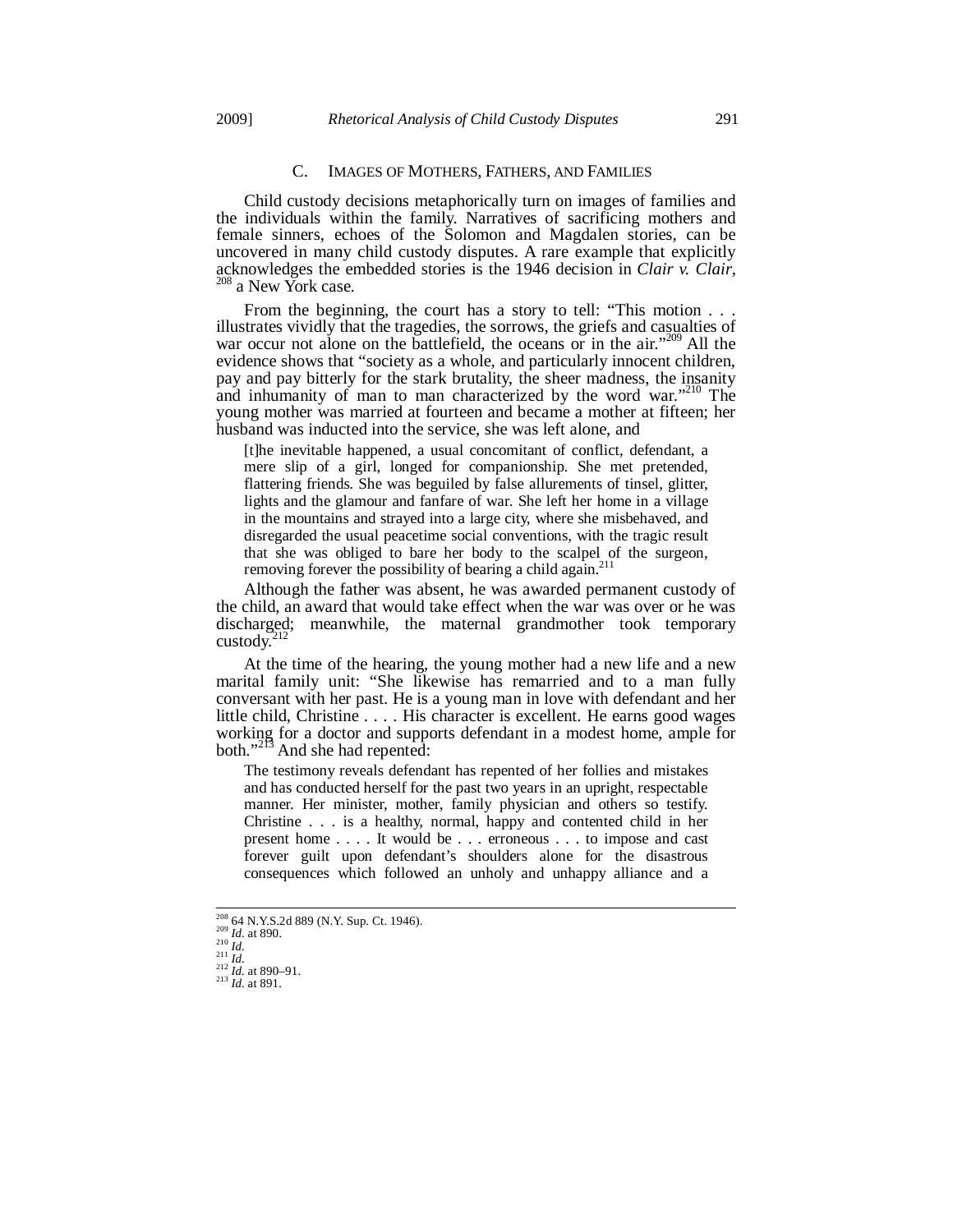marriage of convenience and upon inherent weakness of human frailty. Defendant committed sins of passion but not of evil purpose. So did Mary Magdalen and Hester Prynne as have countless others before and after them. $^{2}$ 

All that was left was to forgive: the court modified the initial grant of custody to the husband and awarded custody to the child's maternal grandmother, who lived next door to the mother.<sup>215</sup> Using the guide of what is best for the child's welfare," the court determined that "[t]he child will continue to lead [her mother] to a better life and persevere, but taken away to New Mexico, will, in my judgment, in all probability crush her hopes for a better future."<sup>216</sup>

In a more recent case, *Linda R. v. Richard E.*<sup>217</sup> the trial judge appeared unable to forgive the conduct of the mother and awarded custody of the couple's twin nine-year-old daughters to their father. Linda and Richard met when Richard was attending medical school and Linda was in nursing school, and they married in  $1974$ <sup>218</sup> Until 1983, Linda worked as a nurse, substantially supporting the family. Both parents emphasized their roles in child rearing during the first year of the children's lives. The appellate court rejected the trial court's conclusion that the wife "'has been more or less a 'remote control' mother, having an interest in her children's welfare, but leaving the actual rearing, at this point in their lives, to the father and a housekeeper'" and found that the record revealed instead that "the wife's hours spent in pursuit of a career outside the home are decidedly fewer and more flexible than those spent by the husband, as recognized by the Supreme Court."<sup>219</sup>

As for evidence of sin, the appellate court criticized the trial court for allowing "extensive testimony, including some from a private investigator, regarding a relationship between the wife and 'her lover'<sup>"220</sup> According to the appellate court, the evidence did not support the trial court's finding that "the wife's alleged relationship with another man resulted in her absenting herself from the children 'at a time when they [were] in great stress from the impending breakup of the marriage' and reflected the wife's 'misplaced priorities and her somewhat less than selfless devotion.'"<sup>221</sup> Instead, the appellate court said there was no evidence that the wife's alleged relationship with another man affected the children. Moreover, the appellate court said that the trial court appeared to be holding mothers and fathers to different moral and sexual standards, citing its "improper" refusal to allow the wife's attorney to pursue questions about parallel activities by the husband.<sup>222</sup>

 $\frac{14}{214}$  Clair, 64 N.Y.S.2d at 891.<br>
215 *Id.* at 891–92.

<sup>216</sup> *Id.* at 891.<br>
217 561 N.Y.S.2d 29, 30 (N.Y. App. Div. 1990).<br>
218 561 N.Y.S.2d 29, 30 (N.Y. App. Div. 1990).<br>
219 *Id.*<br>
221 *Id.*<br>
221 *Id.* (alteration in original).<br>
222 *Id.*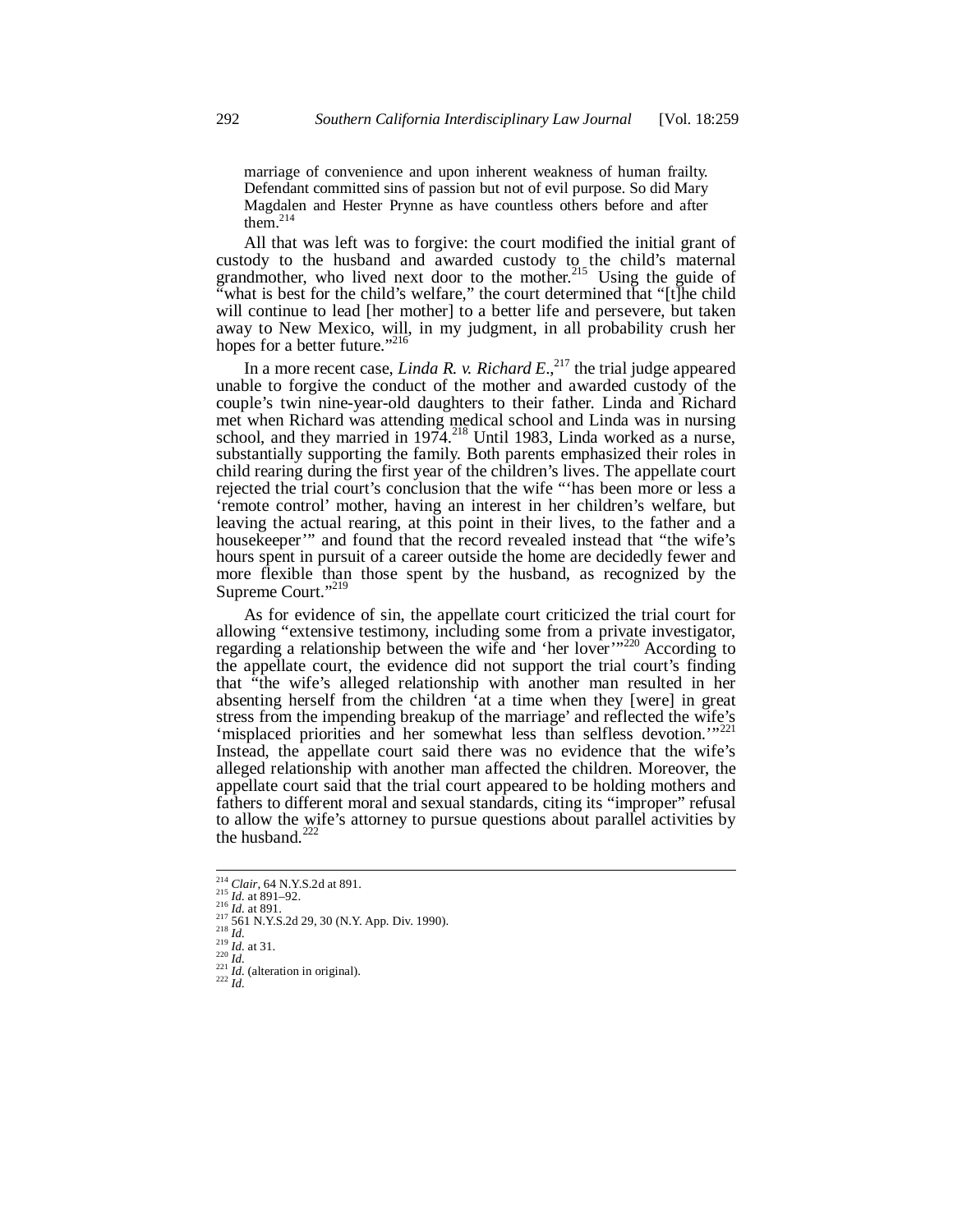Embedded images affect fathers as well. In *Young v. Hector*,<sup>223</sup> the mother and father married in 1982, at a time when the father was an architectural designer and the mother was an attorney in her own firm in New Mexico.224 Their daughters were born in 1985 and 1988. In June 1989, as the parties had agreed, the mother and two daughters arrived in Miami, and the mother began work with a mid-sized law firm. The father stayed behind in New Mexico until October 1989; he then moved to Florida and studied for and passed the Florida contractor's examination. From the 1989 move until the fall of 1993, the children were cared for by a live-in housekeeper and by the mother; the father was frequently away for months at a time.<sup>2</sup>

By the time the father returned to Florida in the fall of 1993, the mother had accepted a partnership with a large Florida law firm at a salary of \$300,000 annually.<sup>226</sup> The children were in school, and the mother had employed a housekeeper, Hattie, between the hours of noon and 8:00 p.m. One month after his return, the mother asked the father for a divorce.<sup>227</sup>

Separated but living with the mother, the father became more involved in the activities of his two daughters, now eight and five, primarily after school on weekdays between  $3.00$  and  $6.30$  p.m.<sup>228</sup> The father maintained that he was the "primary caretaker" in the three years before this proceeding.<sup>229</sup> As the appellate court put it, "The trial court viewed this contention with some degree of skepticism as it was entitled."

[Father's attorney]: Who picks the kids up?

[Father]: Either Hattie or I. Typically, it's me. If I am tied up, whether it's a meeting or whatever, or if I go somewhere like your office, way up in North Miami Beach, and I don't get back in time and I thought I would, I can call Hattie and say, "Hattie, please pick up the children." She does. She picks them up frequently.

[The Court]: Is Hattie there five days a week?

[Father]: Yes sir. She comes at noon every day. She cleans the house in the afternoons. She prepares the dinners. The kids eat. We eat. I eat with the children every day typically at 6:30. She cleans up after that. She'll draw a bath for Avery and she leaves at eight o'clock in the evening five days a week.

## **[The Court]: Maybe I'm missing something. Why don't you get a job. [sic]**

[Father]: Well, because my background is architecture. That's my degree, but when I graduated, they did not have computers. Today, it's computer dominated and I'm computer illiterate.

. . .

<sup>&</sup>lt;sup>223</sup> 740 So. 2d 1153 (Fla. Dist. Ct. App. 1998).

<sup>224</sup> *Id.* at 1159.<br>
<sup>225</sup> *Id.* at 1159–60.<br>
<sup>225</sup> *Id.* at 1160.<br>
<sup>227</sup> *Id.*<br>
<sup>228</sup> *Id.* 228 *Young*, 740 So. 2d at 1161.<br>
<sup>230</sup> *Id. Id.*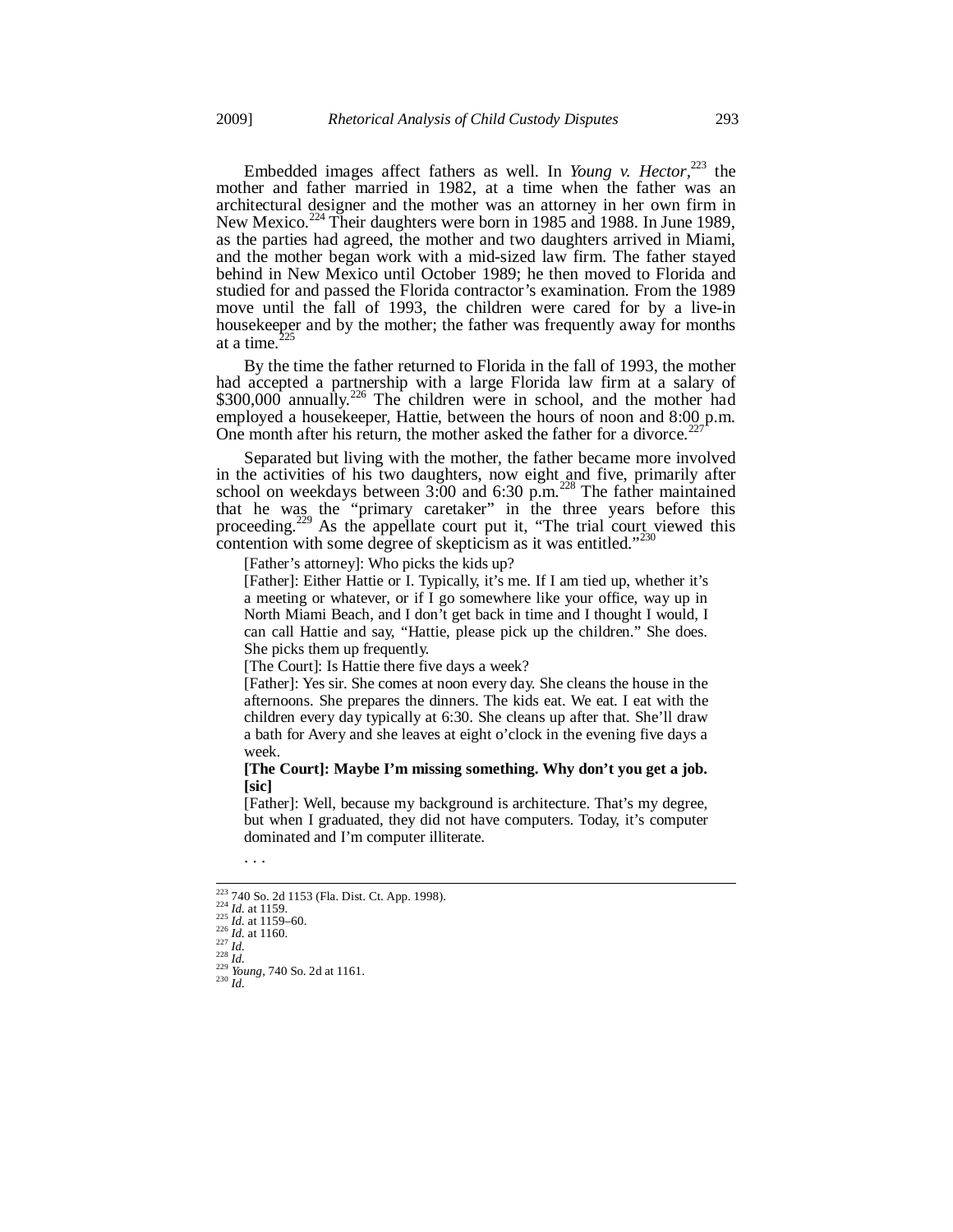Previously, because of the number of hours Ms. Hector worked, I filled in. Ms. Hector has a secretary that handles her whole life at the office and in a sense I was the secretary that handled her whole life at home and took care of the children.

[The Court]: But you've got a nanny doing that.

[Father]: No sir, I don't believe you can buy parents. Nannies can pick up. They can drop off.

## **[The Court]: Why [sic] do you need the nanny for, if you're there doing it?**

[Father]: She cooks. She cleans. I could do a lot of that. Typically, people that have incomes of over a quarter of a million dollars or \$300,000 can afford the luxury of having help, hired help.<sup>231</sup>

The appellate court rejected the father's suggestion that the trial court's questions about the father's work and need for a nanny were evidence of gender bias or of an image of the father as breadwinner and the mother as caretaker. Instead, "[g]iven the undisputed large financial indebtedness of this couple, the trial court's inquiry about the need to employ a full-time nanny was both logical and practical."<sup>232</sup>

The finding of trial court wisdom took a long and twisted path in *Young v. Hector*. First, the trial court judge awarded custody to the mother and alimony to the father. The District Court of Appeal reversed, but later agreed to rehear the case en banc. On rehearing, a majority of the Court of Appeal held that the trial court had not acted on the basis of bias and did not abuse its discretion in awarding custody to the mother.<sup>233</sup> As the majority put it:

Given a choice between the mother, who maintained constant steady employment throughout the marriage to support the children (regardless of the amount of her income), and the father who unilaterally and steadfastly refused to do the same, the trial court's designation of the mother as custodial parent cannot be deemed an abuse of discretion.<sup>234</sup>

The majority further explained its rationale: "[O]nce the trial court makes this decision and the decision is supported by substantial competent evidence, we recognize that the trial court's determination should not be lightly second-guessed and overturned by an appellate court merely reviewing the cold-naked record."<sup>235</sup> The trial court's wisdom derives from its

unique advantage of meeting both parents prior to making its decision. Thus, the trial court, unlike an appellate court, is entitled to rely, not only upon the record evidence presented, but upon its mental impressions formed about each of the parents and their respective parenting strengths and weaknesses. Moreover, trial judges sitting as triers of fact in these proceedings are not required to shed their common sense and life's

<sup>&</sup>lt;sup>231</sup> *Id.* at 1161–62 (emphasis added) (internal quotation marks omitted).<br><sup>232</sup> *Id.* at 1162.<br><sup>233</sup> *Id.* at 1164.<br><sup>234</sup> *Id.* at 1162–63.<br><sup>235</sup> *Young*, 740 So. 2d at 1164.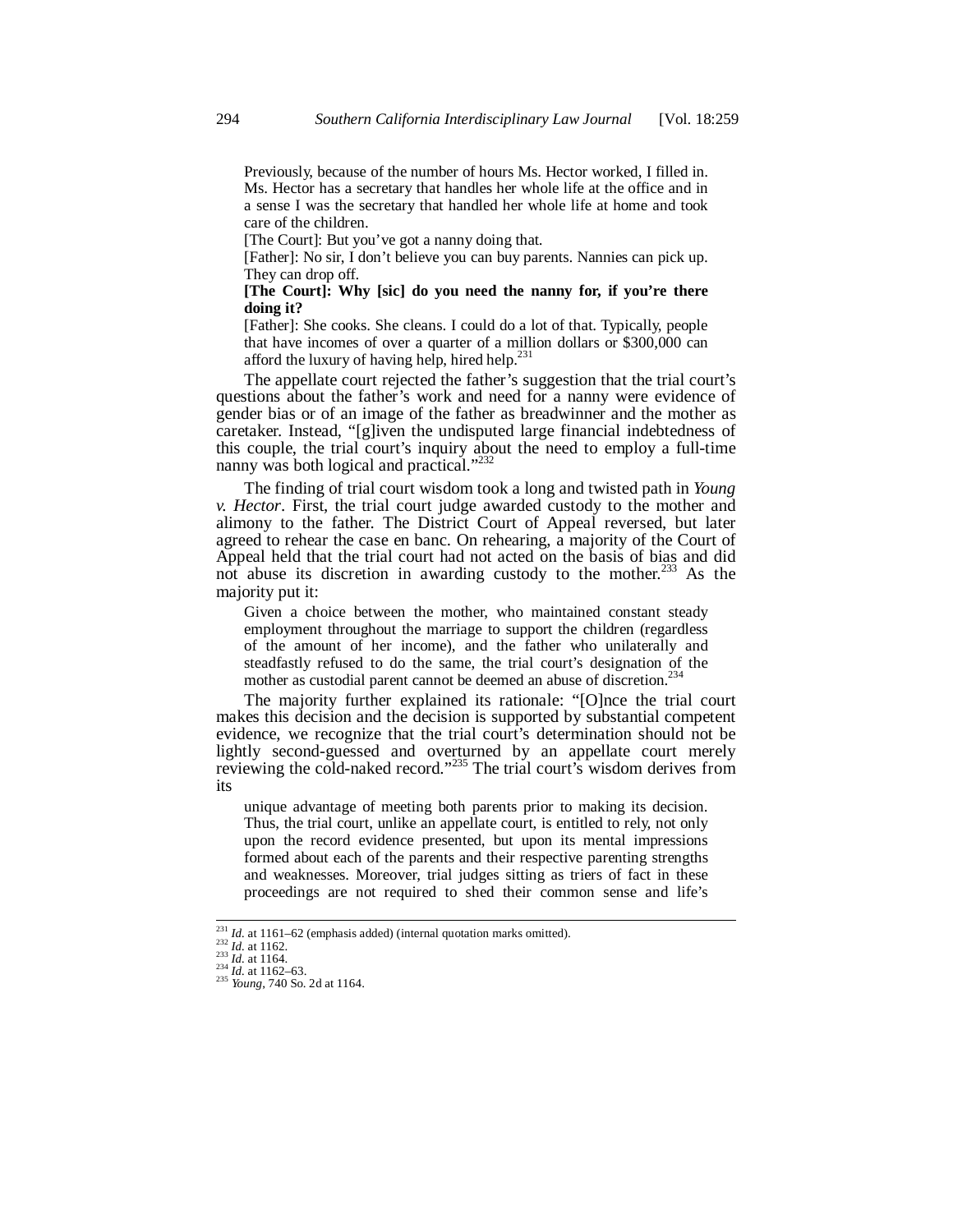experiences when they don their black robes to preside over these proceedings.<sup>236</sup>

As for mothers, a series of interacting metaphors and stories can be examined in *Rowe* v. Franklin,<sup>237</sup> where Kimberly Rowe challenged the trial court's award of custody of her five-year-old son to his father. Kimberly and Donald got married in 1987; their son was born seven months later. When the boy was three and one-half years old, Kimberly left with the child. The parties agreed that the child would at least temporarily remain in the mother's custody. About five months later, Kimberly moved from Ohio to Kentucky (about two hours away); at first, the move was supposed to be for the summer.<sup>238</sup>

At the end of the summer, Kimberly sought court permission to relocate in Kentucky with her son. She had a new boyfriend, she was pregnant, and she was going to law school.<sup>239</sup> Eighteen months after the separation, after hearing testimony from the parties and from experts, the trial court judge ordered a change in custody to Donald.240 What were the trial court's reasons?<sup>241</sup>

First, the trial court drew on the metaphor of "roots" to characterize Kimberly and Donald's former marital residence as "home." Even though the trial court acknowledged evidence that the child was doing well in Kentucky, the court found that

[u]ntil Dec. 1991, the child lived in the marital residence which is presently occupied by [father]. He is most familiar with the surroundings, the neighborhood, the people in the neighborhood, etc. [The child] has roots in his home in Cincinnati and but for his mother's move to Kentucky, it appears that his home would be one of stability. He has family here both maternal and paternal. He has friends here. He has friends of both parents who care for him here. The only adjustment necessary for [the child] here is that his mother would not be here.<sup>242</sup>

The trial court's conclusion was that the mother and the child did not have substantial roots in Kentucky, a conclusion that the appellate court said was not justified by the record.<sup>243</sup>

Next, the trial court categorized the new family in Kentucky as "nothome." The trial court described the child's new home as consisting of

*Id.* at 958. 242 *Id.* at 959 (alterations in original) (internal quotation marks omitted). 243 *Franklin*, 663 N.E.2d at 959.

 $\frac{1236}{236}$  *Id.*<br><sup>237</sup> 663 N.E.2d 955 (Ohio Ct. App. 1995).

<sup>&</sup>lt;sup>237</sup> 663 N.E.2d 955 (Ohio Ct. App. 1995).<br><sup>238</sup> *Id.* at 956.<br><sup>239</sup> *Id.* 240 *Id.* 241 *Id.* 241 The appellate opinion quotes at length from the trial court opinion. The appellate court concludes that

the trial court's findings of fact and conclusions of law reflect that it abused its discretion not for those specific reasons set forth in the mother's brief, but because we are convinced that the trial court did not consider in its analysis of the child's best interests whether the mother's conduct had a direct adverse impact on the child when it transferred custody and designated the father as custodial parent. We find significant the trial court's apparent judgmental attitude toward the mother's life choices.<br> $I_{d2}$  at 958.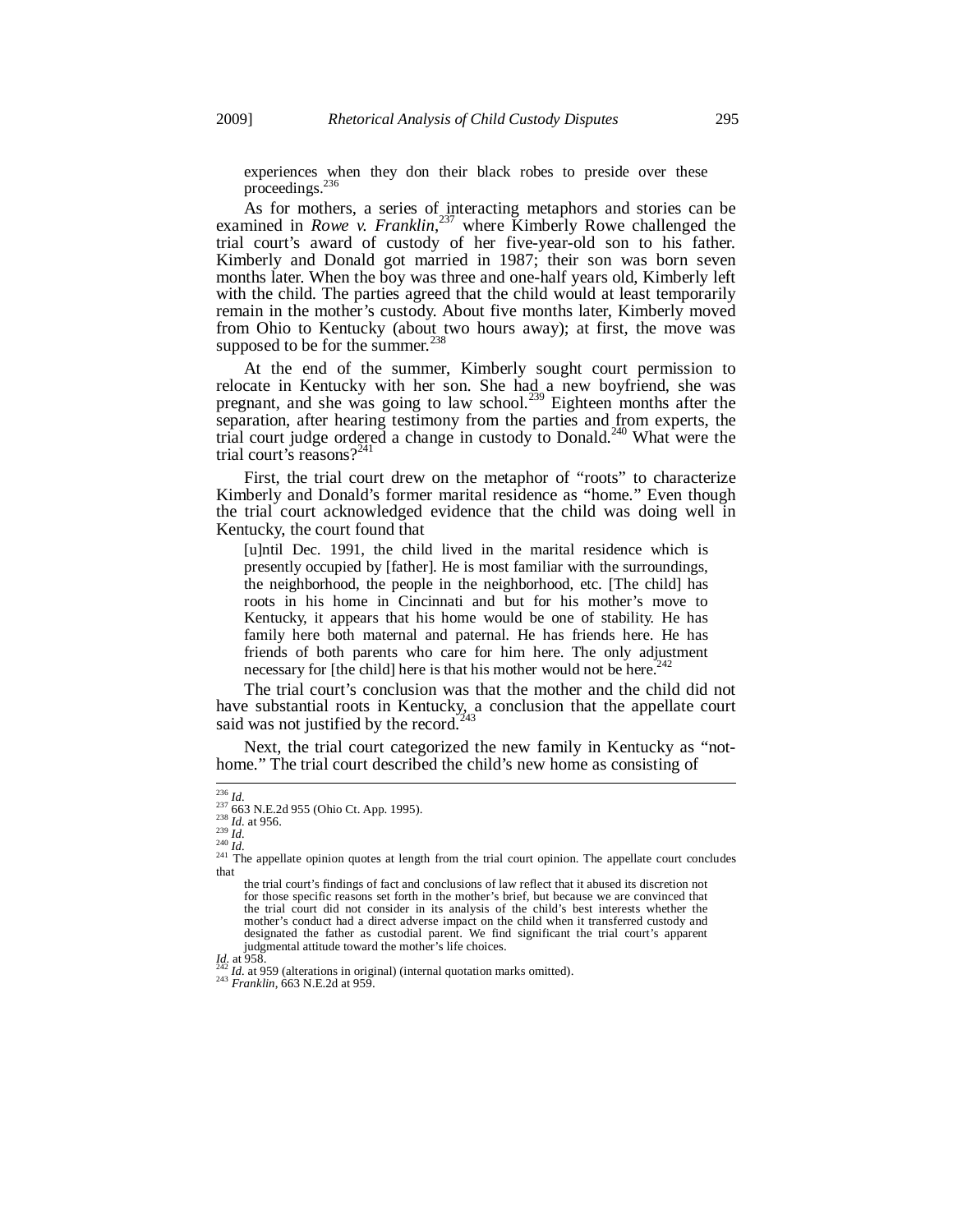a mother who is attending law school, working part-time for the Kentucky National Guard, mothering an approximate six (6) month old child, dating a man (the father of her new child) who apparently spends a lot of his time at her house but lives elsewhere and is substantially financially dependent on this man. This Kentucky home has required tremendous adjustment on the part of the child and the evidence indicates that more adjustment must be made in the future.<sup>244</sup>

Further, the trial court found that the mother, Kimberly, failed to match the ideal mother of the Solomon story. The trial court questioned whether the mother's decisions were in the best interests of the child and whether she placed her needs before the child's needs. Although

[p]ersonal accomplishments and career goals are obviously worthwhile undertakings . . . this child has paid a price. . . . In summation, this Court questions the priorities of Ms. Rowe. The number of poor choices made by Ms. Rowe as to the best interests of [the child] coupled with her personal agenda indicates to this court that she may not be as committed to [the child's] best interests as she should be. $245$ 

Moreover, the mother's new relationship failed to match the marital family ideal. As the appellate opinion described the trial court's concern, the boyfriend "became involved with the mother . . . shortly after his separation from his wife"; he should have been "allowed some time 'to settle down or regroup"; and he "had not experienced the 'culture shock' of daily life with two small children."<sup>246</sup> As to stability, the trial court concluded:

With Ms. Rowe, stability has been hard to come by. Since December of 1991 as Ms. Rowe has experienced personal problems, the child has had little stability. The current situation, though on its face appearing to be stable, is based on many factors that are questionable. The many "what ifs" regarding Ms. Rowe's, Mr. Adams, and [the child's] future cause great concern to this court. $247$ 

The Court of Appeals chastised the trial court for seeming to impose its own values: a best interests determination does not "provide the court *carte blanche* to judge the rights and lifestyles of parents by nonstatutory codes of moral or social values."<sup>248</sup> In considering parental lifestyles,

any state interest in competing lifestyles and accompanying moral values which affect child custody would most equitably be served if limited to a determination of the direct or probable effect of parental conduct on the . .

- . development of the child . . . as opposed to a determination of which
- lifestyle choices made by a parent are "correct."<sup>249</sup>

The Court of Appeals nonetheless noted that allowing broad discretion at the trial court level raised the "Solomon problem": if the trial court

<sup>&</sup>lt;sup>244</sup> Id. (internal quotation marks omitted).

<sup>245</sup> *Id.* (internal quotation marks omitted).<br>
245 *Id.* at 960 (alterations in original) (emphasis omitted) (internal quotation marks omitted).<br>
246 *Id.* at 961.<br>
248 *Id.* at 956.<br>
248 *Id.* at 956.<br> *Paraklin,* 663 N.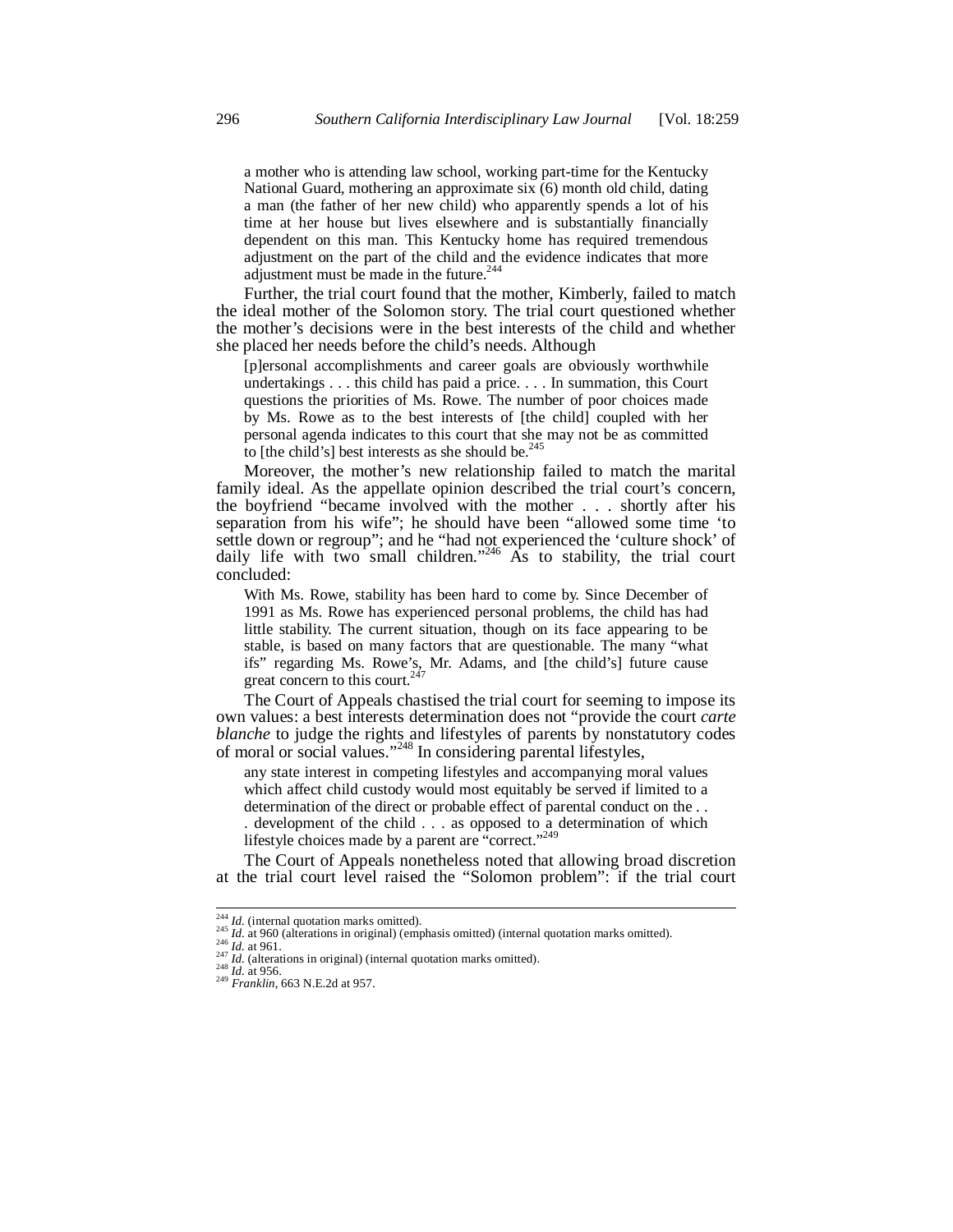abused its discretion, the case should be remanded because the "trial court is better equipped to examine and weigh the evidence and to make the decision concerning custody."<sup>250</sup> Of course, remand itself presents problems: "Due to the time since the trial court designated the father as the residential parent, a second change of custody may now well be detrimental to the child's adjustment despite the initial error. On the other hand, . . . remand may well effect nothing more than a charade resulting in the 'same ultimate finding." $^{325}$ 

Given what rhetorical analysis reveals in these examples of child custody decision making, the next Section will explore alternatives for individual families and their advocates.

## V. IMAGINE: QUESTION, RE-FRAME, RE-WRITE

As they settle in our minds, narrative and metaphor transform storylines and frameworks into universal and natural concepts. These concepts influence not only the arguments made within the legal system, but the operation of the system itself.<sup>252</sup> Within this system, one of the "story metaphors" we live by is an image of King Solomon derived from the Biblical narrative: judges are wise, unaffected by emotion, and discerning about underlying character; they probe deeply into doctrine and weigh all the evidence before they apply the rules without fear or favor.<sup>253</sup> Even as contemporary legal scholarship smudges this image, we tell the tale of rational and objective judges as if we believe that facts can be "established" and legal rules can be "found," articulated precisely, and applied with certainty.<sup>254</sup> By providing a rhetorical template, the myths and metaphors of Solomon-like judges, attorney champions, open marketplaces, and level playing fields assure us that the system works.<sup>255</sup>

Given the criticism of the best interests standard, many reform proposals have been advanced.<sup>256</sup> Rather than discussing substantive

 $\overline{a}$ 

<sup>&</sup>lt;sup>250</sup> *Id.* at 962.<br><sup>251</sup> *Id.*<br><sup>252</sup> *See* WINTER, A CLEARING IN THE FOREST, *supra* note 18, at 332–39 (discussing metaphors of "the law" as an object that can be "broken" and "found" but also as a "person" that can be obeyed or disobeyed and the implications of those images). <sup>255</sup> *See, e.g.*, Brown et al., *supra* note 58, at 459–60.<br>
<sup>254</sup> *Id.* at 460.<br>
<sup>254</sup> *Id.* at 460.<br>
<sup>256</sup> Joint custody fell from favor when researchers indicated that its effect on children's wellbeing varied<br>
<sup>256</sup> J

with the amount of continuing conflict between the parents. *See* Suzanne Reynolds et al., *Back to the Future: An Empirical Study of Child Custody Outcomes*, 85 N.C. L. REV. 1629, 1648–51, 1676 (2007).

Mandatory mediation is plagued by concerns that the mediation process will be distorted by power and financial imbalances. For the opposing view, see especially Fineman, *Dominant Discourse*, *supra* note 124; Martha Fineman & Anne Opie, *The Uses of Social Science Data in Legal Policymaking:*<br>Custody Determinations a mediation would lead to fewer physical custody awards to mothers because mediators and the mediation process would favor joint physical custody. At least one recent study indicates the opposite result. Reynolds et al., *supra*, at 1633. An earlier study of the outcome of California's mandatory mediation requirement indicated that it resulted in slightly higher instances of joint physical custody, but that the requirement contributed to settled custody disputes. MACCOBY & MNOOKIN, *supra* note 161, at 289–90. Like a prenuptial agreement, mandatory mediation could take place before, not after, a family is severed. *See, e.g.*, Elster, *supra* note 9, at 45.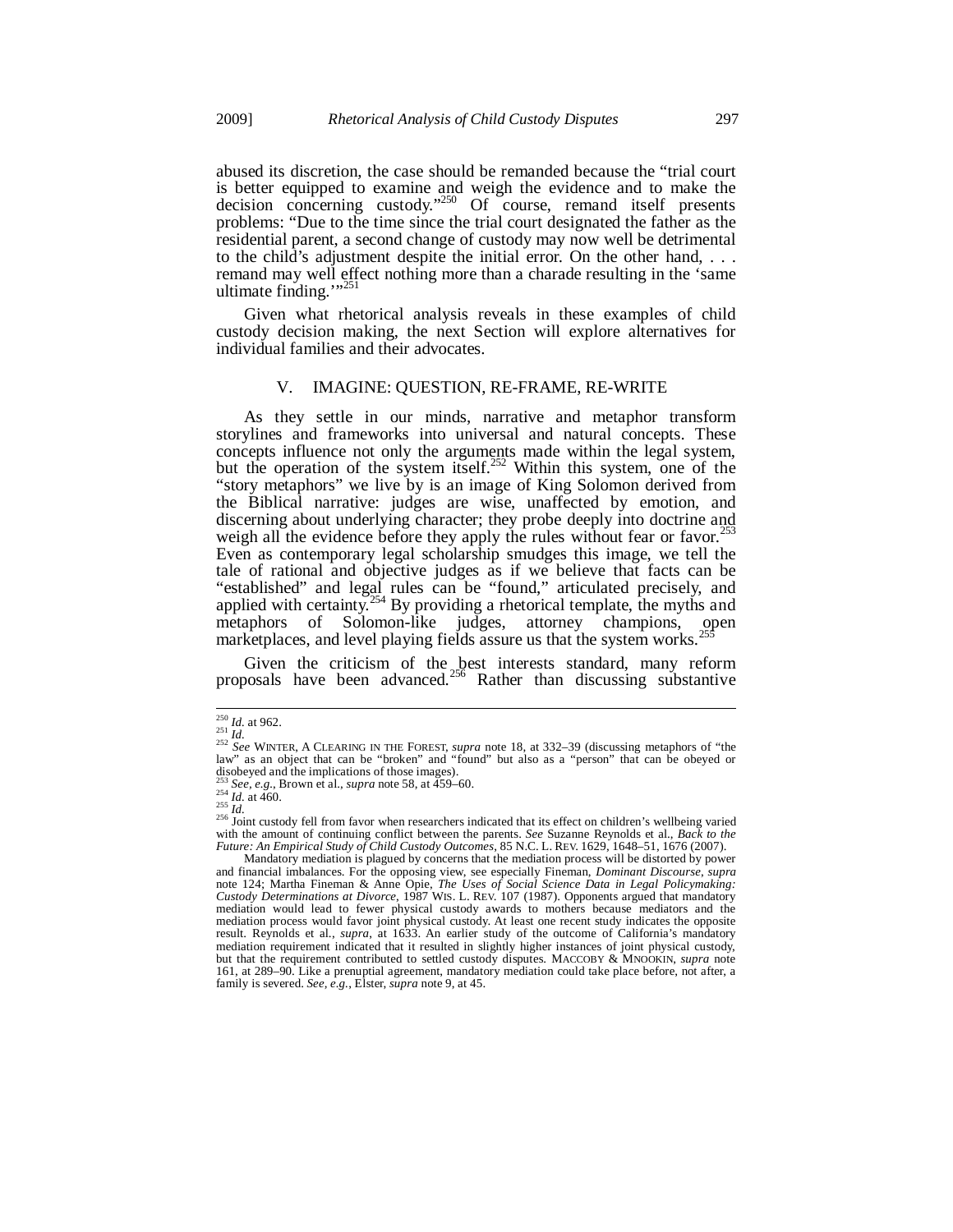reform, this Section will explore the use of rhetorical analysis to overcome some of the difficulties created by the best interests standard.

The rhetorical perspective doubts that rules are discovered, facts are known, and the results of legal reasoning are sure and certain.<sup>257</sup> Instead, the rhetorical perspective supposes that legal results are underdetermined by legal rules and that what we mean and what we are understood to mean by regard rates and that what we mean and what we are anderstood to mean are incompletely conveyed by the language that we use.<sup>258</sup> From the rhetorical perspective, narrative and metaphor provide not only the foundation and frame of the current structure, but also the sketches and scaffolding to build differently.<sup>259</sup>

#### A. QUESTIONING AUTHORITY

The best interests of the child standard has been criticized almost since adoption because its indeterminacy invites the use of cognitive shortcuts; these shortcuts include stereotypes and biases as well as the scripts and models left behind by metaphors and stories. If there is no evidentiary basis for deciding that one custodial arrangement is better than another,  $260^{\circ}$  and if the parents are unable to agree on what is best for their family,<sup>261</sup> judges will look to their own images of ideal families to assess the families who come before them.<sup>262</sup> Solomonic influences complicate family court

<sup>258</sup> AMSTERDAM & BRUNER, *supra* note 13, at 287.<br><sup>259</sup> WINTER, A CLEARING IN THE FOREST, *supra* note 18, at xiii (legal actors need "something like a cognitive map of the cultural models and other social constructs that animate thinking and decisionmaking among lawyers, judges, and laypersons alike. This task requires a set of tools quite different from the analytic skills and normative theories that dominate the study of law today.").

260 Elster, *supra* note 9, at 43–44.<br><sup>261</sup> *See* MACCOBY & MNOOKIN, *supra* note 161, at 291–92 (stating that the primary lesson to be learned from the indeterminacy of the best interests standard in private custody disputes is that the parties should be encouraged to resolve the issues themselves).

Deciding whose custody is in the best interests of the child requires the judge to distinguish between good and bad family settings, situations, and parental roles. Lee E. Teitelbaum, *Family History and Family Law*, 1985 WIS. L. REV. 1135, 1156 (1985).

The American Law Institute recently adopted an approximation rule, which would set postseparation physical custody as a proportion of the time spent performing caretaking functions before divorce. AM. LAW INST., PRINCIPLES OF THE LAW OF FAMILY DISSOLUTION: ANALYSIS AND RECOMMENDATIONS § 2.08 (Am. Law Inst. Publishers 2002). Other suggestions have included adoption of a primary caretaker presumption, as discussed in Fineman, *Dominant Discourse*, *supra* note 124, at 770; a "stated interests of the child" standard; a return to the maternal presumption; and even random decision making (flipping a coin), Elster, *supra* note 9, at  $40-43$ .

During the last twenty to thirty years, scholarship in many different fields has concluded that "reason"—especially as considered in opposition to "rhetoric"—has shortcomings. *See, e.g.*, STANLEY FISH, *Rhetoric*, *in* DOING WHAT COMES NATURALLY: CHANGE, RHETORIC, AND THE PRACTICE OF THEORY IN LITERARY AND LEGAL STUDIES 471, 485–94 (Duke Univ. Press 1989) (discussing disciplines in which rhetoric has been "on the upswing"); Gerald Wetlaufer, *Rhetoric and Its Denial in Legal Discourse*, 76 VA. L. REV. 1545, 1549 n.14 (1990) (discussing a range of ideas related to the "epistemological consequences of rhetoric").

Although preconceptions, biases, and stereotypes affect all decisions, the indeterminacy of the best interests of the child standard provides little to offset those influences. *See, e.g.*, Katharine T. Bartlett, *Child Custody in the 21st Century: How the American Law Institute Proposes to Achieve Predictability and Still Protect the Individual Child's Best Interests*, 35 WILLAMETTE L. REV. 467, 470 (1999) (discussing standard in context of initial custody disputes); David L. Chambers, *Rethinking the Substantive Rules for Custody Disputes in Divorce*, 83 MICH. L. REV. 477, 478 (1984) (arguing for primary caretaker presumption for young children instead of open-ended best interest test); Elster, *supra*  note 9, at 7, 11 (calling best interest standard "indeterminate, unjust, self-defeating, and liable to be overridden by more general policy considerations" and suggesting that parents' interests should be relevant to dispute).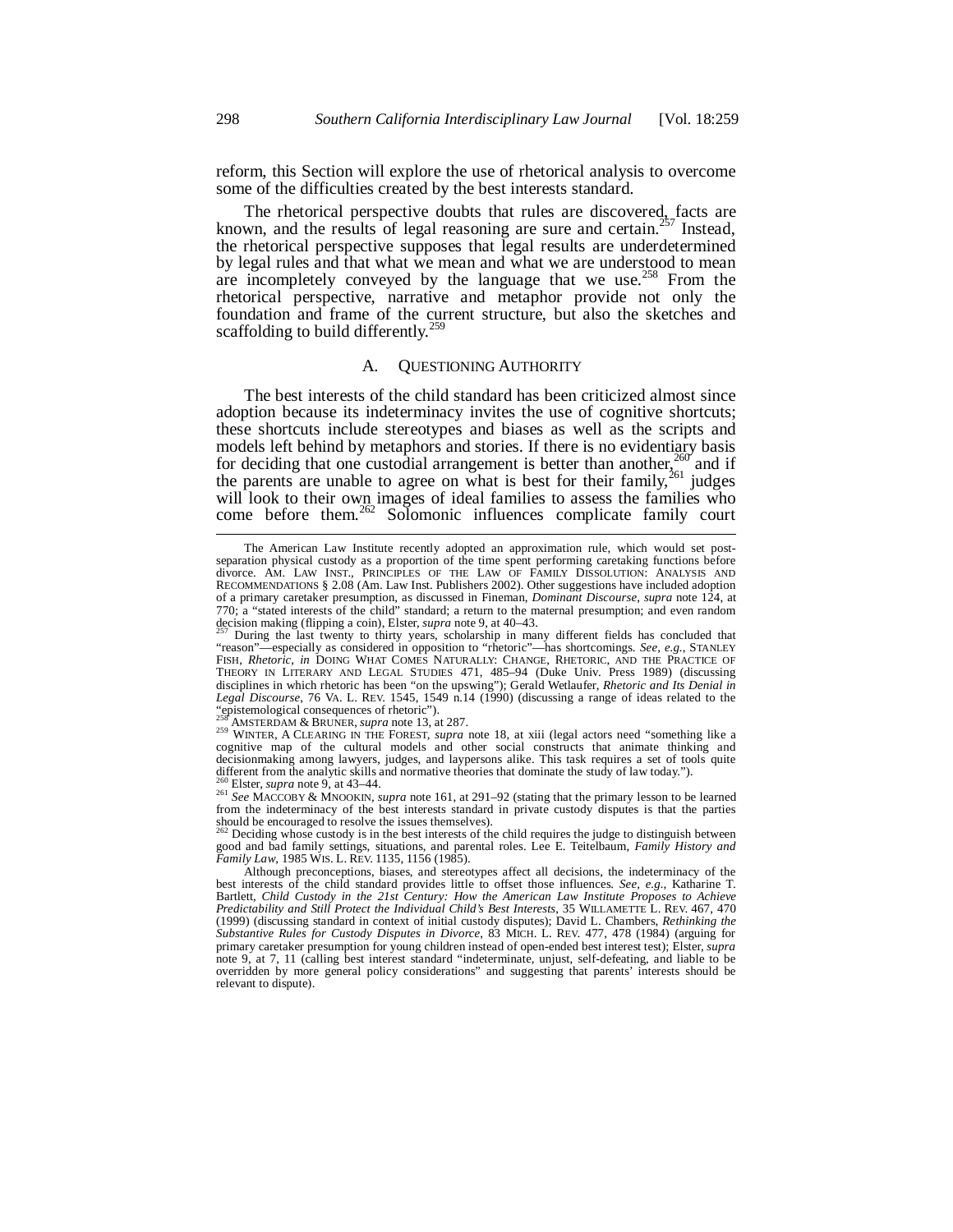decision making: parents may be unduly persuaded to say what they believe the decision maker wants to hear, and decision makers may be unjustifiably persuaded that their determinations are fact-based and rational. $^{26}$ 

Even though few child custody disputes are decided by judges (most are settled by the parents), the accumulation of judgment establishes floors and ceilings for out-of-court negotiations.<sup>264</sup> Decisions that require parents and children to conform to outmoded images constrain the space within which other parents must bargain and negotiate.<sup>265</sup> Moreover, if trial judges are out of step, appellate review provides limited correction. Even when the losing parent has the time and money needed to appeal and win, that parent will go without custody for years while the appeal is pending, a circumstance that will make the appellate court reluctant to order a change in custody even if the trial court abused its discretion.<sup>266</sup>

If family court decisions are influenced by embedded knowledge structures, including master stories and cultural models that do not accommodate new realities, how can lawyers counter those influences? Social psychologists point out that it is extremely difficult to persuade people to adopt a view that conflicts with what they already know. Once the "biasing effects of schema" have been raised, minds can be changed only when we present them with evidence that is (1) relevant but (2) inconsistent with pre-existing knowledge structures (3) in circumstances in which the audience can attend to the evidence (that is, when their minds are "not too cognitively busy").<sup>267</sup> Even then, new evidence leads to a change of mind only on occasion, and even on those occasions, the change is usually slight.<sup>268</sup> Once an unconscious and automatic knowledge structure has been activated, judgments are more likely to be based on assumptions derived from categories and schemas than on evidence of individual characteristics.<sup>269</sup>

Some techniques may overcome the mind's natural tendency to take shortcuts by plugging information into already-known slots. We can consciously try to avoid embedded knowledge structures by taking information out of context, adopting an unusual or unfamiliar perspective

<sup>&</sup>lt;sup>263</sup> Just as the key to Solomon's decision was the good behavior of one of the two mothers claiming the baby, parents and judges may believe that the claimants' behavior during custody proceedings is relevant to questions of custody. Elster, *supra* note 9, at 5. Judging fitness for custody by demeanor during the custody dispute clouds the relevance and credibility of any statements introduced and "creates a dangerous incentive for strategic behavior." *Id.* at 6.<br><sup>264</sup> MACCOBY & MNOOKIN, *supra* note 161, at 282 (noting that the standard may not be as uncertain as

suggested because of the social norm that mothers should be the primary caretakers).

<sup>&</sup>lt;sup>265</sup> See Murphy, *Motherhood*, *supra* note 120, at 702.<br><sup>266</sup> In the words of one parent's attorney, "there are so many factors and they are so subjective that you just know you are going to have an enormous cost [in litigation] and the outcome is going to essentially be an arbitrary decision by someone who doesn't know anybody who may have got it wrong and there is not recourse because it is all factual and so . . . Inlo court of appeals is going to overturn it."" Ray D. is not recourse because it is all factual and so . . . [n]o court of appeals is going to overturn it.' Madoff, *Lurking in the Shadow: The Unseen Hand of Doctrine in Dispute Resolution*, 76 S. CAL. L. REV. 161, 174–75 (2002) (quoting an interview with an attorney in Boston, MA).<br><sup>267</sup> Chen & Hanson, *supra* note 27, at 1228–30.<br><sup>268</sup> *Id.* at 1231.<br><sup>269</sup> *See id.*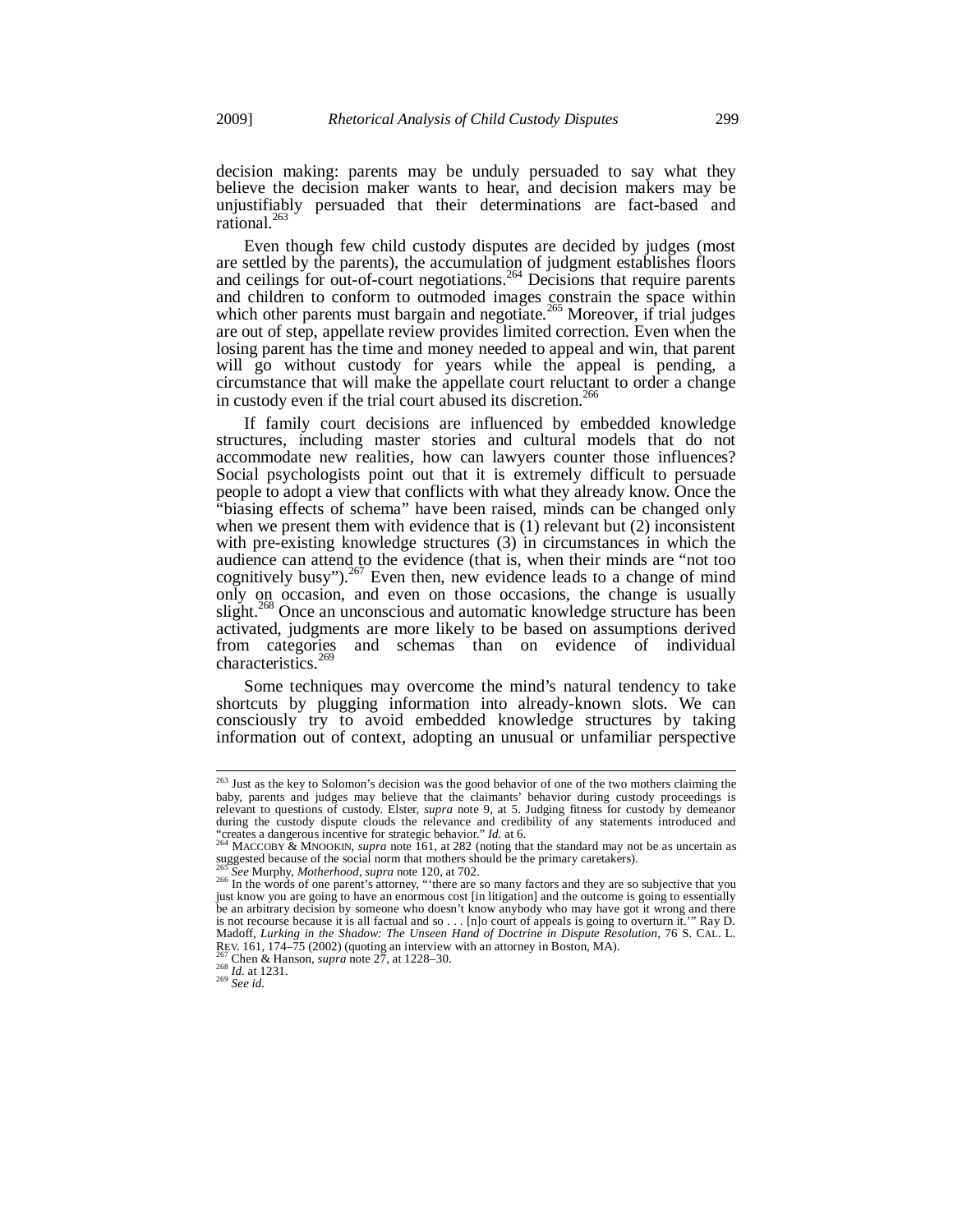or lens, moving from our initial view to a more general or more specific view, creating a new category, seeking out contradictory information, or taking a contrarian view.<sup>270</sup> These approaches have the "new eyes" benefits of what Amsterdam and Bruner call "making the familiar strange,"<sup>271</sup> and what bell hooks terms an oppositional perspective.<sup>2</sup>

Imagine a contrarian view applied to what has been the embedded default position for child custody disputes: the best interests of the child, rather than the rights of the parents, should determine the outcome; the parents should be treated the same no matter what their current circumstances or their prior responsibilities; therapeutic approaches are more appropriate—no, litigation processes are the better fit;<sup>273</sup> the quicker and more determinate the process, the less harm to those involved. Consider some of the possible alternatives.

First, who should decide: the children, the parents, the "family," a social worker, a child psychologist, a minister, a judge, a mediator, a panel of community members? In what forum should the decision be made: in the family home, on neutral ground, in an expert's office, at a community forum, in a courtroom? If a judicial process is selected, should mediation be mandatory? Should the parties be represented by themselves, by counsel, by guardians? Which parties should be represented? How should their representation be provided?<sup>274</sup> What roles should their representatives play?

What kinds of decision are expected or allowed? What is the range of acceptable results? When might the range of acceptable outcomes include "no decision," none of the above, no "yes or no" decision, or "no decision at this time"? When should the decision be made: when the parent-child relationship begins, before the adults separate, after they separate, in conjunction with the separation, isolated from the separation? How should the decision be made? What factors should be the focus: the rights of the parties, the contributions of the parties, their needs, their resources? Which principles should have priority: equality or neutrality, fairness or justice, stability or growth, compromise or finality?

In what circumstances should the court defer to the wishes of the parties: for example, enforcing children's choices and any prior agreements

 $\overline{a}$ 

<sup>&</sup>lt;sup>270</sup> We can "constantly recategoriz[e] and relabel[] information, paying close attention to situation and

context." *Id.* at 1235–36 (discussing ELLEN LANGER, MINDFULNESS 61-79 (1989)).<br><sup>271</sup> See, e.g., AMSTERDAM & BRUNER, *supra* note 13, at 1 (the concept is discussed throughout the text).<br><sup>272</sup> HOOKS, *supra* note 129, at i 272 HOOKS, supra note 129, at ix-x (preface). According to hooks, those in the margins of contemporary culture are more able to invent new images and representations. By looking from the outside in and

from the inside out, they can better see and imagine alternative views. 273 For the argument in favor of therapeutic approaches, see Janet Weinstein, *And Never the Twain Shall Meet: The Best Interests of Children and the Adversary System, 52 U. MIAMI L. REV. 79 (1997). For a* contrary view, see Fineman, *Dominant Discourse*, *supra* note 124, at 769–70.

contrary view, see Fineman, *Dominant Discourse*, supra note 124, at 769–70.<br><sup>274</sup> See, e.g., Steven K. Berenson, A Family Law Residency Program? A Modest Proposal in Response to<br>the Burdens Created by Self-Represented Lit (proposing a residency program to help offset the influence of the high cost of legal representation in increasing the number of self-represented litigants in family law cases).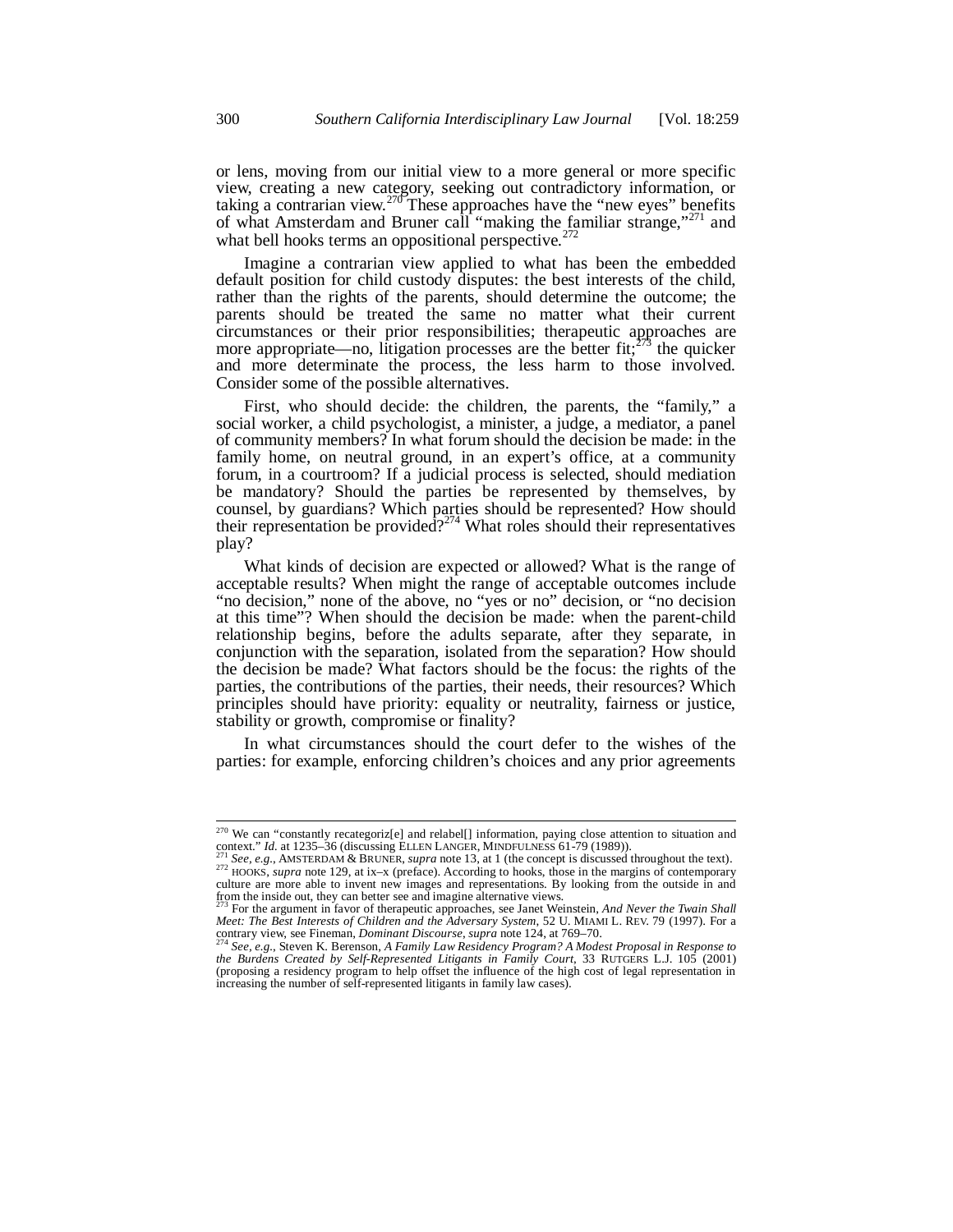among the parties?<sup>275</sup> When should the court forego speed: when might a quick decision be harmful or based on insufficient or ambiguous evidence?<sup>276</sup> When might the court decline finality: when might a temporary solution better serve those involved? When might the court consider values other than promoting stability and minimizing disruption: when might the potential for growth and change over time be of greater importance?

# B. REFRAMING THE PROBLEM AND POSSIBLE SOLUTIONS

In the early 1980s, Elizabeth Janeway pointed out that the idea of an individual having the sole responsibility for child-rearing is the most unusual pattern of parenting in the world.<sup> $277$ </sup> Still, the idea is so embedded in our culture—mother as caregiver, father as wage earner—that it seems the preferred solution in the ordinary course of things. Once advocates or policy makers are able to imagine alternatives, rhetorical analysis can be used to discover underlying conceptual frames and devise more accommodating ones. $278$ 

As metaphor theorist George Lakoff suggests,  $279$  a problem does not present itself with a particular face and frame. Instead, problems are constructed by people who are trying to make sense of complex or troubling situations: the resulting constructions can exert unintended control over the range of our imagined responses.<sup>280</sup> By describing a "breakdown" in family structure, rather than "change," "evolution," or "growth," we turn demographic trends into social problems.<sup>281</sup> In the child custody context, when we talk about families that have "split up" or about "single," "working," or "welfare" mothers, the words we choose lead to seemingly natural solutions: we need to repair the family; marry off the mother; get some mothers back to nurturing; and, paradoxically, get other mothers back to work.

<sup>275</sup> *See* Linda Jellum, *Parents Know Best: Revising Our Approach to Parental Custody Agreements*, 65 OHIO ST. L.J. 615 (2004) (advocating that states require courts to defer to parental agreements regarding  $\frac{1}{276}$  custody).

<sup>276</sup> An allied problem with the current process is that temporary custody decisions are often made with minimal evidence; once in place, they acquire the added weight of stability.

<sup>277</sup> ELIZABETH JANEWAY, CROSS SECTIONS (William Morrow & Co., Inc. 1982). Janeway argues that the concept isolates children and parents from each other and from society, wage earners from spouses and children, children from the work world, children from persons of different ages, families from people of different backgrounds, and family members from kin and neighborhoods.

<sup>&</sup>lt;sup>278</sup> For more on creating new metaphors, see MICHAEL R. SMITH, ADVANCED LEGAL WRITING: THEORIES AND STRATEGIES IN PERSUASIVE WRITING 219–48 (Wolters Kluwer 2d ed. 2008); George Lakoff & Mark Johnson, *Conceptual Metaphor in Everyday Language*, 77 J. PHIL. 453, 481–83 (1980). 279 Lakoff garnered much attention, and some criticism, for his proposals to similarly "reframe" major

political questions around metaphors that would lead to different means of reasoning and concluding. *See* GEORGE LAKOFF, MORAL POLITICS: HOW LIBERALS AND CONSERVATIVES THINK (Univ. of Chi. Press 2d ed. 2002); GEORGE LAKOFF, DON'T THINK OF AN ELEPHANT: KNOW YOUR VALUES AND<br>FRAME THE DEBATE—THE ESSENTIAL GUIDE FOR PROGRESSIVES (Chelsea Green Publ'g Co. 2004).

FRAME THE BURKE, THE PHILOSOPHY OF LITERARY FORM: STUDIES IN SYMBOLIC ACTION 1 (La. State Univ. Press 1967) ("Critical and imaginative works are answers to questions posed by the situation in which they arose . . . . [The strategies that we adopt to encompass the situations] size up the situations, name their structure and outstanding ingredients, and name them in a way that contains an attitude towards them."). 281 Fineman, *Progress*, *supra* note 15, at 16.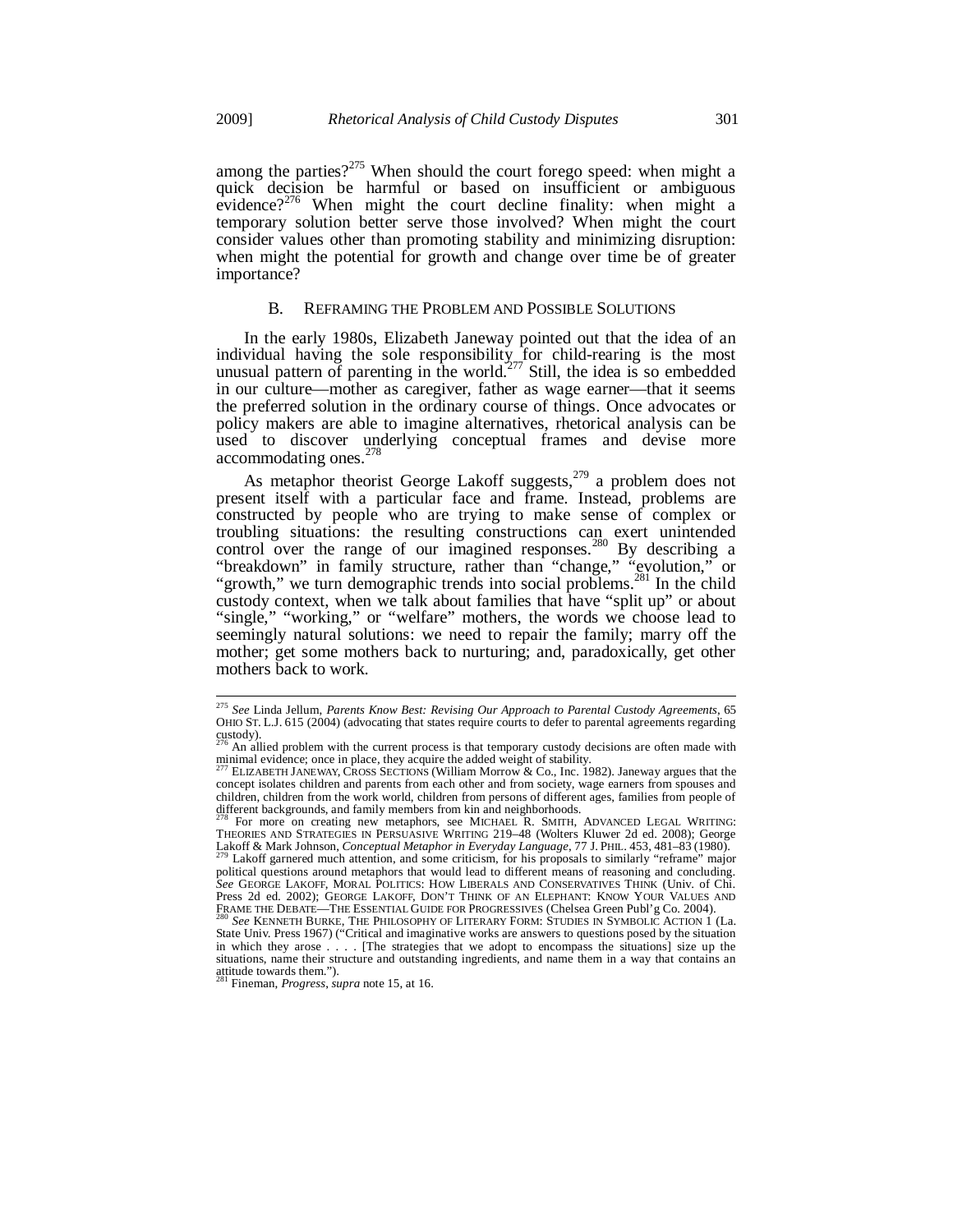Problem construction is shaped, not only by metaphoric frames, but also by the stories we use to describe "what is wrong and what needs fixing."<sup>282</sup> Because these stories shape our recognition of the problem, they control the directions we tend to follow in solving it. So, for instance, when a father is described as a "deadbeat dad," the Trouble driving the plot can be overcome by requiring him to pay his debt and meet his financial obligations, rather than by requiring him to take responsibility for parenting his children; when a mother is characterized as "aggressive" and "career oriented," the conflict is resolved by declaring her role to be that of primary wage earner, rather than the caregiver who should win custody.

Although metaphors and stories shape problem construction, they support problem reconstruction and problem solving as well. Donald Schön gave an example of the use of metaphor to resolve problems<sup>283</sup> when he described the way that manufacturers of synthetic-bristle paintbrushes might have imaginatively determined how to make their paintbrushes work more like natural-bristle ones. Once they realized that the paintbrush could be "seen as" a pump, they could redesign the synthetic bristles to work in the same way. $^{284}$ 

To reframe the problem and its possible solutions in child custody disputes, we might begin with different ways of viewing "the container" (as well as "the things contained" $)^{285}$ —that is, the parameters set by the processes typically used for resolving disputes, the metaphors we use for the law and lawyers' work.<sup>286</sup> Lawyers advance and defend positions, win or lose arguments, plan strategies, and stay on target, mostly without questioning that Argument is War.<sup>287</sup> Among others, Milner Ball has suggested that changing our view of "the law" would change how lawyers think about what they do. According to Ball, the dominant metaphor for law pictures it as a bulwark, "defensive, adamantine, . . . static, pretentious. . . . It is all limits and divisions and bringing to a halt."<sup>288</sup> Rules and policies are concrete, "an unyielding edifice of noetic brick."<sup>289</sup> This view

<sup>&</sup>lt;sup>282</sup> Schön, *supra* note 22, at 138.

<sup>283</sup> *Id.* at 137.<br><sup>283</sup> *Id.* at 139–43. To use metaphor to resolve problems, Schön suggested, the problem solver must attend to new features and relationships of the situation, and then rename the pieces, regroup the parts, reorder the frameworks, and try to "see" one situation "as" other situations. *Id.* at 150–61.

Schön's advice is akin to the metaphor-generating advice of Kenneth Burke: "If we are in doubt as to what an object is . . . we deliberately try to consider it in as many different terms as its nature permits: lifting, smelling, tasting, tapping, holding in different lights, subjecting to different pressures, dividing, matching, contrasting, etc." BURKE, GRAMMAR, *supra* note 54, at 504 (discussing metaphor, metonymy, synecdoche, and irony in connection "with their role in the discovery and description of 'the truth'"). Similarly, John Dewey wrote that "[t]he elaborate systems of science are born not of reason but of impulses at first sight and flickering; impulses to handle, move about, to hunt, to uncover, to mix things separated and divide things combined, to talk and to listen." JOHN DEWEY, HUMAN NATURE AND<br>CONDUCT: AN INTRODUCTION TO SOCIAL PSYCHOLOGY 196 (Henry Holt & Co. 1922).

<sup>&</sup>lt;sup>285</sup> See Lakoff, *Contemporary Theory*, *supra* note 18, at 212–13.<br><sup>286</sup> For a discussion of the effect of metaphors in legal education, see David T. Ritchie, *Who is On the Outside Looking In, and What Do They See?: Metaphors of Exclusion in Legal Education, 58 MERCER*<br>L<sub>257</sub> REV. 991 (2007).

<sup>&</sup>lt;sup>287</sup> LAKOFF & JOHNSON, METAPHORS WE LIVE BY, *supra* note 18, at 3–6.<br><sup>288</sup> MILNER S. BALL, LYING DOWN TOGETHER: LAW, METAPHOR, AND THEOLOGY 27 (Univ. of Wis. Press 1985). <sup>289</sup> *Id.* at 24.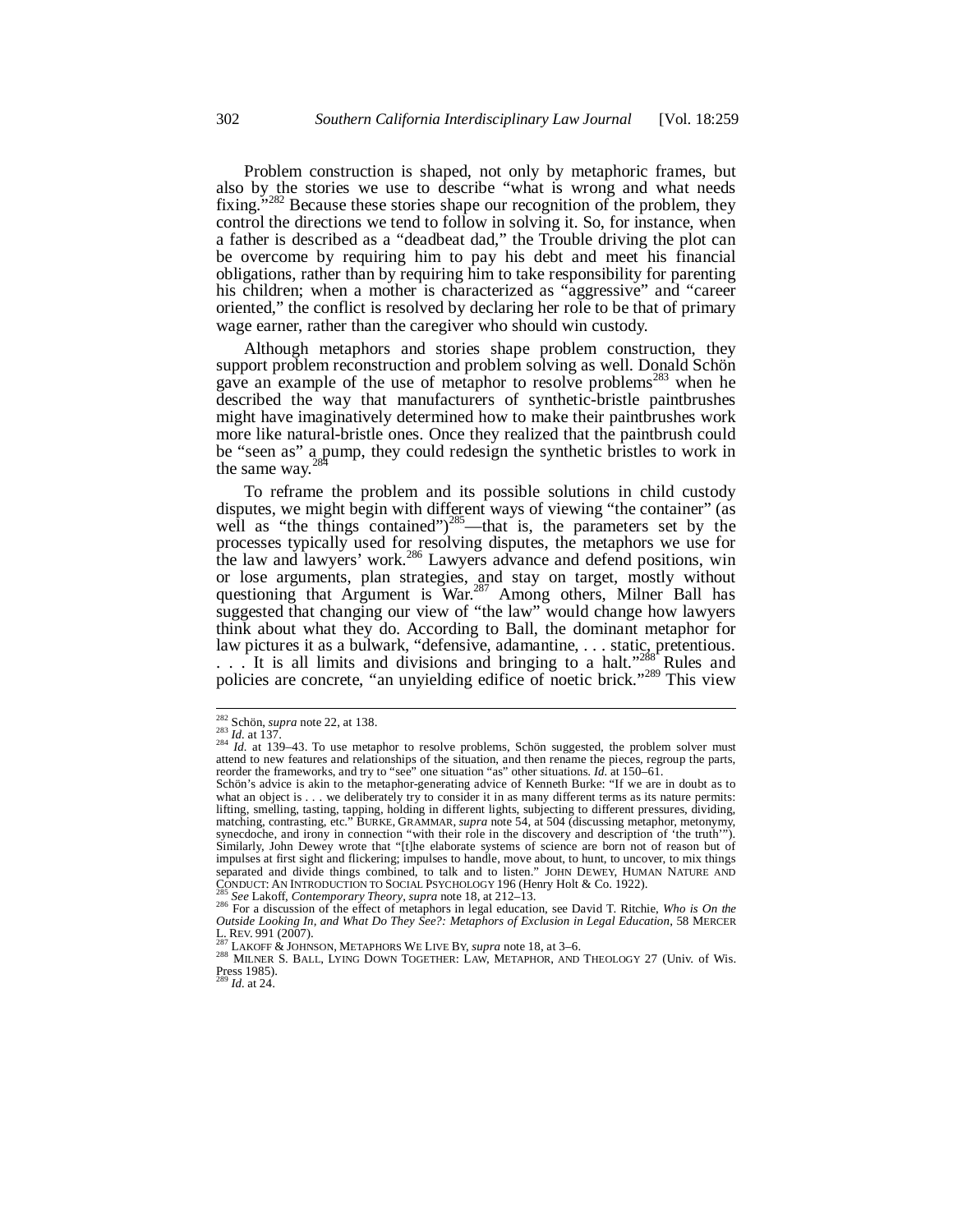of law as a bulwark exists within an entire family of metaphors, which Ball labels Fortress America: "The metaphors kin to law as bulwark tend to the individualistic and competitive: life as struggle, society as contract, politics as battlefield or marketplace, and nature as resource."<sup>2</sup>

When law is viewed as a structure, the job of lawyers is to find or describe and apply that structure.<sup>291</sup> In contrast, viewing law as a medium would change the way lawyers approach the work of argument. Viewing law as a medium, arguments would have value not because they correspond to "an external, objective truth but [because of] their legitimate persuasiveness. What counts is the audience and the substantive manner of reaching them."<sup>292</sup> Law as a medium also would fit within a cluster of allied metaphors and images: the flow of dialogue, the eddying of arguments, and the distilling of opinions would make law a medium of solidarity.<sup>293</sup> And the result could be "something other than victory for one party and defeat for the other."<sup>294</sup>

Problems in child custody are framed by common cultural stories and images: marriage is in Trouble, families are broken, mothers put themselves first, fathers fail to pay.295 Reform proposals also draw on common frames, including ideographic concepts such as equality and neutrality<sup>296</sup> and metaphoric concepts such as balance (as in the compromise of joint custody) or line-drawing (as in the approximation proposal of the  $\text{ALI}$ ).<sup>297</sup>

Reframing solutions might begin by considering alternative dispute resolution mechanisms and processes sketched earlier as well as appropriate roles for the various decision makers. Next, advocates should consider ways to reframe the container which holds the family, envisioning combinations based on similarities or relationships other than biology or marriage.<sup>298</sup> Rather than extensions of the husband-wife relationship, we might include various extensions of the parent-child relationship, including

<sup>290</sup> *Id.* at 120–21. In this family of metaphors, humans are in conflict: "They seek achievement through a struggle in which each tries to master himself, his fellows, and his world. Fulfillment lies in competitive success. Wealth distinguishes winners from losers. Because individuals (nations, corporations) pursue their own interests and because resources are limited, the war of each against all is always near at hand." Id. at 121.

 $\begin{array}{l}\n\text{1. } \text{1. } \text{1. } \text{1. } \text{1. } \text{1. } \text{1. } \text{1. } \text{291} \\
\text{291} \text{1. } \text{1. } \text{1. } \text{1. } \text{1. } \text{212} - 23. \\
\text{293} \text{1. } \text{1. } \text{1. } \text{1. } \text{1. } \text{1. } \text{1. } \text{1. } \text{1. } \text{1. } \text{1. } \text{1. } \text{1. } \text{1. } \text{1. } \text{1. } \text{$ trouble" or characterize a mother and child alone together as an incomplete family. Instead, she writes, the real problem is that "we expect marriage to be able to compensate for the inequalities created by and within our other institutions." Fineman, *Progress*, *supra* note 15, at 25.

within our other institutions." Fineman, *Progress, supra* note 15, at 25.<br><sup>296</sup> See Michael Calvin McGee, *The "Ideograph": A Link between Rhetoric and Ideology, reprinted in*<br>CONTEMPORARY RHETORICAL THEORY: A READER 425 1999) (discussing ideographs, or words that signify and "contain" a unique ideological commitment, such as liberty, freedom of speech, property).<br> $^{297}$  See supra note 256.

<sup>297</sup> *See supra* note 256. 298 *See* Naomi R. Cahn, *Reframing Child Custody Decisionmaking*, 58 OHIO ST. L.J. 1, 36 (1997) (taking on the somewhat different task of reframing parents, the author examines these options for defining who is a parent: biology; the "mother-child dyad"; intent (most often used in the context of surrogacy); biology or adoption plus care or nurturing; and explicit recognition that a child might have more than two parents with "rights").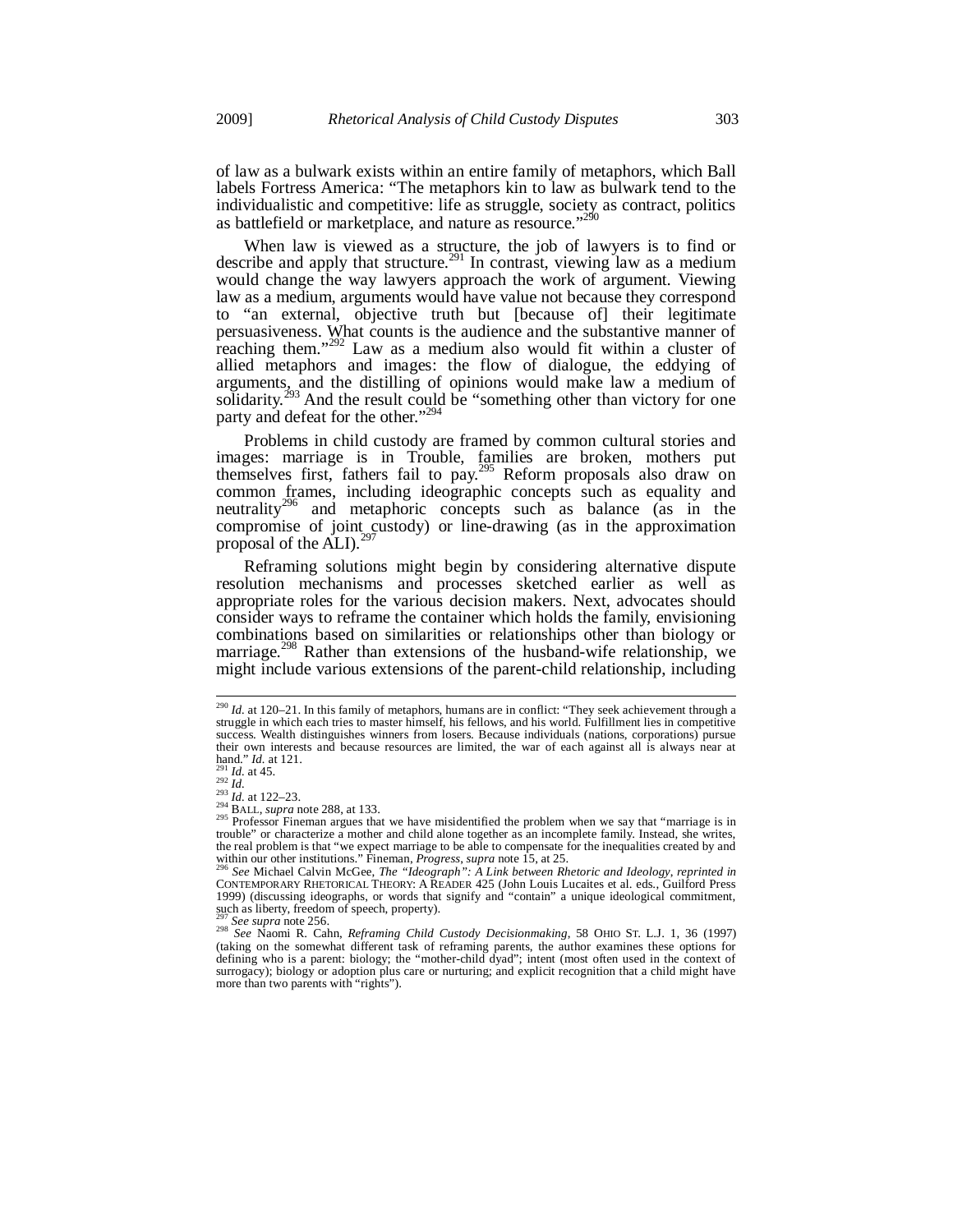extended, matrifocal, and patrifocal relationships, not to mention polygamous relationships. Rather than the image of a family formed by the unity of husband and wife, the basic family unit might be seen as consisting of parent and child, or more specifically as mother and child.<sup>299</sup> Or the "family unit" could be viewed as a place in which all adult caregivers share equally in all aspects of parenting.<sup>30</sup>

In place of a nuclear family made up of atoms that have been broken or split apart when child custody is in dispute, we might view the family as a growing organism, one that has been divided, but prospers; or as an evolving system of relationships, one that changes, adapts, and adds new layers. Similarly, instead of casting the mother as caretaker and the father as breadwinner, we could envision all the adults with emotional, physical, or financial care-giving relationships with the children as having multidimensional roles in a broader network of responsibility.

Suppose a lawyer wants to help his client keep primary custody of her daughter Mary. The client has a full-time, low-paying job, and Mary is cared for during the day by other caregivers. The more affluent former spouse has remarried and re-formed a "family"—the word "family" a metaphor here for the "nuclear" family that includes a married husband and wife, one or more children, and a division of responsibility between wageearning and care-giving. The contrast between the "nuclear family" and the single-parent family of client and child will make the smaller family seem inadequate or incomplete, and the client will lose the contest of beneaththe-surface images.

To combat this, the lawyer may be able to persuade the decision maker that other images of parent-child relationships are more relevant. For example, Mary is growing up within a family network that consists of parent, child, extended family members, paid caregivers, friends, and neighbors; and Mary's family is not a closed unit, but a living system. These symbols and images can be woven implicitly through arguments and testimony: "Mary's mother cares for her family's needs by working. Mary's family is large, including her aunt, cousins, and grandmother as well as close friends and neighbors. Mary spends her after-school hours with a caregiver whose family lives in the neighborhood; at other times, family members and family friends share in caring for Mary."

<sup>&</sup>lt;sup>299</sup> Professor Fineman points out that historically the relationship between the mother and father affected the characterization of other family members; for example, the status of children depended on whether their parents were married. Fineman, *The Neutered Mother*, *supra* note 114, at 664. According to Professor Fineman, reframing family as a Mother-Child unit would take into account the centrality of motherhood to our image of women, Fineman, *Images, supra* note 113, at 276–77, and it would be accompanied by reforms that would make it possible for women to fulfill their maternal responsibilities on their own, Fineman, *The Neutered Mother*, *supra* note 114, at 660–62. Finally, it would be presented as a positive alternative, unlike the current characterization in which "[a] woman and her children 'alone' are considered an *incomplete*, and thus a deviant unit." Fineman, *The Neutered Mother*, *supra* note 114, at 664.

<sup>300</sup> Professors Karen Czapanskiy and Barbara Stark advocate the use of images of the "egalitarian family" and "gender-neutral parents" to shift some of the burdens of mothering to fathers and liberate mothers. Czapanskiy, *supra* note 76; Stark, *supra* note 76. Others have criticized the proposals promoting gender-neutral parenthood. *See* Iglesias, *supra* note 115, at 985–86.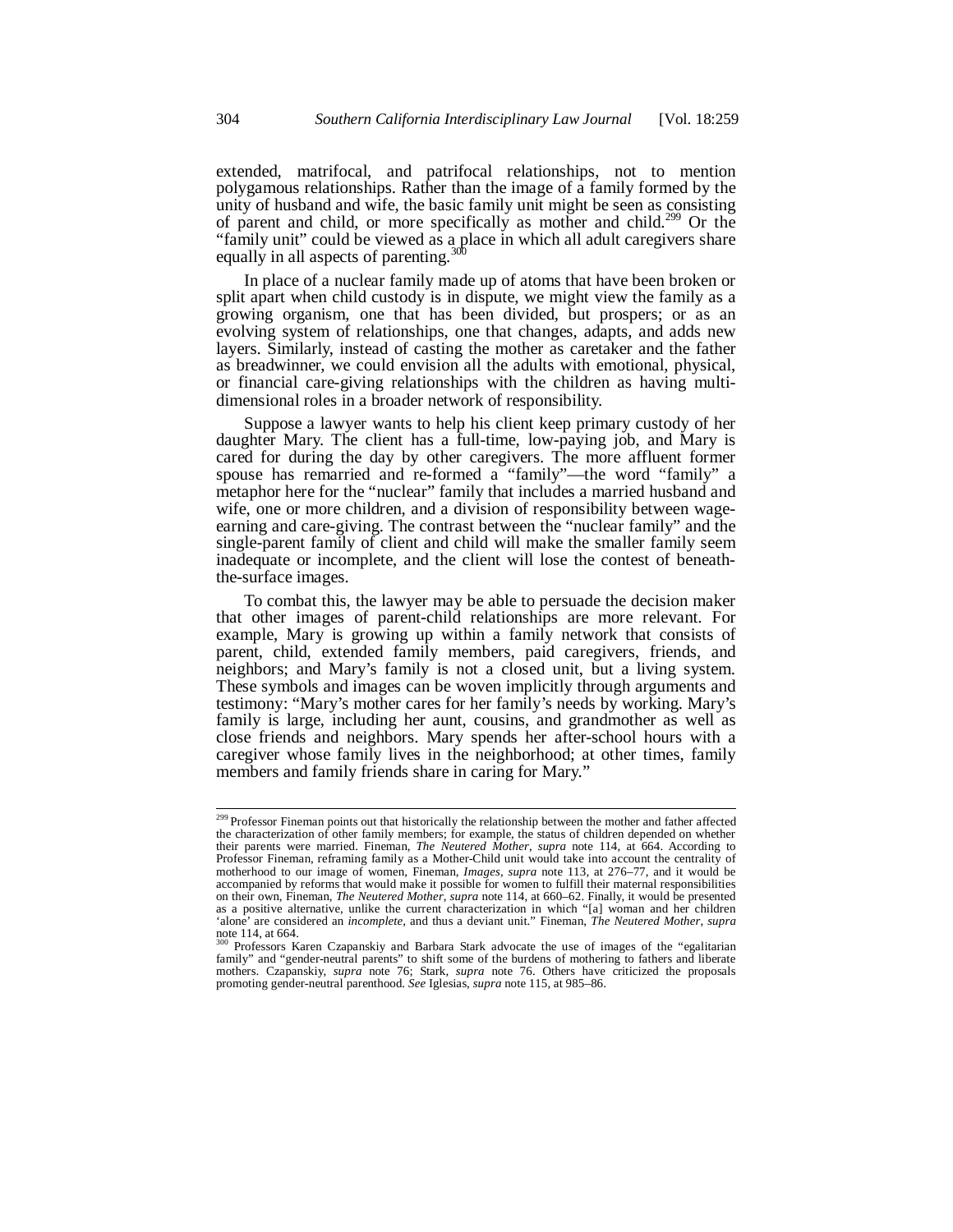## C. REWRITING STORIES

Advocates who use narrative must think about what stories to tell, what master stories and archetypes exert underlying influence, and the respective roles of lawyer and client in telling the client's story.<sup>301</sup> Like metaphor theory, narrative analysis is a tool for uncovering and discovering.<sup>302</sup> By calling attention to the "narrative transactions performed within the law," narrative analysis opens up what was unseen and unconscious in a judicial opinion.303 Further, narrative analysis can help lawyers recognize that when they frame issues, select and present facts, and even when they select and characterize plaintiffs, they can contribute to outmoded myths and metaphors or they can create or draw on competing or reinforcing stories and images.<sup>3</sup>

Because embedded narratives represent past stories and events, they cannot be proven "wrong." Rather than merely critiquing outdated stories, advocates must discover or imagine alternative accounts. By invoking individual situations and contexts, imaginative advocacy can overcome constraining stereotypes and enable lawyers and judges to more closely examine actual experience.<sup>305</sup> In this way, advocates may overcome some of the preconceptions about nontraditional families, many of whom have been excluded from culturally embedded stories or have been required "to tell belittling and demeaning stories about themselves" to "fit into the square boxes of comfortably available legal categories and conceptions."<sup>306</sup>

Just as the poetic imagination of Szymborska split open the story of Lot's Wife, ingrained stories need not be the permanent boundaries of imagination. Not only can old stories be reviewed and rewritten, but narrative can transform audiences by allowing them to experience other worlds.<sup>307</sup> In this way, narrative imagination allows advocates to encompass "the complexity, diversity, and fluidity of human experience" in legal argument.

<sup>301</sup> See, e.g., Miller, supra note 41.

<sup>&</sup>lt;sup>302</sup> Narrative analysis is an "analytic instrument[] in [the] toolkit that might actually be of some use with the legal plumbing." Peter Brooks, *Narrative Transactions—Does the Law Need a Narratology?*, 18

YALE J.L. & HUM. 1, 26–28 (2007).<br><sup>303</sup> *Id.* "'It is so ordered,' the opinion of the Court typically concludes, letting us understand that the Court has delivered a narrative of order, one that itself imposes order, and, more generally, that narrative orders, gives events a definitive shape and meaning." *Id.* at 26. The opinion can be analyzed as a narrative written to persuade an audience that its story is "true" and correct and that each new episode fits into a master narrative about what courts do. *Id.* at 27 (citing *Planned Parenthood v. Casey*, 505 U.S. 833, 866 (1992)).

<sup>304</sup> Brown et al., *supra* note 58, at 537–38 (discussing a race-based claim as reinforcing the mythology that welfare mothers are primarily African Americans and an argument that the failure to conform to "society's mores" made the plaintiffs politically unpopular as invoking the myth that welfare mothers are immoral). *See also id.* at 538 (complaints that the toxic workplace constitutes gender-based employment discrimination support maternal mythologies that women's primary function is reproduction while "[t]he use of gendered quasi-rape myths to challenge abuses of power in the workplace can also depict women as victims in need of the law's protection").

<sup>&</sup>lt;sup>366</sup> Mitchell, *supra* note 21, at 93–94.<br><sup>307</sup> WINTER, A CLEARING IN THE FOREST, *supra* note 18, at 123.<br><sup>308</sup> Or, as Robert Cover wrote, rules, institutions, and conventions are a small part of the normative Or, as Ro universe: "No set of legal institutions or prescriptions exists apart from the narratives that locate it and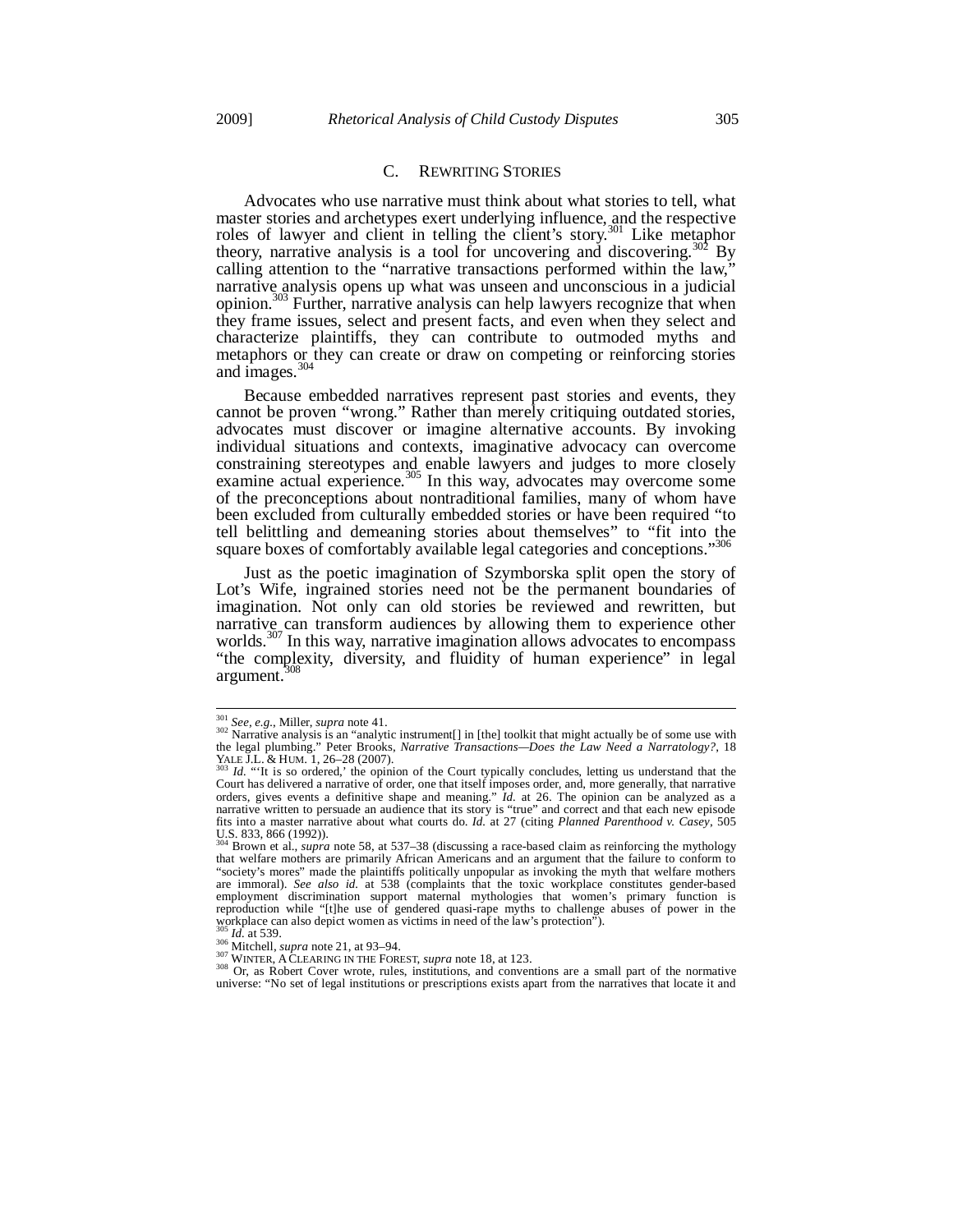As an example of how narrative might help the decision making process better accommodate individual circumstances, consider the theme of a narrative and how an advocate might re-envision the underlying plight, the characters, and their consciousness of their plight. Rather than the typical theme that divorce is a tragedy for lovers or a battleground for combatants, an advocate could depict the theme as a challenge to overcome common obstacles by parties working together or as a passage to a different stage in the life of a family.

Similarly, Burke's pentadic analysis might guide advocates to more flexible narratives by changing the relationships among the narrative elements of Act, Scene, Agent, Agency, and Purpose. In the usual child custody narrative, the Scene or the setting is the breakup of a marriage; that setting often controls the other elements of the story. If the Scene is the breakup of a marriage, the primary Agents or actors most likely will be viewed as Husband and Wife, their Acts will be those associated with a breakup, and their Purpose will be to bring about an ending, not a beginning.

Instead, the story could be reconfigured so that the dominant element in the pentad is the Purpose of preserving relationships between the children and the many important people in their lives. With that Purpose dominant, the Agents would include the parents (rather than the Husband and Wife), the children, and all the other individuals who have important relationships with the children. These Agents would be engaged in Acts designed to preserve relationships rather than interrupt them. The Agents would be likely to seek out Agencies (or means) for keeping the dispute between two family members from disrupting other important relationships.

As another example, the story's dominant element could be the Scene of childhood; the important Acts would be the ones that help the children move through the process of growing into young adults. If this were the Scene and the Acts, the Agents would encompass more than Husband and Wife; instead, they would include the children and all those involved in their growing up. Their Purpose would be to support the growth of the children, a significantly different purpose from the original one of ending a marriage.<sup>309</sup>

Just as the lawyer might help his client keep primary custody of Mary by re-framing family images,<sup>310</sup> the lawyer might tell different stories about the custody dispute: "While living with her mother, Mary learns math from

-

give it meaning. . . . [U]nderstood in the context of narratives that give it meaning, law becomes not merely a system of rules to be observed, but a world in which we live." Robert M. Cover, *The Supreme Court, 1982 Term—Foreword: Nomos and Narrative*, 97 HARV. L. REV. 4, 4–5 (1983).<br><sup>309</sup> Once having re-envisioned the story, the revision project may involve an explicit offer of evidence to

support the alternative storyline. In a report suggesting alternatives to counter the recurring mass media narrative that educated women are opting out of the work force, Joan Williams and her co-authors illustrate this explicit approach to re-storytelling. WILLIAMS ET AL., *supra* note 134. Recognizing that it is not enough to say that the old narratives are wrong, they provide new evidence to support an alternative account. Based on this new evidence, the authors argue, the real storyline is that mothers have been "pushed out by workplace inflexibility, the lack of family supports, and workplace bias against mothers." *Id.* at 7. 310 *See supra* Part V.B.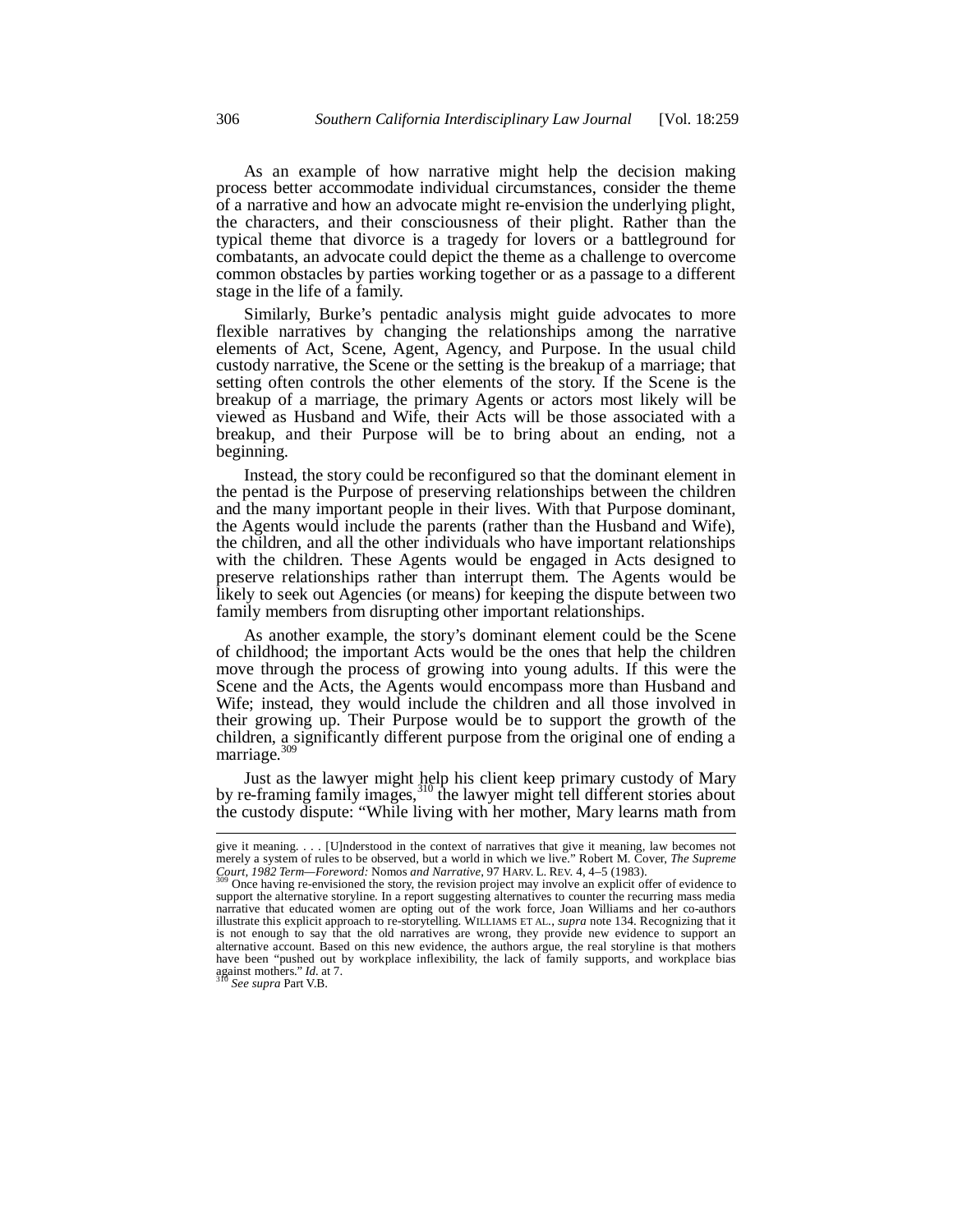j

her aunt, cooks with her grandmother, and finds out what it means to be a teenager from her cousin. Mary has become independent, confident, and responsible as she grows up among family members, neighbors, and friends."

## VI. CONCLUSION

Based on an assessment of the work performed by metaphor and narrative in child custody disputes, this Article concludes with an optimistic prediction: when underlying stories and images fail to account for change, rhetorical analysis and lawyerly imagination can make a difference. Such optimism should be expected from the rhetorical perspective because it is both practical and constructive.<sup>311</sup> It recognizes that interpretation is unavoidable, that humans construct meaning, and that real-life context affects our understanding of abstractions.<sup>312</sup> From this perspective, metaphor and narrative are neither eloquent nor abnormal uses of language; they are the foundation for understanding and persuasion. Seeing the dark side, $313$  uncovering embedded metaphor and narrative in legal arguments, is important, but much more so is their potential for illumination. We cannot comprehend or convey ideas without them, let alone persuade or reach agreement.

If the meaning of legal texts depends on metaphoric and narrative constructions, it is important to discern "what interpretive frameworks are

 $311$  As for the practical claim, "[t]he ... lawyer's life would be one of quiet desperation if the work consisted merely of delivering a list of issues and a record to a court that would decide cases without regard to the quality of advocacy." Charles A. Bird & Webster Burke Kinnaird, *Objective Analysis of Advocacy Preferences and Prevalent Mythologies in One California Appellate Court*, 4 J. APP. PRAC. & PROCESS 141, 149 (2002).

As for the constructive claim, see RICHARD RORTY, CONSEQUENCES OF PRAGMATISM (ESSAYS: 1972–1980) 166 (Univ. of Minn. Press 1982) ("Our identification with our community—our society, our political tradition, our intellectual heritage—is heightened when we see this community as *ours* rather than *nature's*, *shaped* rather than *found*, one among many which men have made."). *But see* Stanley Fish, *The Anti-Formalist Road*, *in* DOING WHAT COMES NATURALLY, *supra* note 257, at 1, 25– 26 (concluding that "we live in a rhetorical world" but that the consequences are few).

Rorty differentiates between two ways of thinking: "The first [what Fish labels as foundationalist] . . . thinks of truth as a vertical relationship between representations and what is represented." The second is the rhetorical view, which "thinks of truth horizontally—as the culminating reinterpretation of our predecessors' reinterpretation of their predecessors' reinterpretation. . . . [I]t is the difference between regarding truth, goodness, and beauty as eternal objects which we try to locate and reveal, and regarding them as artifacts whose fundamental design we often have to alter." RORTY, *supra*, at 92. Individual perspectives as well as culturally acquired values and belief systems have much to do

with whether foundationalism or rhetorical theory resonates with the reader as more or less "true" and more or less "good." See Gerald B. Wetlaufer, Systems of Belief in Modern American Law: A View from Century's End, 49 AM. U. L. REV. 1 (1999). Wetlaufer describes six different "operating systems" that he says are currentl economics, positivist, contemporary critical theory. The great divide is between the Grand Alliance of the Faithful (formalism, legal process, law and economics, and legal positivists) and the League of Skeptics (legal realists and contemporary critical theorists). *Id.* at 59–77.<br><sup>312</sup> Talking about law and arguing about differing interpretations is the way we constitute community:

rhetoric is "the central art by which community and culture are established, maintained, and transformed." White, *Law as Rhetoric*, *supra* note 21, at 684.<br><sup>313</sup> The term comes from John B. Mitchell, *supra* note 21, at

have no trouble believing that laws that superficially appear neutral are often only so because they are structured around embedded stories which justify the outcome—outcomes which favor those who have the power to dictate the defining narratives.").